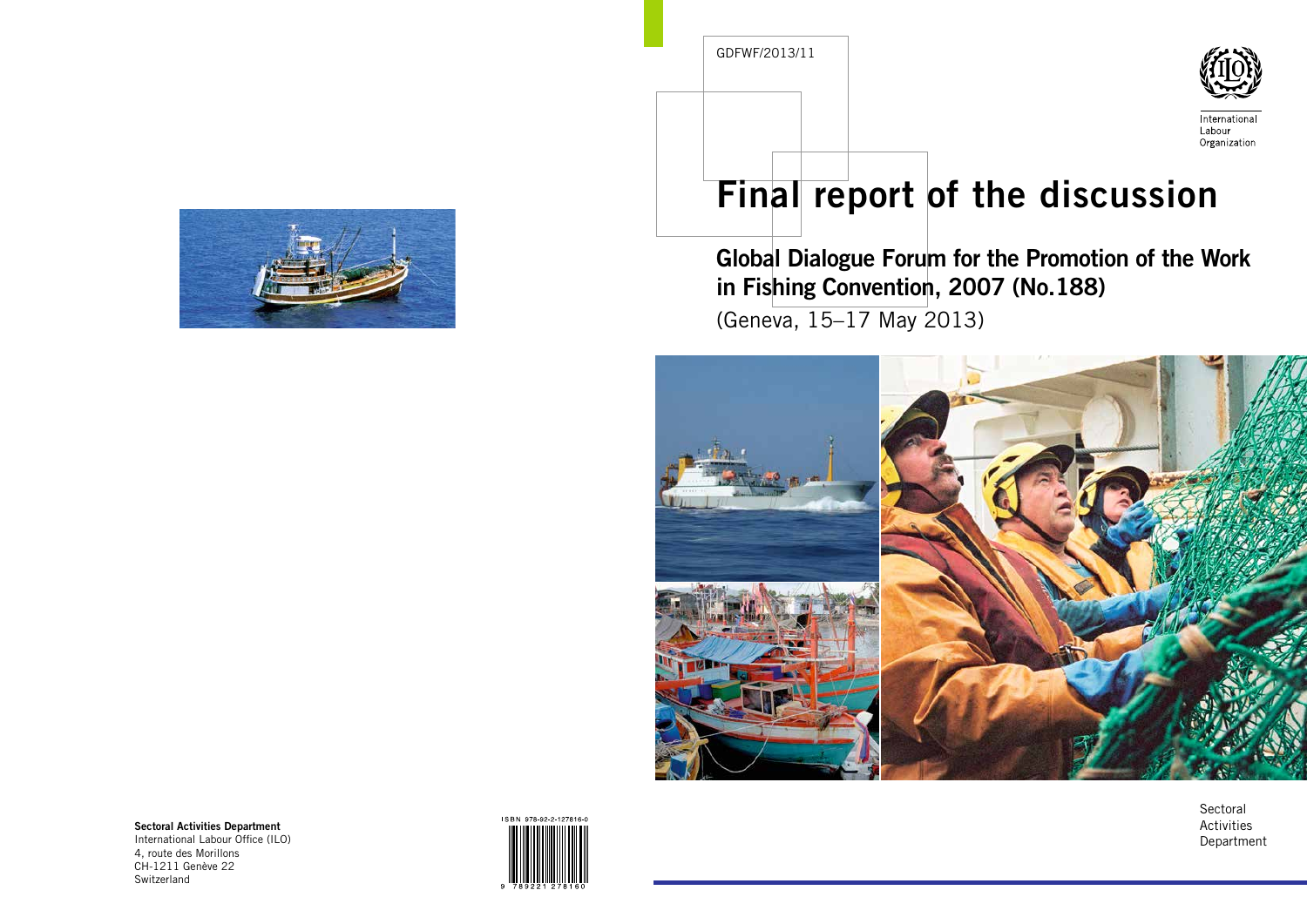## **GDFWF/2013/11**

INTERNATIONAL LABOUR ORGANIZATION

**Sectoral Activities Department**

## **Final report of the discussion**

**Global Dialogue Forum for the Promotion of the Work in Fishing Convention, 2007 (No.188)** (Geneva, 15–17 May 2013)

Geneva, 2013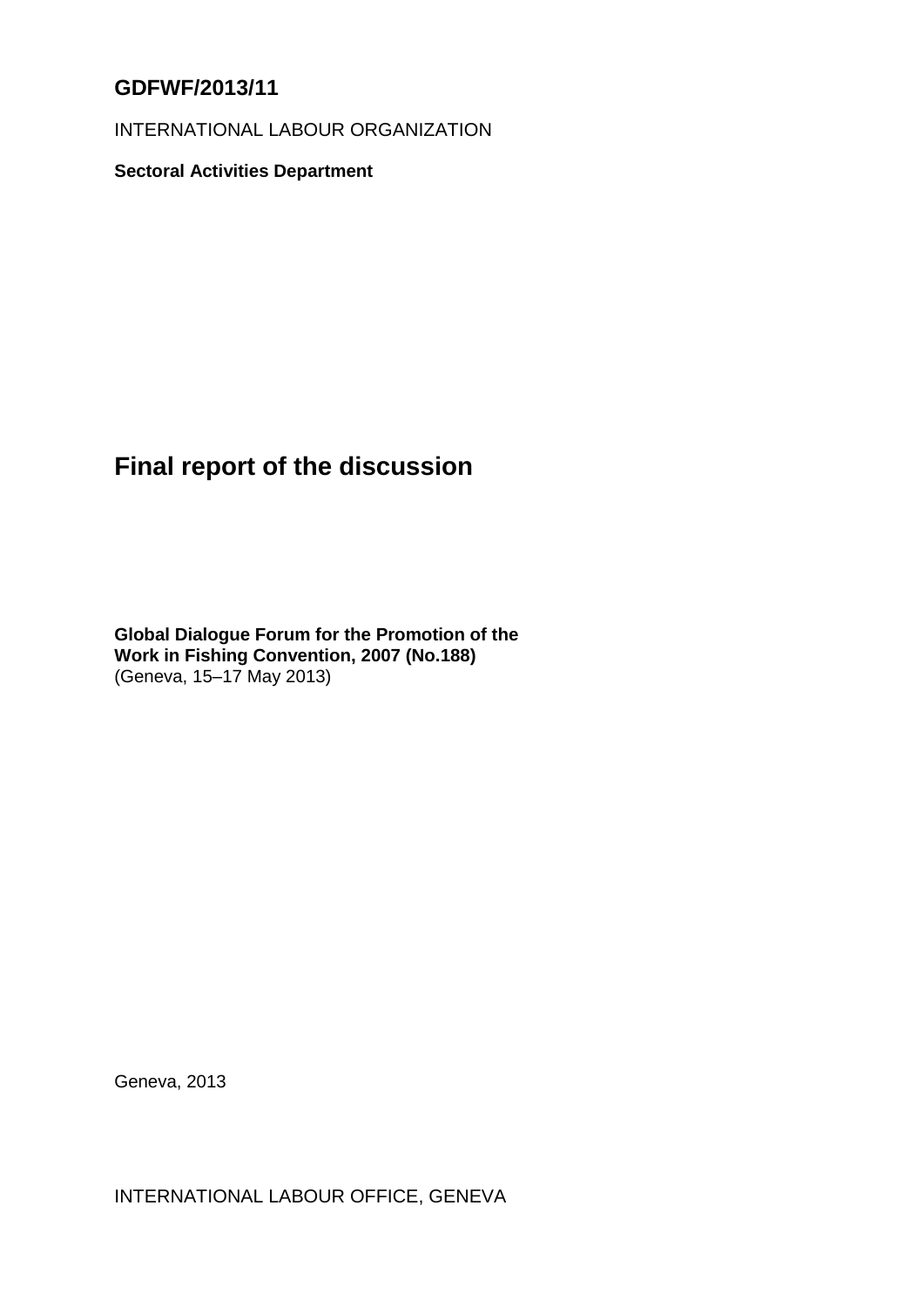#### Copyright © International Labour Organization 2013 *First edition 2013*

Publications of the International Labour Office enjoy copyright under Protocol 2 of the Universal Copyright Convention. Nevertheless, short excerpts from them may be reproduced without authorization, on condition that the source is indicated. For rights of reproduction or translation, application should be made to ILO Publications (Rights and Permissions), International Labour Office, CH-1211 Geneva 22, Switzerland. The International Labour Office welcomes such applications.

Libraries, institutions and other users registered with reproduction rights organizations may make copies in accordance with the licences issued to them for this purpose. Visit www.ifrro.org to find the reproduction rights organization in your country.

Final report of the discussion, Global Dialogue Forum for the Promotion of the Work in Fishing Convention, 2007 (No. 188) (Geneva, 15–17 May 2013), International Labour Office, Sectoral Activities Department, Geneva, 2013.

ISBN 978-92-2-127816-0 (print) ISBN 978-92-2-127817-7 (Web pdf)

Also available in French: *Rapport final de la discussion*, Forum de dialogue mondial sur la promotion de la convention (nº 188) sur le travail dans la pêche, 2007 (Genève, 15-17 mai 2013), ISBN 978-92-2-227816-9, Geneva, 2013; and in Spanish: *Informe final de la discusión*, Foro de diálogo mundial para la promoción del Convenio sobre el trabajo en la pesca, 2007 (núm. 188) (Ginebra, 15-17 de mayo de 2013), ISBN 978-92-2-327816-8, Geneva, 2013*.*

fishery / fishery worker / working conditions / conditions of employment / social security / ILO Convention / comment / good practices / ratification / application

07.04.2

*ILO Cataloguing in Publication Data*

The designations employed in ILO publications, which are in conformity with United Nations practice, and the presentation of material therein do not imply the expression of any opinion whatsoever on the part of the International Labour Office concerning the legal status of any country, area or territory or of its authorities, or concerning the delimitation of its frontiers.

The responsibility for opinions expressed in signed articles, studies and other contributions rests solely with their authors, and publication does not constitute an endorsement by the International Labour Office of the opinions expressed in them.

Reference to names of firms and commercial products and processes does not imply their endorsement by the International Labour Office, and any failure to mention a particular firm, commercial product or process is not a sign of disapproval.

ILO publications and electronic products can be obtained through major booksellers or ILO local offices in many countries, or direct from ILO Publications, International Labour Office, CH-1211 Geneva 22, Switzerland. Catalogues or lists of new publications are available free of charge from the above address, or by email: pubvente@ilo.org.

Visit our website: www.ilo.org/publns.

Printed by the International Labour Office, Geneva, Switzerland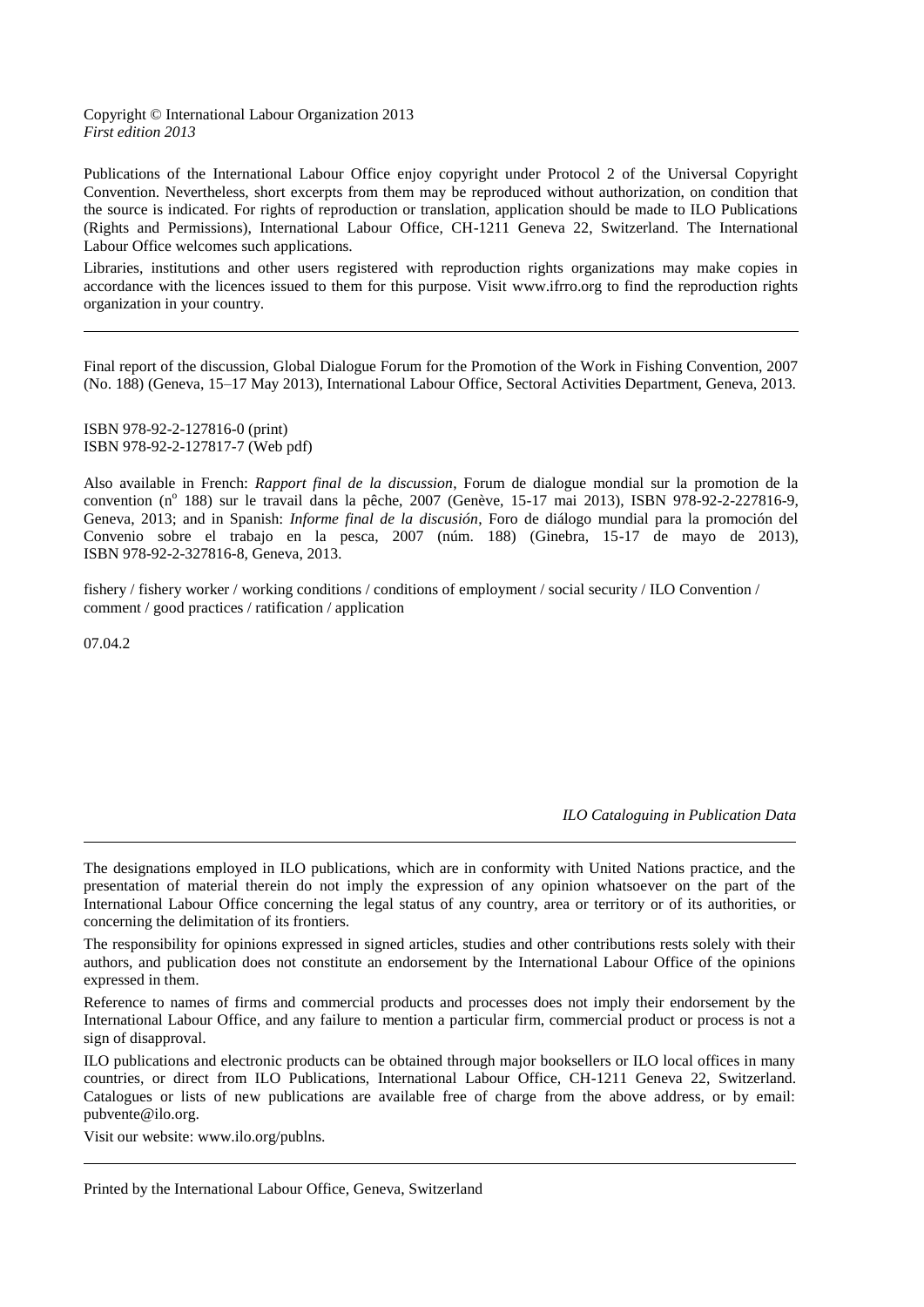### *Contents*

|                                                                                      | Page         |
|--------------------------------------------------------------------------------------|--------------|
|                                                                                      | $\mathbf{1}$ |
|                                                                                      | 7            |
| Point 2: How does Convention No. 188 contribute to addressing these social and       | 10           |
| Point 3: Experiences and challenges faced in the implementation and ratification     | 14           |
| Point 4: Recommendations for future actions by the International Labour Organization | 19           |
|                                                                                      | 22           |
|                                                                                      | 26           |
|                                                                                      | 27           |
|                                                                                      | 33           |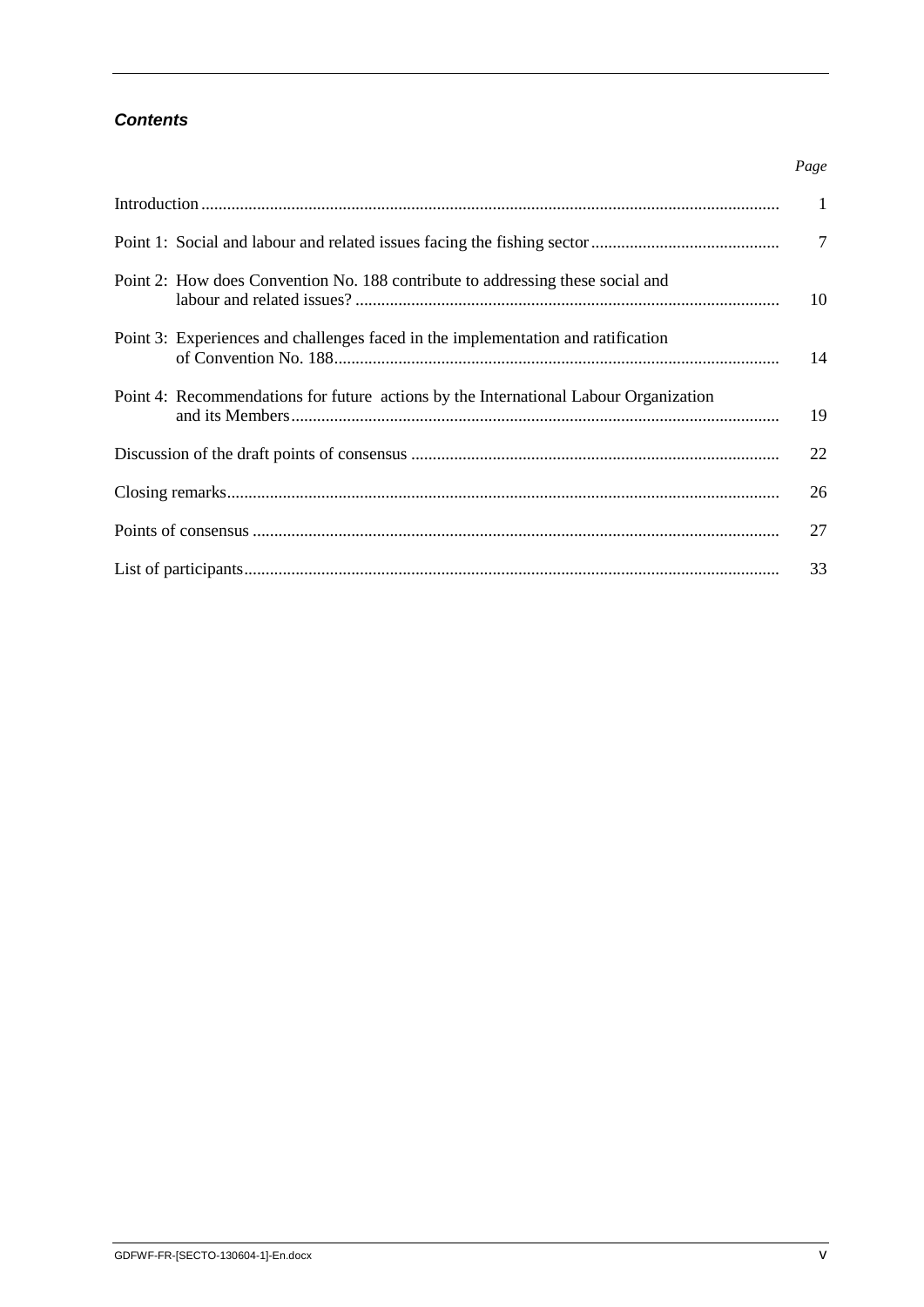## <span id="page-4-0"></span>**Introduction**

- **1.** The Global Dialogue Forum for the Promotion of the Work in Fishing Convention, 2007 (No. 188), was held at the International Labour Office in Geneva from 15 to 17 May 2013. The Governing Body had proposed the convening of the Forum at its 310th Session (March 2011) and approved the composition of the Forum at its 316th Session (November 2012). An issues paper had been prepared by the Office to serve as a basis for the Forum's deliberations.
- **2.** The purpose of the Forum was to discuss challenges in Convention No. 188's implementation, to evaluate how it could be used as a tool to address major issues in the sector, to share good practices and experiences, to report and review promotional activities, and to provide an update on the status of national efforts to implement and ratify Convention No. 188.
- **3.** The Chairperson of the Forum was Captain Nigel T. Campbell (South Africa). The Government group coordinator was Mr Bro-Matthew Shinguadja (Namibia). The Employers' and Workers' group coordinators were, respectively, Mr Ment van der Zwan (the Netherlands) and Mr Lucien Razafindraibe (Madagascar). The Secretary-General of the Forum was Ms Alette van Leur, Director of the Sectoral Activities Department (SECTOR), the Executive Secretary was Mr Brandt Wagner, and the coordinator of the secretariat service was Ms May Mi Than Tun.
- **4.** The Forum was attended by 98 participants, including 66 Government representatives and advisers, as well as 12 Worker and 11 Employer participants, and nine observers from intergovernmental organizations (IGOs) and non-governmental organizations (NGOs).
- **5.** The Secretary-General welcomed the participants to the Forum noting that many of them had been involved in the discussions leading up to the adoption of Convention No. 188 and Recommendation No. 199. However, six years after its adoption, only two States had ratified the Convention. Alongside actions taken by member States and employers' and workers' organizations, the Office had made considerable efforts to promote the Convention, but it still remained an unfulfilled dream. Fishers, fishing vessel owners and governments were still unable to enjoy the benefits of better working conditions, greater stability and sustainability offered by the Convention. An honest discussion was therefore needed on how the partners could make the Convention a reality. The key aim was to achieve decent work for fishers worldwide. That was essential for all the parties involved throughout the value chain. By means of tripartite debate, the Forum should reinvigorate efforts by overcoming barriers to future progress. In March 2012, the Governing Body of the ILO had approved the convening of a meeting of experts in the 2014–15 biennium to adopt guidelines for flag State inspections under the Convention. Consequently, the ILO work programme would include a meeting on fishing in two consecutive biennia, which was of great encouragement given the limited resources available to the ILO at that juncture.
- **6.** The Chairperson observed that the Forum's discussion was very important in promoting the Convention. Its aim would be to lay down a framework to facilitate its entry into force. He welcomed the wealth of assembled knowledge at the Forum and hoped that the discussion would lead to consensus points containing proposals for future action by workers, employers, governments and the ILO.
- **7.** The Executive Secretary presented the issues paper. The fishing sector provided a vital source of food, as well as a source of employment and income for around 12 per cent of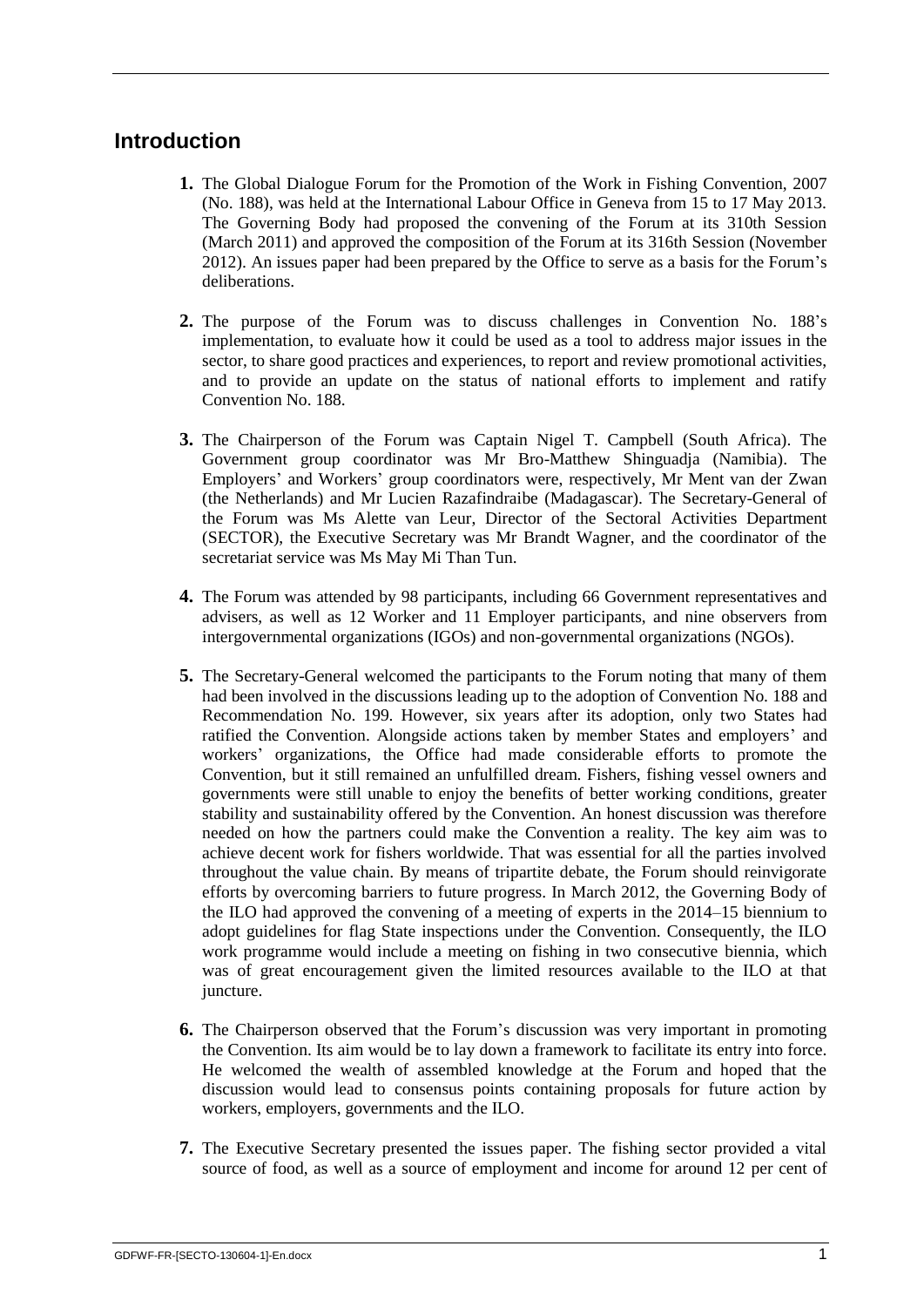the world's population. Nearly 40 million people worked on board fishing vessels, and employment in capture fisheries continued to grow. Asia was home to the highest proportion of fishing vessels and fishers.

- **8.** The ILO considered fishing to be a hazardous occupation compared to other occupations. Fishers faced the challenging marine environment, labour intensive work on board, the use of dangerous machinery, long periods spent at sea and fatigue, as well as often complex employment relationships and remunerations systems. Those factors posed significant challenges for the ILO and others.
- **9.** Convention No. 188 had been developed for and by the fishing sector in order to ensure decent working conditions for fishers on board fishing vessels. It contained a number of flexibility mechanisms, allowing for the exclusion of some fishing vessels and fishers, in whole or in part, from its requirements. It also allowed for the possibility of progressive implementation of some of its provisions, and for use of substantially equivalent measures with respect to some provisions. More stringent requirements were generally applied to vessels over 24 metres long and vessels operating at sea for more than three days. The Convention applied to fishers and fishing vessels engaged in commercial fishing operations. "Fisher" referred, generally, to persons employed or engaged in any capacity on board any fishing vessel and "commercial fishing" referred to all fishing operations, except for subsistence fishing and recreational fishing. The Convention covered all aspects of the living and working conditions of fishers. A number of resolutions were adopted alongside the Convention. Those resolutions as well as the Action Plan 2011–16, adopted by the Governing Body in November 2010, guided the Office's work. In addition, the ILO had developed a number of tools and materials to help promote the Convention, all of which can be seen on the SECTOR website (www.ilo.org/fishing). In the 2014–15 biennium, the Governing Body had agreed to the convening of a tripartite meeting of experts to adopt guidelines for flag State inspections. Furthermore, a number of promotional events had been held by or organized with the support of the Office, and there were plans to hold a training event at the International Training Centre (ITC–ILO) in late 2013 on inspection of labour conditions on fishing vessels. Furthermore, funding Australia, Norway and Spain had funded technical cooperation work that had contributed to promoting Convention No. 188 inter-agency cooperation between the ILO, the Food and Agriculture Organization of the United Nations (FAO) and the International Maritime Organization (IMO) had resulted in various publications on fishing issues.
- **10.** Before entering into force, the Convention needed ten ratifications, including eight ratifications by coastal States. So far it had only received two ratifications although a number of States were working towards ratification and in Europe a 2010 EU Council decision authorized EU Member States to ratify the Convention. An informal survey carried out by the ILO had found that the most challenging provisions of the Convention for implementation concerned manning and hours of rest, social security, occupational safety and health, fishers' work agreements and flag and port State inspection. States considered that the Convention could address the sector's public image, training and certification, illegal, unreported and unregulated (IUU) fishing, conditions in small-scale fishing and the reporting and investigation of accidents. Actions taken by member States towards the ratification and effective implementation of the Convention included comparative analyses, consultations with representatives of employers' and workers' organizations, steps to improve coordination between the relevant authorities on issues covered by the Convention and the establishment of national labour inspection of fishing vessels.
- **11.** Employers' and workers' organizations had also been active in promoting the ratification and effective implementation of the Convention. That had led, among others, to an agreement on the Convention among the European Union social partners in 2012, which was currently under consideration by the European Commission's legal services. A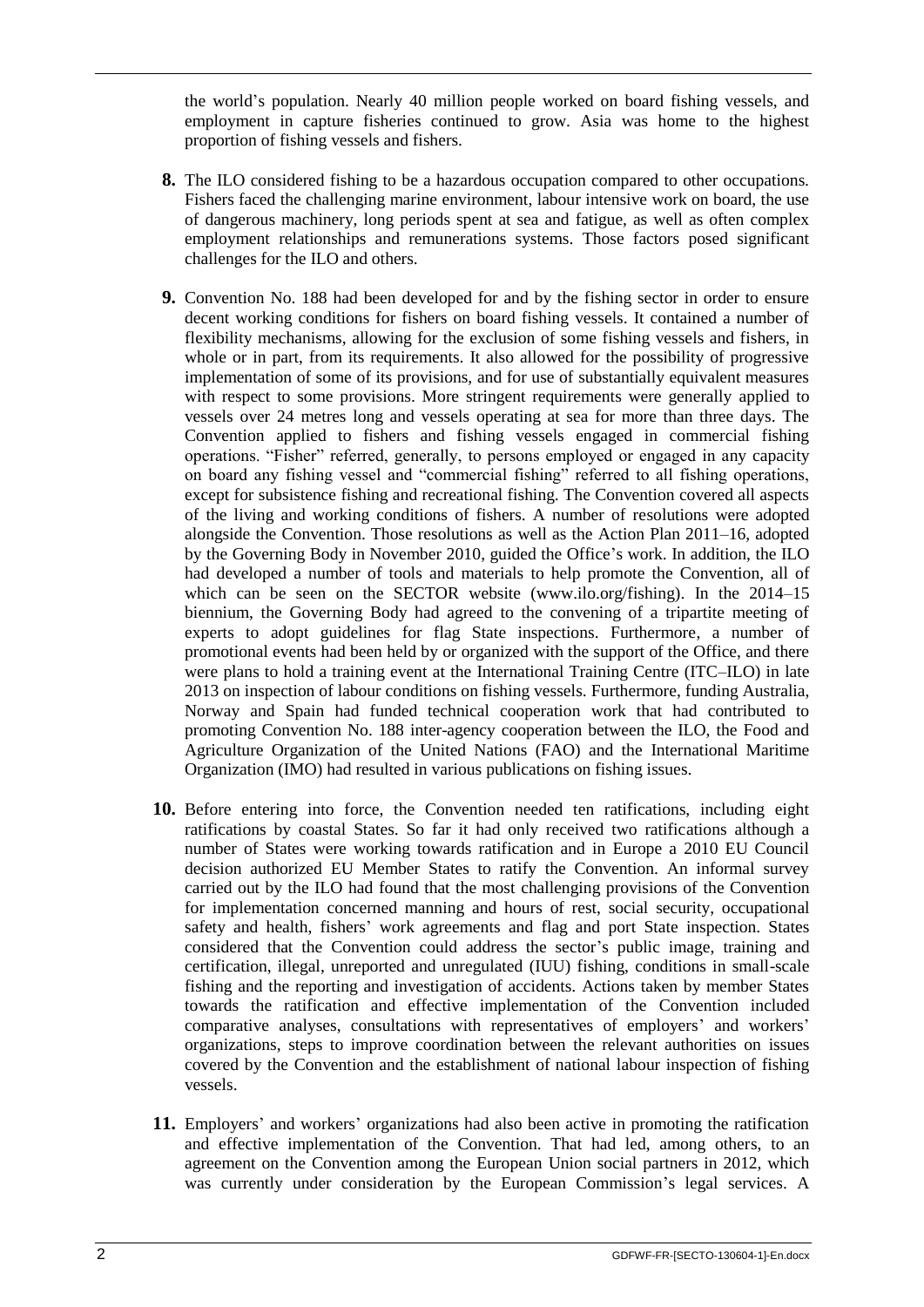campaign had been carried out by the International Transport Workers' Federation (ITF) and the International Union of Food, Agricultural, Hotel, Restaurant, Catering, Tobacco and Allied Workers' Associations (IUF) to promote the Convention among fishers and fish workers. Employers had also engaged in promotional action in the preparation of the searchable PDF document "The making of Convention No. 188", containing all the preparatory reports for the Convention and providing a useful tool for understanding the development of the Convention. Likewise, NGOs had also carried out campaigns and issued publications on the living and working conditions of fishers.

- **12.** The Employers' group coordinator said that the industry was facing a number of issues and challenges not least that of meeting an increasing global food demand. To that end, international cooperation was needed to stop abusive practices such as over-fishing and illegal fishing. Work was required on the conservation of resources, safety at sea, operational guidelines and living and working conditions on board fishing vessels. States should ensure safe and fair working conditions in line with international standards and improve the training and competences of fishers. A number of international Conventions, standards, guidelines and codes of practice, existed on the maritime and fishing sectors (Torremolinos Protocol of 1993, Relating to the Torremolinos International Convention for the Safety of Fishing Vessels, 1977; International Convention on Standards of Training, Certification and Watchkeeping for Fishing Vessel Personnel, 1995 (STCW-F 1995); and the Work in Fishing Convention, 2007 (No. 188)). However, in comparison with normative instruments on shipping, namely the Maritime Labour Convention, 2006 (MLC, 2006), instruments concerning the fishing had far lower ratification rates. Considering the importance of the fishing sector, governments needed to challenge themselves as to why such standards were being denied to fishers. The cross-border nature of fishing meant that vessels could be manned by people from different States, creating conflicting demands between coastal States and flag States. To solve those problems the fishing sector could not hope to function without international standards. Low ratification of Convention No. 188 could be explained by a lack of high-level promotion, a focus among flag States on the MLC, 2006, and a lack of coordination between policy-makers. The feedback given to the Office had also highlighted a number of areas of difficulty for the implementation of the Convention, which required an in-depth examination. While his group was willing to discuss a strategy for further promotional activities, the technical hurdles faced by countries needed to be addressed first.
- **13.** The Workers' group coordinator said that the Convention was not only important for workers but also for global food security. Attention should be paid to ensure decent work and to address the problems of IUU fishing, and forced labour and human trafficking on board fishing vessels. The Workers' group was interested in hearing about the progress achieved or the problems encountered by countries in implementing the Convention and were prepared to help discuss solutions to such problems. The ILO should continue its efforts to bring all stakeholders on board, especially in the light of globalization and its harmful impacts on workers, employers and governments. The group hoped that the ILO would make the same efforts as for the promotion of the MLC, 2006, regretting that only two countries had so far ratified a Convention that affected more than 40 million workers worldwide. Resources needed to be managed equitably and sustainably and to that end the social partners needed to establish a shared vision for the sector.
- **14.** A Government representative of the Republic of Korea indicated that they had taken various steps towards the ratification of Convention No. 188 including its translation, holding domestic and regional seminars, submitting the translated text to the National Assembly and it had conducted a detailed study of the Convention as well as comparative analyses. Major outstanding issues in the Republic of Korea included the scope of application and hours of rest. They wished to learn from the experience of others facing similar issues. The promotional work done by the ILO and the tools produced to promote the Convention were proving very useful in preparing and implementing the Convention.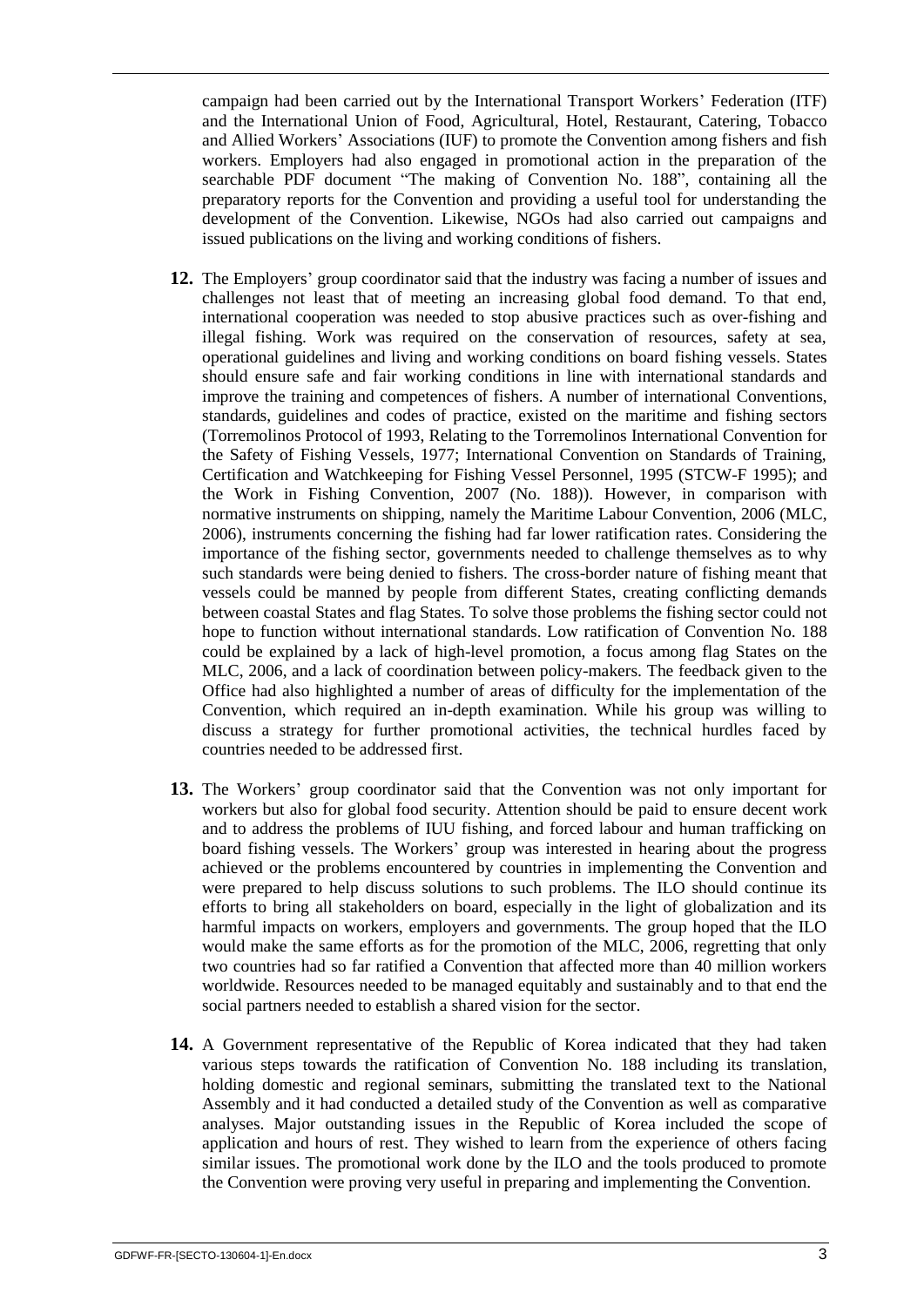- **15.** A Government representative of Norway expressed his disappointment at the low level of ratification of the Convention, observing that even the minimum requirement of ten member States was not sufficient. The importance of Convention No. 188 meant that it needed more widespread ratification. Norway had not yet been able to ratify Convention No. 188, although it had ratified the 1977 Torremolinos Convention and the STCW-F 1995. Norway had carried out a comparative analysis and had also submitted a new maritime labour act to its Parliament, which would replace the current seafarers act and covered both seafarers and fishers. Ratification had been delayed because all efforts and available resources were being channelled towards the ratification of the MLC, 2006. However, after its entry into force on 20 August 2013, Norway would be able to focus on Convention No. 188, hopefully bringing about its speedy ratification.
- **16.** A Government representative of France said that no particular difficulties had been encountered with Convention No. 188. France had already ratified the MLC, 2006, and he hoped that Convention No. 188 would be ratified by the end of the year. The fishing sector was already well regulated and there were no major gaps with the provisions of the Convention. The legal texts transposing the MLC, 2006, into national law already covered fishing. The main difficulties that France might encounter were related to occupational safety and health given the high accident rate in fishing. However, it was not a question of regulation but of application and follow-up through labour inspection. The obligation to ensure ten hours of rest might also be difficult to apply as it required a proper system for logging hours of work at sea.
- **17.** A Government representative of the Philippines said that the fishing sector was of major national importance. Agriculture, including fishing, was one of the three sectoral priorities in the Philippines and had undergone rapid growth and acquired greater resilience in recent years. Productivity needed to be maintained through decent working conditions and meeting occupational safety and health and labour standards. In the Philippines, fishing was an important source of national wealth, providing income directly to almost 1.6 million fishing operators in municipal and commercial fisheries and aquaculture, and indirectly to workers in fish marketing and distribution, fish processing, cold chain facility operations and other ancillary industries. The sector was one of the top contributors to gross added value in the agriculture sector and supplied a major part of the population's dietary protein requirements. In 2010, the Philippines ranked fifth out of the top ten fish producing countries, and ninth out of the top ten marine and inland capture fisheries countries. The Philippines had not yet ratified Convention No. 188 but had undertaken a number of initiatives to that end and wished to learn from the experiences of others.
- **18.** A Government representative of Trinidad and Tobago said that, while there was no doubt that Convention No. 188 would enhance conditions in one of the most hazardous yet lucrative sectors, there were many delicate issues to be considered with regard to its ratification and implementation, in particular for small island developing States. In the Caribbean, fishing was an important contributor to income, food security and social and economic stability. It was estimated to employ 182 000 people and account for 0.13 to 6.9 per cent of GDP. The fishing industry in the Caribbean was generally characterized by a large small-scale fishing sector, where fishers worked in small boats with limited technology. An industrial fleet with large, modern and capital-intensive vessels operated in offshore areas and targeted high-priced and value added species. Through growth, the gap between the two extremes could be breached. The impact of climate change and rising sea levels had particularly affected the fishing sector, where hurricanes and abnormal weather patterns decreased the income-generating capacity of fishers due to damaged vessels, fishing facilities and personal losses. Environmental issues could, therefore, not be separated from labour issues. In Trinidad and Tobago, the fishing sector had been identified as a priority sector in the medium term, and that key initiatives included the upgrade and construction of landing sites, the development of a Fisheries Management Information System and the upgrade of the Fisheries Management Legislation. A new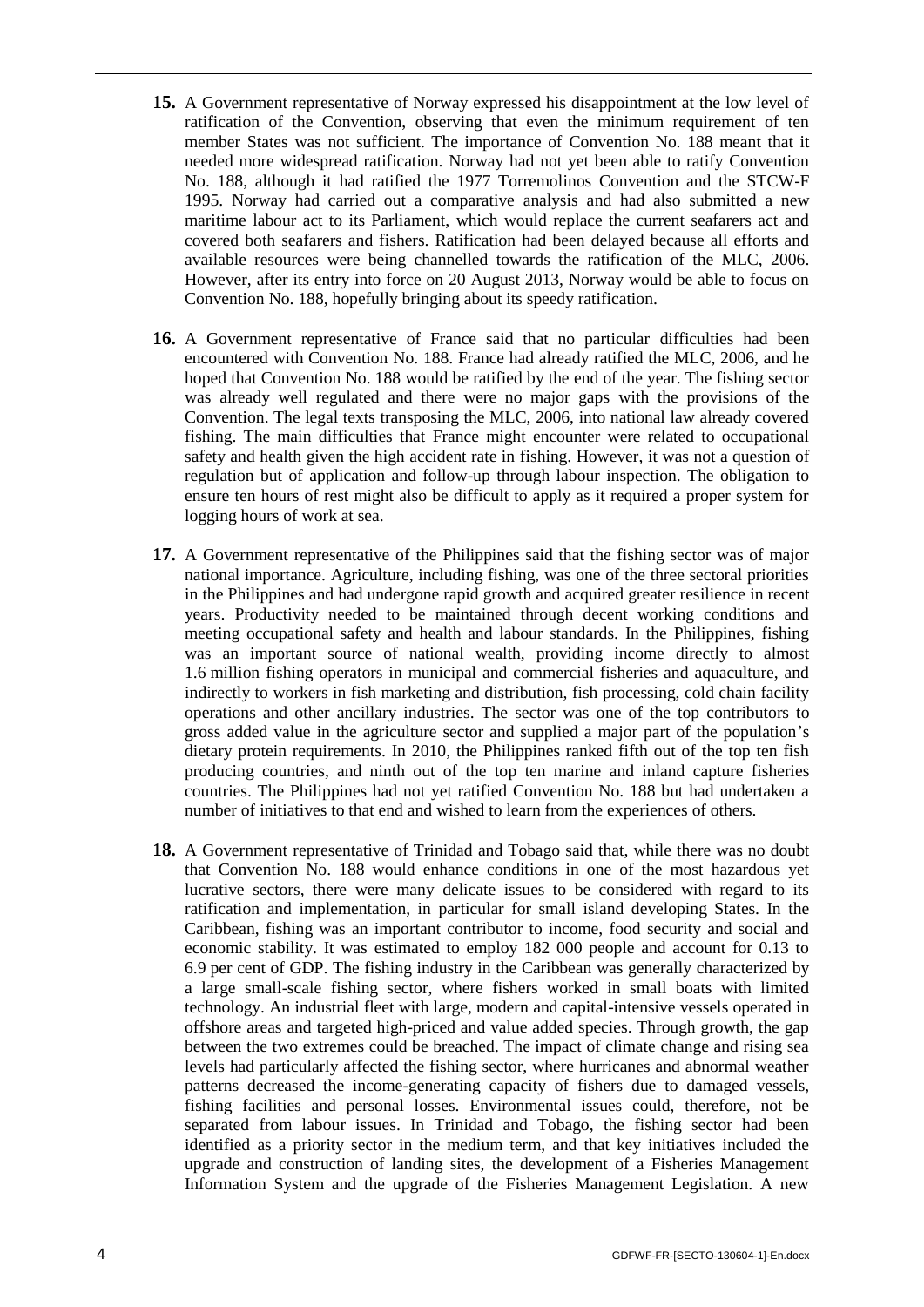Fisheries Management Bill concerning the working conditions of fishers was then being discussed and reviewed in order to ascertain how best to incorporate the provisions of Convention No. 188. The review was being carried out under the examination of Convention No. 188 by a tripartite body established in accordance with the Tripartite Consultation (International Labour Standards) Convention, 1976 (No. 144). Trinidad and Tobago had undertaken a number of activities aimed at reducing poverty levels and improving the well-being of fishers including the provision of adequate facilities; a health and safety risk assessment at 18 landing sites; incentives for fishing vessel owners; training on the cooperative model and the development of business plans, as well as technical training by the Caribbean Fisheries Training and Development Institute; and the introduction of information and communication technology instruments. Trinidad and Tobago, however, recognized the extent of work yet to be done.

- **19.** A Government representative of Morocco indicated that Morocco had ratified the MLC, 2006, and the STCW-F, 1995, and a request for ratification of Convention No. 188 had been made to its Parliament. Morocco was also seeking to improve the capacities of inspectors on fishing vessels, and to that end asked for collaboration in capacity-building activities from the ITC–ILO.
- **20.** A Government representative of Namibia indicated that there was direct national, regional and global interest in Convention No. 188. The Government of Namibia had coordinated some working groups and promotional activities on the Convention, which had been interrupted by major changes in some of the key ministries involved. Efforts were currently being made towards ratification, which was projected for the end of 2013 or early the following year. As a fishing and port state, the fishing industry was of great importance in Namibia.
- **21.** A Government representative of China expressed concern about safety issues related to fishers. The Government of China had been an active participant in discussions on the related Conventions. It was currently studying Convention No. 188 to determine when it would be possible to proceed to its approval and ratification. China had been active in providing occupational training for fishers, improving fishing equipment, providing fishers with safety-related telecommunications equipment and promoting the payment of insurance for fishers by fishing vessel owners. However, she observed that in general, equipment in the sector was out of date and education levels among fishers were low. In light of that, the Government recognized that there was a lot of work yet to be done prior to the ratification of Convention No. 188.
- **22.** The Workers' group coordinator congratulated Morocco on its progress towards the ratification of Convention No. 188 and encouraged other countries to follow in Morocco's steps.
- **23.** A Government representative of South Africa indicated that South Africa also intended to ratify the Convention that year.
- **24.** A representative of the FAO noted that fisheries provided a vital source of food, employment and economic well-being for people around the world. The sector should therefore be treated in a responsible manner, ensuring that health and safety standards were adopted for all those employed in fishing operations. Fishing was one of the most hazardous industries, and had been a major FAO concern since 1945. A long-standing cooperation existed between the ILO, FAO and IMO, which had led to the development of international guidelines and standards on the health and safety on board fishing vessels. The Committee on Fisheries (COFI), a subsidiary FAO body, continued to welcome and promote that collaboration. It furthermore emphasized that the implementation of human rights instruments, including the Conventions on the rights of seafarers and working conditions in fisheries, were critical for both small-scale and large-scale fisheries. Human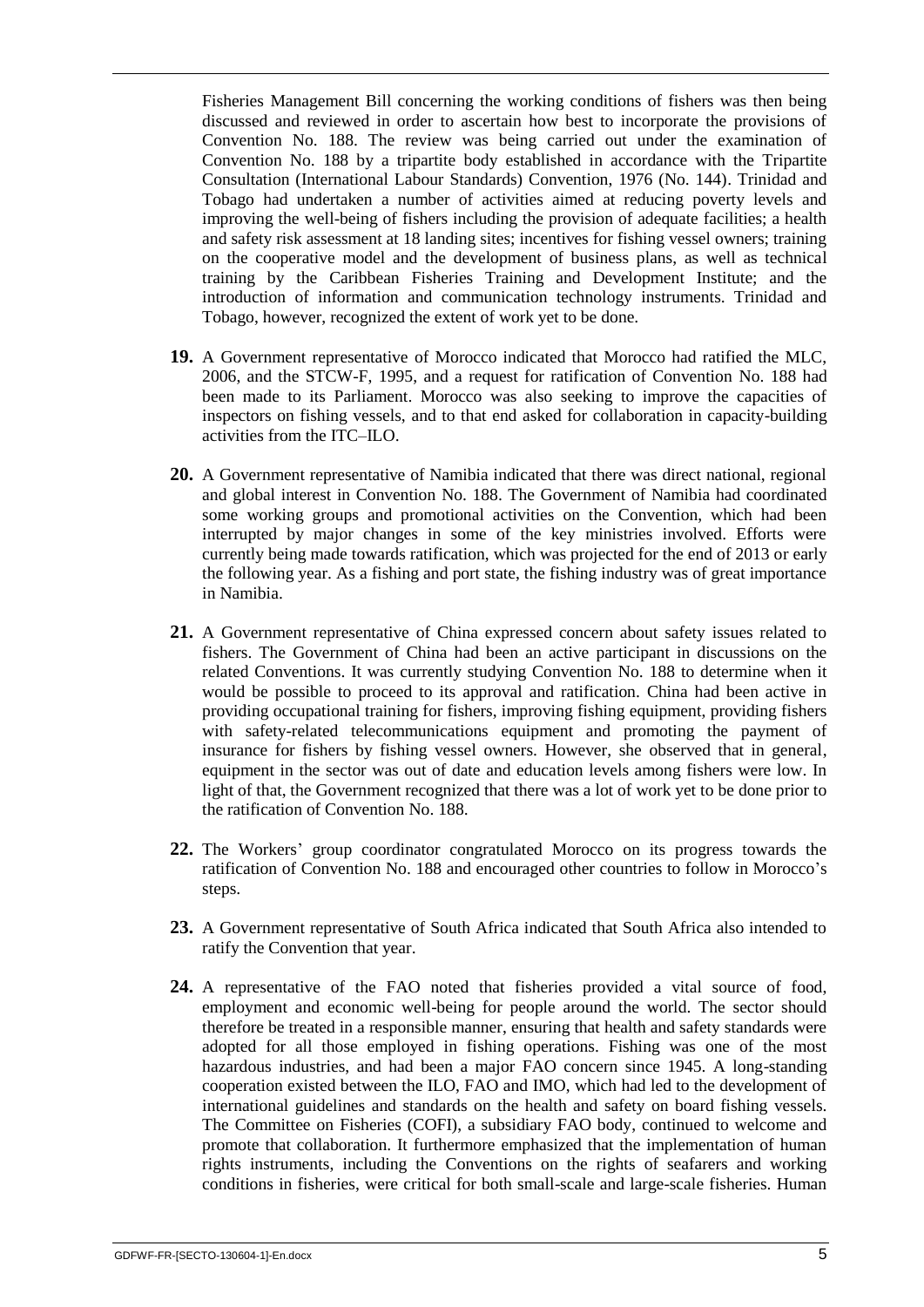rights principles could help alleviate poverty and promote responsible practices. The ILO and FAO had collaborated on child labour issues including in the fishing sector. IUU fishing remained a persistent and pervasive problem in fisheries; it exacerbated food insecurity and continued to pose a major threat to the long-term sustainability of fisheries and the maintenance of productive and healthy marine ecosystems. Moreover, it contributed to unstable socio-economic conditions, in particular in developing countries where management capacities and controls were weak. In light of that, several tools had been or were being developed by the FAO. Binding instruments, such as Convention No. 188, the 2012 Cape Town Agreement, the 1995 STCW-F Convention, would not only be useful tools to improve health and safety conditions on board fishing vessels but would also combat IUU fishing by bringing fishing vessels and their crews under port State control. The third session of the Joint FAO/IMO Ad Hoc Working Group on IUU Fishing and Related Matters would take place in the first half of 2014 and the ILO would be invited.

- **25.** A representative of the European Union (EU) recalled that, on the adoption of Convention No. 188, all 27 EU Member States had voted in its favour. In 2007 the EU had invited the social partners to examine a joint initiative to promote the application of the Convention in the EU, in line with the process adopted for the MLC, 2006. In 2010, EU Member States had been authorized to ratify Convention No. 188 and the social partners had worked with the EU Commission services to reach an agreement on 8 May 2013 in accordance with EU legislation, which would allow it to become EU law by means of a new Directive. Subsequently, on 10 May 2013, the social partners had asked the EU Commission to present a Directive proposal before the Council. The Commission was going to initiate an in-depth assessment of that agreement, which would be finalized that same year.
- **26.** A Worker participant from Argentina expressed his satisfaction that Argentina had ratified Convention No. 188. With regards to the problem of IUU fishing in Argentina's waters, he referred to some recent cases of IUU fishing and that fishers in Argentina were constantly confronted with such fishing and had persistently denounced it. IUU fishing did not respect the 200 nautical miles of Argentina's exclusive economic zone (EEZ). Measures needed to be developed to ensure the protection of Argentina's economy and prevent the pollution of its sea.
- **27.** An observer from the International Collective in Support of Fishworkers (ICSF) indicated that since the 1982 United Nations Convention on the Law of the Sea, fast-paced technological changes had taken place in the marine fishing sector leading to fishing operations in all types of mechanized fishing vessels expanding to new fishing grounds. As a result, recruitment practices, duration of fishing trips, work and living conditions and vessel safety had changed significantly with implications for the lives and livelihoods of fishers without, however, proper documentation. Fishers remained one of the least organized and most poorly informed workforces, and there was poor communication between fisheries departments and labour authorities, with the result that information regarding the labour dimension of fishing was often not easily available. However, with the idea of ratifying Convention No. 188, a number of governments had started to examine the sector more systematically and had realized that legislation was too fragmented to provide fishers with social protection. It had become clear that national laws needed to be developed to bring them in line with Convention No. 188. That generally required the cooperation of various national authorities to develop appropriate legislation. Influential fishing vessel owners in some countries believed that ratifying Convention No. 188 would lead to non-viable fishing operations and little effort was made by national authorities to raise awareness of the benefits of the Convention for the fishing sector. That showed a lack of political will where the living and working conditions of fishers did not receive the attention they deserved. A welfare-based approach to social protection in the sector continued to be more politically expedient than a rights-based approach. The ILO was ideally placed to convince its members that Convention No. 188 was the best tool to deal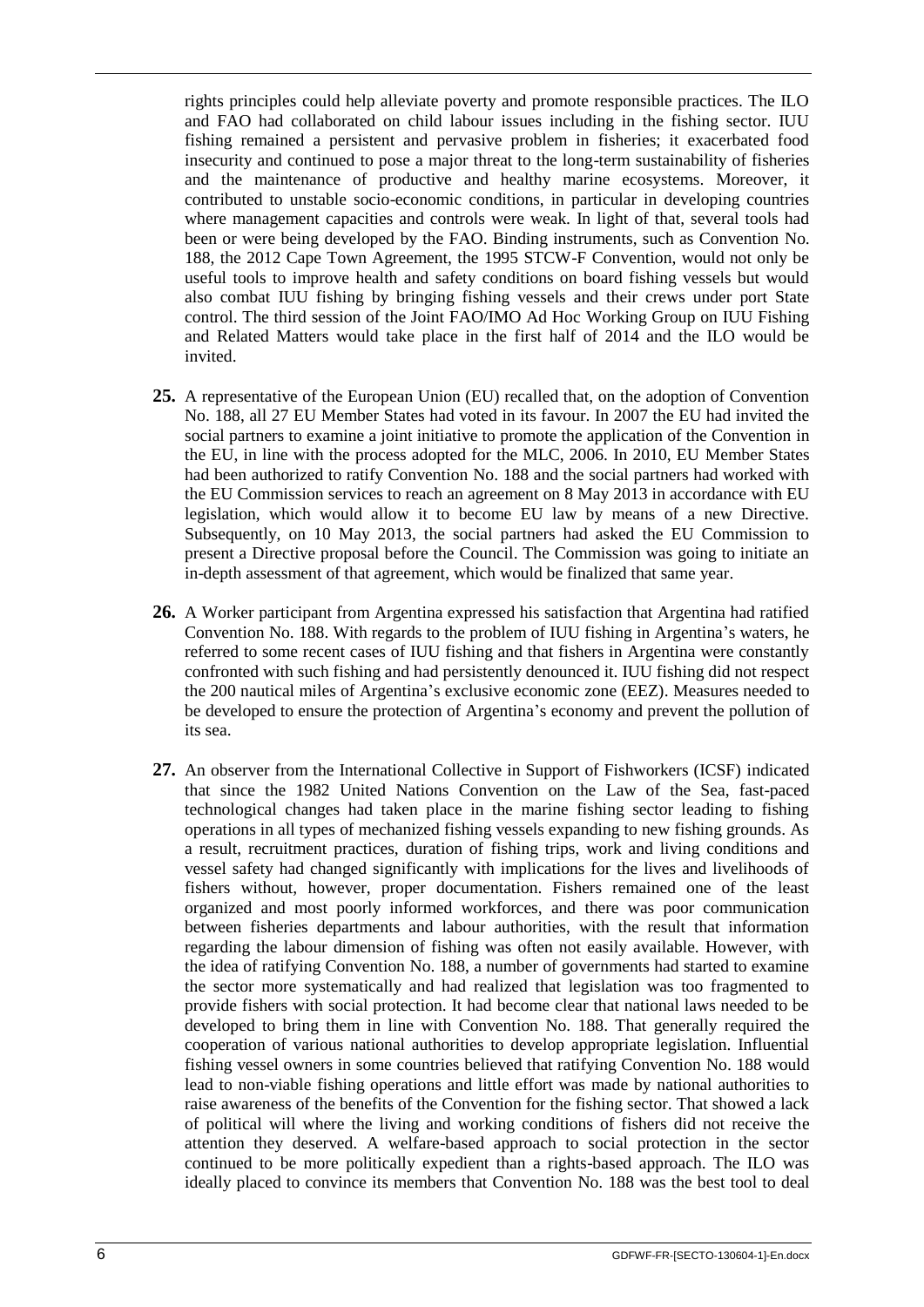with the unprecedented "commodification" of labour in fishing that had transformed fishing into one of the most dangerous occupations in many parts of the world.

## <span id="page-10-0"></span>**Point 1: Social and labour and related issues facing the fishing sector**

- **28.** The Workers' group coordinator highlighted a number of problems facing the fishing sector. In particular, the high fatality and accident rates on board fishing vessels were linked to poor living and working conditions throughout the industry. IUU fishing worldwide was exhausting marine resources and endangering global food security. Forced labour and human trafficking was also a problem in the fishing sector, especially among migrant fishers. There had been no prior effective regulation of the sector but he hoped that Convention No. 188 would remedy that situation. Further problems were caused by the use of flags of convenience and poor port State control of fishing vessels. High fuel prices had a negative impact on fishers, especially where "share wage" systems were used. Recruitment was also problematic since it remained poorly organized in various countries, with port authorities exerting little control.
- **29.** The Employers' group coordinator endorsed the statement made by the Workers' group coordinator. The fishing sector held a poor image in the media, which generally highlighted the bad management of fish stocks and had lost sight of the idea that the fishing sector was providing food. Although bad practices existed, these were not the norm. Convention No. 188 could help improve the sector's image in terms of the labour dimension of fishing. Originally, IUU fishing was not a labour related issue. Unfortunately, it often went hand-in-hand with forced labour, child labour and poor nonhygienic conditions on board ship, which were labour issues. In addition, IUU fishing threatened food security by depleting global resources and could lead to job losses. The global economic and financial crisis also aggravated safety concerns as fishing vessel owners could not always afford to invest in the renovation or improvement of fishing vessels, often leading to undesirable conditions for all concerned. The pressure on fishing vessel owners and fishers to ensure that they could still make money made it difficult to comply with labour laws in certain circumstances.
- **30.** The Government group coordinator indicated concern among governments regarding safety on board fishing vessels, especially smaller vessels, and the lack of proper employment agreements for fishers. In some cases, that led to informality and abuses, such as the use of child labour. In addition, there was a lack of proper labour inspection of fishing vessels and of a systematic and coherent approach to safety. Effective legislation at the national level was needed on such issues.
- **31.** The Employers' group coordinator reiterated his view that the nuances in the industry should not be forgotten and that there were many examples where fishing operations were carried out using good practices with regard to hours of work and rest and health and safety. Lessons could be learned from such good practices.
- **32.** A Government representative of Peru indicated that his country had made a number of efforts to examine labour issues in the fishing sector. In 2010, a technical commission had carried out a diagnosis of the labour situation in the fishing sector and in 2012 a multisectoral commission had been set up under the Ministry of Labour to deal specifically with proposing new labour regulations for the fishing sector. It had already presented a report on labour issues in that sector, which was currently being reviewed by the Ministry of Labour. Given the lack of any current general regulation in Peru applicable to workers in that sector, the multi-sectoral commission had proposed a draft standard for consideration by the Ministry of Labour.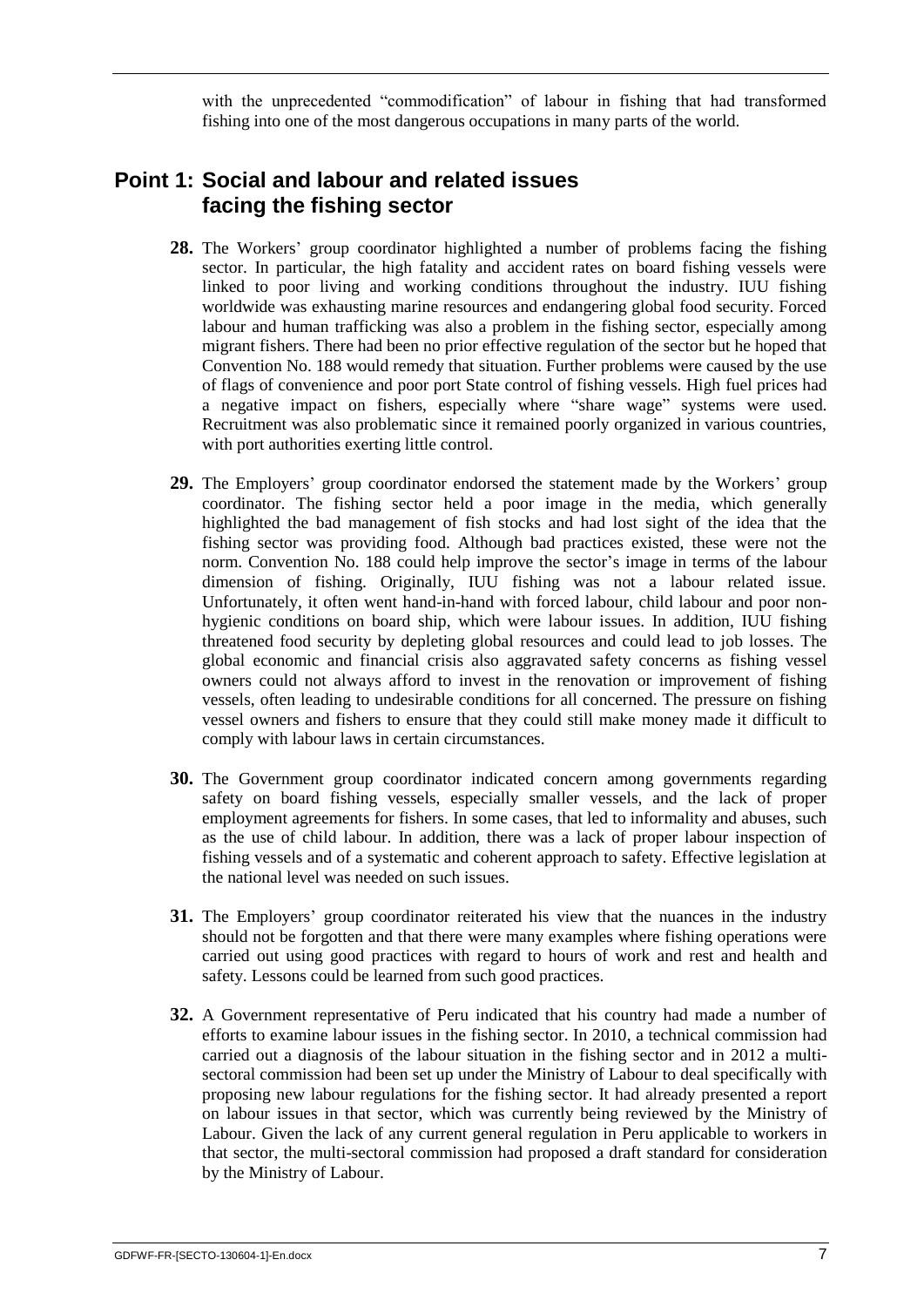- **33.** The Workers' group coordinator referred to a case of abandoned fishers in the Seychelles, who had not been paid since they went on board their vessel. The case remained unresolved after two months. Such cases highlighted the lack of obligations on flag States and he called on both governments and employers to cooperate in attempting to resolve those problems through an impartial and blame-free approach.
- **34.** The Employer's group coordinator indicated that repatriation of abandoned fishers was not only the responsibility of flag States but also of port States. Port States should also seek to avoid inadvertently criminalizing abandoned fishers.
- **35.** A Government representative of the Republic of Korea said that the issue of abandonment had been problematic in the past. It had become both a social and political issue leading to the introduction of a provision in the Seafarers' Act in the country requiring fishing vessel owners to provide financial security cover for fishers, which had successfully solved the problem. An equivalent provision had been introduced for the MLC, 2006, but did not exist under Convention No. 188. He suggested that the issue should be discussed at an appropriate time.
- **36.** A Government representative of South Africa indicated that his country had also made requirements concerning financial security equally applicable with respect to the protection of fishers and seafarers.
- **37.** A Government representative of the Philippines drew attention to the tripartite consultations that had been carried out in 2013 which had provided an overview of the fishing sector in the Philippines and identified a number of labour and social issues. Commercial fishing under Philippine law was separated into small-, medium- and largescale categories. Fishing vessels under 3 gross tonnage (gt) were classified as municipal vessels and were only allowed to operate within a 15 miles off the coast. The distinction created some challenges for compliance with Convention No. 188 with regard to accommodation and the construction of vessels. In terms of manning and hours of rest, work was generally carried out in shifts and at night, allowing fishers to rest during the day. With regard to food, the usual practice was to stock food on board, but small-scale fishing vessels had constraints in terms of space. All workers benefited from social protection, with self-employed fishers also being able to opt for coverage. Fishing vessel owners were required to provide coverage for fishers but the seasonal nature of fishing operations made it difficult to provide continuous all-year-round protection. The Philippines had ratified the fundamental ILO Conventions on child labour and forced labour, which were strictly prohibited in the shipping sector. In addition, the Government of the Philippines was in the final stages of producing a national plan of action to prevent and deter IUU fishing by requiring the registration of fishing vessels operating in national and high seas.
- **38.** A Government representative of Norway wished to elaborate on the idea of the need for a systematic approach to the fishing industry, aside from the 1993 Torremolinos Protocol. There was a lack of knowledge on the hazards encountered at sea, and on how to address those challenges and risks. A systematic approach towards safety was equally lacking at the company and fishing vessel level. The Norwegian Maritime Authority had made model risk assessments available to all, recognizing the importance of having a systematic approach to dangers at sea. It had also introduced a model safety management system which, although not very comprehensive, provided a document that fishing companies could use to systemize work on safety and the environment.
- **39.** A Government representative of France said that in France, employers were responsible for repatriating abandoned workers and were liable to legal action if they failed to do so. The problem arose for port States mainly in relation to merchant ships. Measures had been taken to facilitate repatriation through a compensation fund. The French National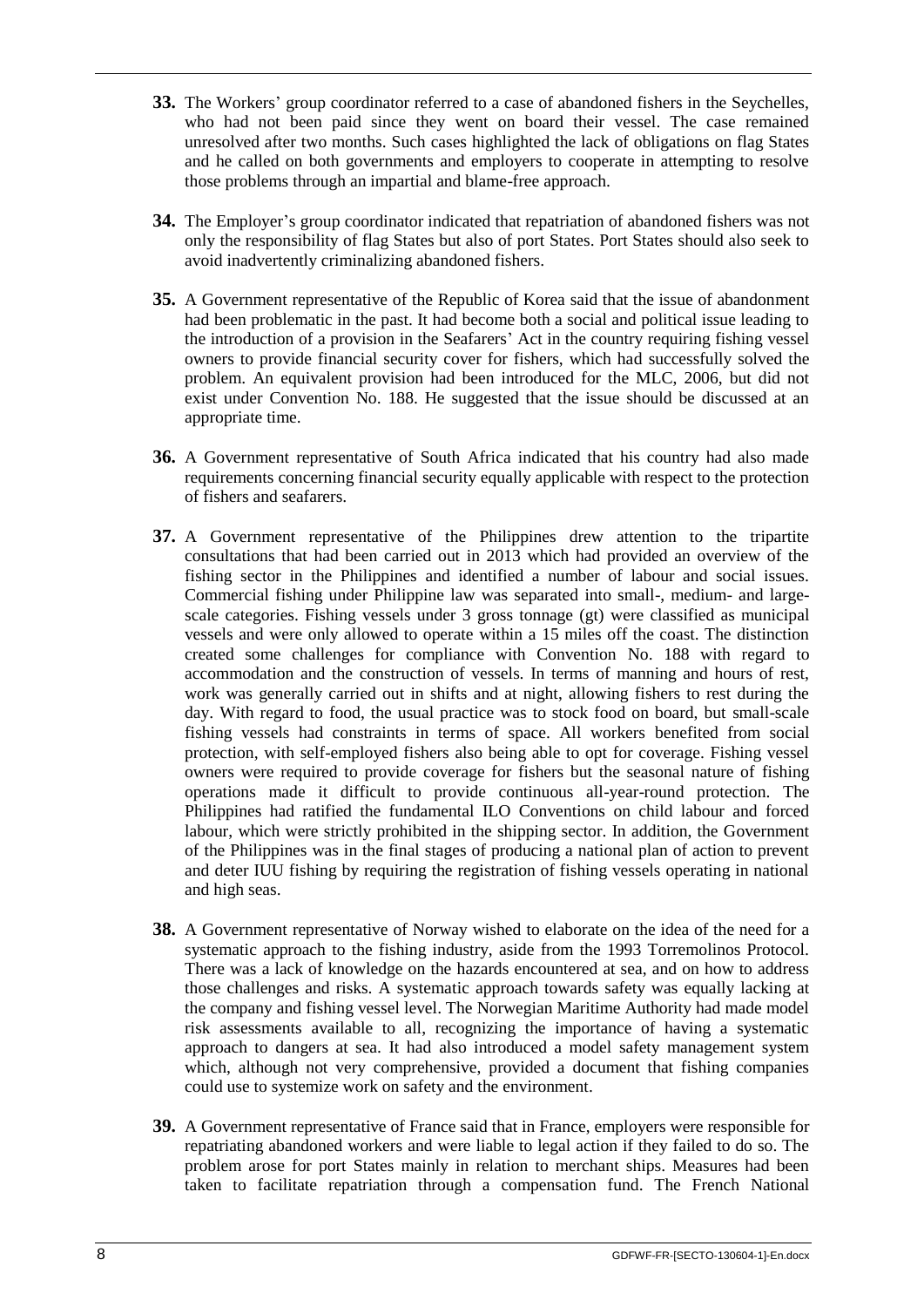Assembly was also currently discussing a bill which would enable the State to seize vessels abandoned in its ports.

- **40.** A Government representative of Spain indicated that the abandonment of vessels normally concerned merchant ships rather than fishing vessels. In Spain, abandoned vessels could be removed after six months of abandonment. Problems arose when the crew were still on board and the owner was unknown. He requested information from other countries about how they handled similar problems and sought clarification from France as to the specific terms of its compensation fund for repatriation.
- **41.** A Government representative of France indicated that the fund provided for the repatriation of fishers regardless of nationality. The fund was partly funded by contributions from French vessel owners due to general recognition that abandonment was a major social problem.
- **42.** A Government representative of the Republic of Korea maintained that improving occupational safety and health remained a priority. In his country, the accident rate among fishers was much higher than in any other industry. Convention No. 188 could be very useful in addressing that problem because it included various requirements on occupational health and safety and risk assessment. Among others, such improvements could help reduce costs in the long term. The Republic of Korea was in the process of amending the standards for safety on board fishing vessels. Their fishing industry was also hampered by its negative image, which made it difficult for it to recruit and retain workers. The Convention could contribute to improving that image, as well as improving the living and working conditions of fishers.
- **43.** The Workers' group coordinator was in agreement with the point raised by Namibia, highlighting the problem of the lack of contracts and collective agreements in respect of workers in the fishing sector. Many countries had ratified the fundamental ILO Conventions on the right to organize and collective bargaining, the provisions of which were repeated in Convention No. 188. He therefore identified the Forum as an opportunity to promote commitment among the social partners and governments to the rights of fishers. Once Convention No. 188 came into force, greater emphasis should be made on those fundamental Conventions on collective bargaining. Collaboration should result in the recognition that fishers were workers and therefore were entitled to bargain with employers.
- **44.** The Employers' group coordinator requested further information from the Government representative of France as to the modalities of the repatriation fund.
- **45.** A Government representative of France confirmed that the repatriation fund covered foreign seafarers on foreign vessels.
- **46.** A Worker participant from the United Kingdom observed that there was a general failure by flag States to honour international obligations regarding foreign nationals on their vessels. He provided the example of New Zealand, where systematic abuses against foreign workers on foreign charter vessels had been reported, leading to the formation of a government commission and the full application of New Zealand laws to vessels operating in New Zealand's waters. New Zealand also required a cash deposit from companies in order to repatriate fishers. He requested that the Office provide information on other practices of this nature. Forced labour and human trafficking were serious problems among a large group of operators. However, good practices existed and it should be recalled that Convention No. 188 established a minimum standard. In order to improve the image of the industry, good practices needed to be considered, as in the application of occupational health and safety standards on the basis of risk assessments. There had been massive growth in the employment of migrants in the fishing sector. Recently, a group of illegal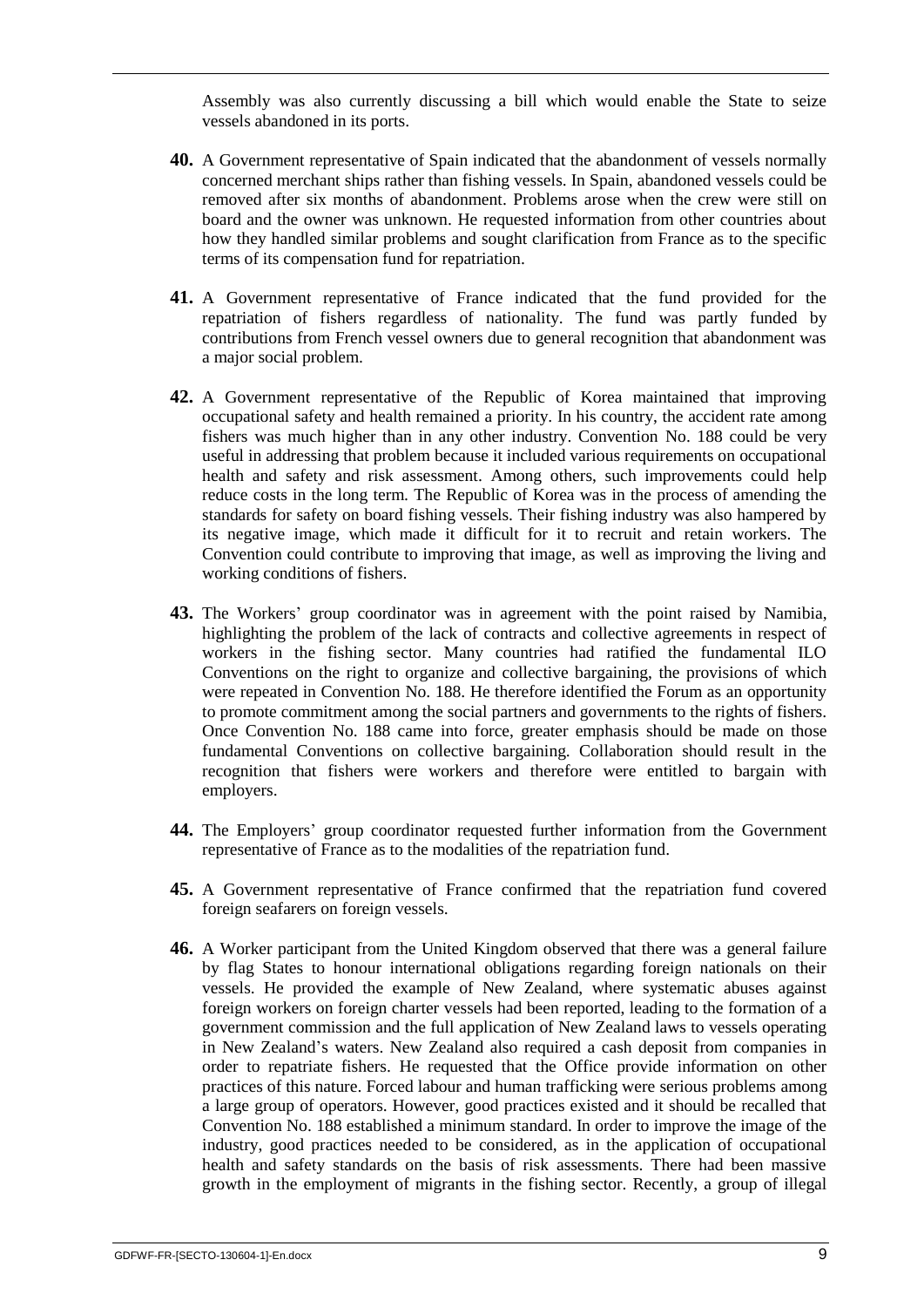Egyptian workers that had been working on an Irish vessel all died when the vessel sank, indicating that such problems were still seen even in developed countries. The fishing industry still suffered from horrific problems which often received little publicity. In that light, the information session on forced labour organized by the Office should have been made part of the discussion of the Forum. Many problems were linked to IUU fishing which necessitated inter-agency cooperation with other UN agencies and intergovernmental organizations such as INTERPOL. In view of the growing need to address those problems, Convention No. 188 was not a panacea but was certainly a tool enabling progress towards combating unacceptable conditions of work in the fishing sector.

**47.** The Employers' group coordinator stressed the need to determine specific problems encountered by countries with regard to the provisions of the Convention. He noted that, in the EU fisheries partnership agreements with third countries, a clause had been agreed on the wages of fishers according to the ILO basic pay for seafarers. However, the EU had no competence in that area. If the ILO basic pay agreement for seafarers was also to be applied to fishers, the flag State would be responsible for implementing any provisions. That example illustrated the need for communication between governments and the social partners.

## <span id="page-13-0"></span>**Point 2: How does Convention No. 188 contribute to addressing these social and labour and related issues?**

- **48.** The Employers' group coordinator explained that the image of the fishing industry was an issue that Convention No. 188 could help address. Given the many problems related to living and working conditions in the fishing sector, the implementation and ratification of the Convention would demonstrate a commitment by the industry and flag States to addressing some of the bad practices that affected the industry's image. For example, provisions on occupational safety and health dealt with situations involving work-related accidents, deaths and diseases and included some solutions to these problems. The problem of abandonment of fishers arose from instances where repatriation was not carried out properly, but the Convention provided a solution through clear provisions on repatriation. Child labour, forced labour, migrant fishers, IUU fishing, and food security were all interconnected issues that some of the provisions of the Convention could also help address. Fishing operations were often international, meaning that an international framework was required. Convention No. 188 was a necessary tool, as it provided a clear indication of the way in which fishers should be treated when on board vessels in an international work environment.
- **49.** The Workers' group coordinator agreed with the assessment of Convention No. 188 articulated by the Employers' group. The Convention could contribute to preventing IUU fishing, forced labour and human trafficking, allowing decent work to prevail in the sector. It would also mitigate the lack of collective bargaining agreements or individual contracts because it would provide a legal basis for States to ensure improvements to safety and health on board vessels and the ability to address the issues surrounding migrant fishers. Concerning the abandonment of fishers, the Convention indicated clear responsibilities and liabilities. The Convention was an opportunity to retain employment levels in the sector and to improve the management of fish stocks.
- **50.** The Employers' group coordinator requested that governments seize the occasion to share and discuss what they found challenging about Convention No. 188, since some governments had identified similar areas in an informal survey undertaken by the Office.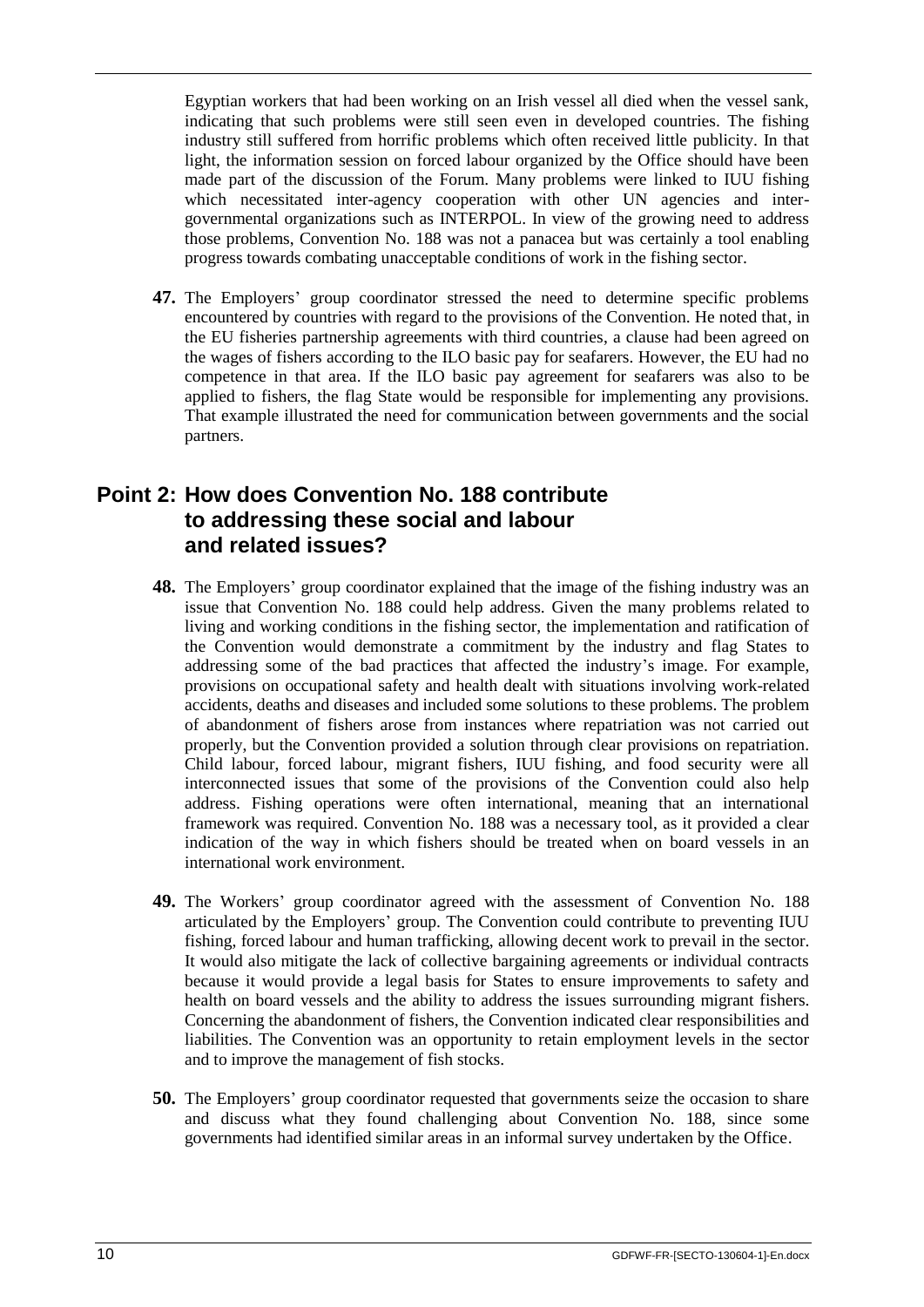- **51.** A Government representative of France asserted that the recurring challenge for France was the supervision of the application of social and labour regulations on board vessels, such as those found in Convention No. 188. The general labour inspectorate was responsible for carrying out inspections, but they had little experience of inspections at sea, where moreover the fishing vessel owners were not always on board. A lack of the necessary equipment and resources was a problem that hampered attempts to carry out inspections of vessels at sea, particularly when outside territorial waters.
- **52.** A Government representative of Norway stated that the flag State control of fishing vessels through inspections was crucial to the Convention's ability to address social and labour issues in the fishing sector. Some countries had a large number of fishing vessels that needed to be brought effectively under flag State control for standards such as Convention No. 188 to be applied. The Government of Norway was not yet decided on how to deal with this due to the size of its fishing fleet. However, a solution employed in Norway for vessels between 10 and 15 metres in length was to make arrangements with, and delegate controls to, private companies. The use of private companies was a strategy developed as part of the implementation of the MLC, 2006. The infrastructural and institutional capacities required for effective implementation of Convention No. 188 were also likely to represent challenges for other countries.
- **53.** A Government representative of Spain explained that regulations relating to the fishing sector in Spain were already fulfilling the standards of Convention No. 188. Coordination between the relevant institutions meant that inspections of vessels starting at 8 metres long could be undertaken in ports and on the high seas. Spain could share its good practices with regard to coordination between relevant institutions with others. The system involved both merchant marine and labour inspectors which allowed for the exchanging of views and provided opportunities to organize joint training. Inspectors that normally carried out labour inspections on land had now been trained to inspect vessels.
- **54.** The Employers' group coordinator said that Convention No. 188 presented governments with other challenges, such as hours of rest and social security provisions.
- **55.** A Government representative of the United Kingdom acknowledged that the hours of rest provisions were difficult to implement effectively. The issue was still not fully resolved in the merchant shipping sector either. National legislation could be drafted to reflect the provisions on hours of rest in the Convention and labour inspectors could be asked to inspect for them; however, the problem was always going to be determining whether the hours of rest had been observed since the work was at sea. However, the Convention was a good step forward in addressing the hours of rest of fishers.
- **56.** The Chairperson remarked that South Africa had previously deliberated on the issue of how to enforce legislation on hours of work and rest.
- **57.** A Government representative of Kiribati noted that there were particular hours of rest issues with regard to crews on board fishing vessels with contracts for two years or other long periods at sea. The nature of fishing required long hours of work and, without control, the situation could affect the image of the industry and its recruitment of workers.
- **58.** A Government representative of France explained that the problem of implementing provisions on hours of rest was how to control them. Crews needed to record their hours while on board, which was possible in practice. It was done in the merchant shipping sector but not without difficulty. In the fishing sector, it was even more difficult because there was little precedent for recording hours of work. Fishers had rest periods while at sea but it was difficult to verify whether the prescribed hours of rest were taken.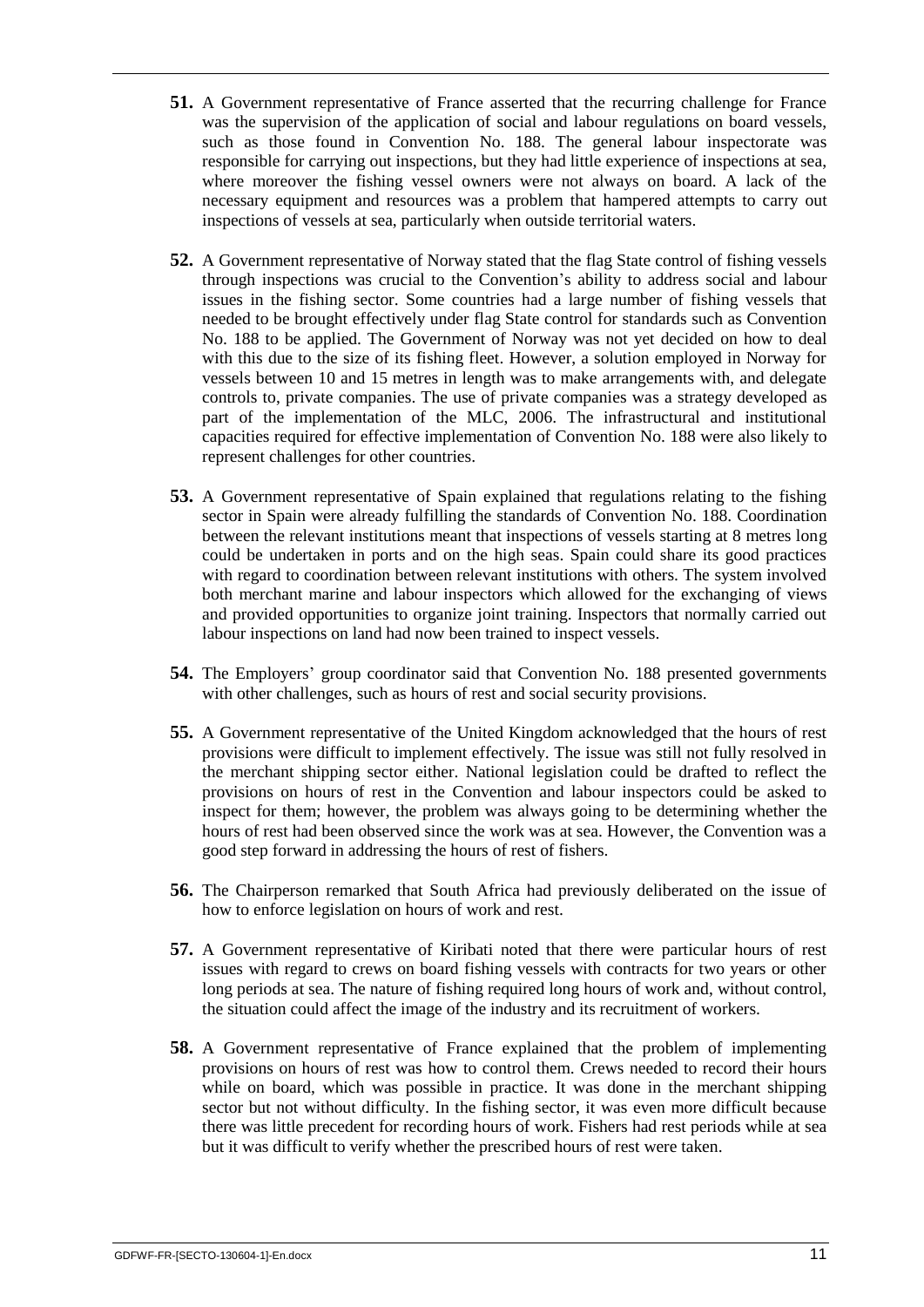- **59.** A Government representative of Spain confirmed that the Spanish authorities also found hours of rest difficult to verify and control. The required hours of work and rest could be monitored where vessels were adequately manned. When the catch was being drawn in everyone had to be involved, which made it difficult to observe strict hours of work and rest. With an adequate crew size, and if the captain ensured that the hours of work and rest were observed, compliance with Convention No. 188 was possible. For governments, legislation could be developed but the problem was whether regulations were observed once at sea.
- **60.** The Employers' group coordinator explained that the hours of work and rest in seasonal fisheries was of concern. One of the solutions to ensure compliance on hours of work and rest in fishing operations was to have two crews on board. There were vessels in the sector that used two crews but most were not designed to carry two crews. Flexibility could help solve compliance problems. The Employers' group requested an Office clarification of the flexibility mechanisms in Convention No. 188 and how these could be used with respect to different fishing operations. Such clarifications should be published.
- **61.** An expert from the International Labour Standards Department (NORMES) presented an overview of the various flexibility provisions contained in Convention No. 188. He explained that the quest for flexibility had been an essential part of every standard-setting exercise since the early days of the Organization. The notion that in framing any Convention or Recommendation the Conference should have due regard to those countries in which climatic conditions, the imperfect development of industrial organization, or other special circumstances would call for adaptations was enshrined in article 19, paragraph 3, of the ILO Constitution. Flexibility devices could take different forms, such as exclusion or exemption possibilities, flexible terminology, and progressive implementation clauses. In some cases, flexibility pertained to the structure of the instrument with Conventions being divided in parts to be ratified separately. In other cases, there were Conventions with compulsory and optional parts. Flexibility provisions intended to provide the necessary time for adaptations, a "grace period" or "breathing space" to permit transitional deviations from the full implementation of a Convention, and as such, they were deemed to be temporary in nature.
- **62.** The main flexibility provisions of Convention No. 188 were found in Articles 3 and 4 under the section which dealt with its scope of application. Article 3 offered the possibility to exclude from the application of the Convention, in whole or in part: (i) fishing vessels engaged in fishing operations in rivers, lakes or canals; and (ii) limited categories of fishers or fishing vessels as long as the application of the Convention would raise special problems of a substantial nature in the light of the particular conditions of service of the fishers or of the fishing vessels' operations concerned. Such exclusion was only possible "after consultation" with the relevant representative organizations of employers and workers. Consultation was the obligation to engage a process of social dialogue in good faith. Consultation did not mean neither "co-decision" nor "mere information". It was about providing a genuine opportunity for the views of the social partners to be freely expressed and duly taken into account. In addition, Article 3 required member States availing themselves of the exclusion possibility to report to the ILO on the reasons for such exclusion, the consultations undertaken to this effect, and subsequently, any measures taken to extend the coverage of the Convention to the categories of fishers or fishing vessels concerned. Similar exclusion possibilities on account of special problems of a "substantial nature" were to be found in other ILO Conventions, for instance, the Night Work Convention, 1990 (No. 171) and the Part-Time Work Convention, 1994 (No. 175). In this latter case, Conference discussions seemed to suggest that the exclusion clause was accepted on the understanding that exclusions could only be made when the problems of application were so serious that no alternative solutions could be found to meet the requirements of the Convention (see ILC, 81st Session, 1994, *Record of Proceedings*, paragraph 61, page 23/18).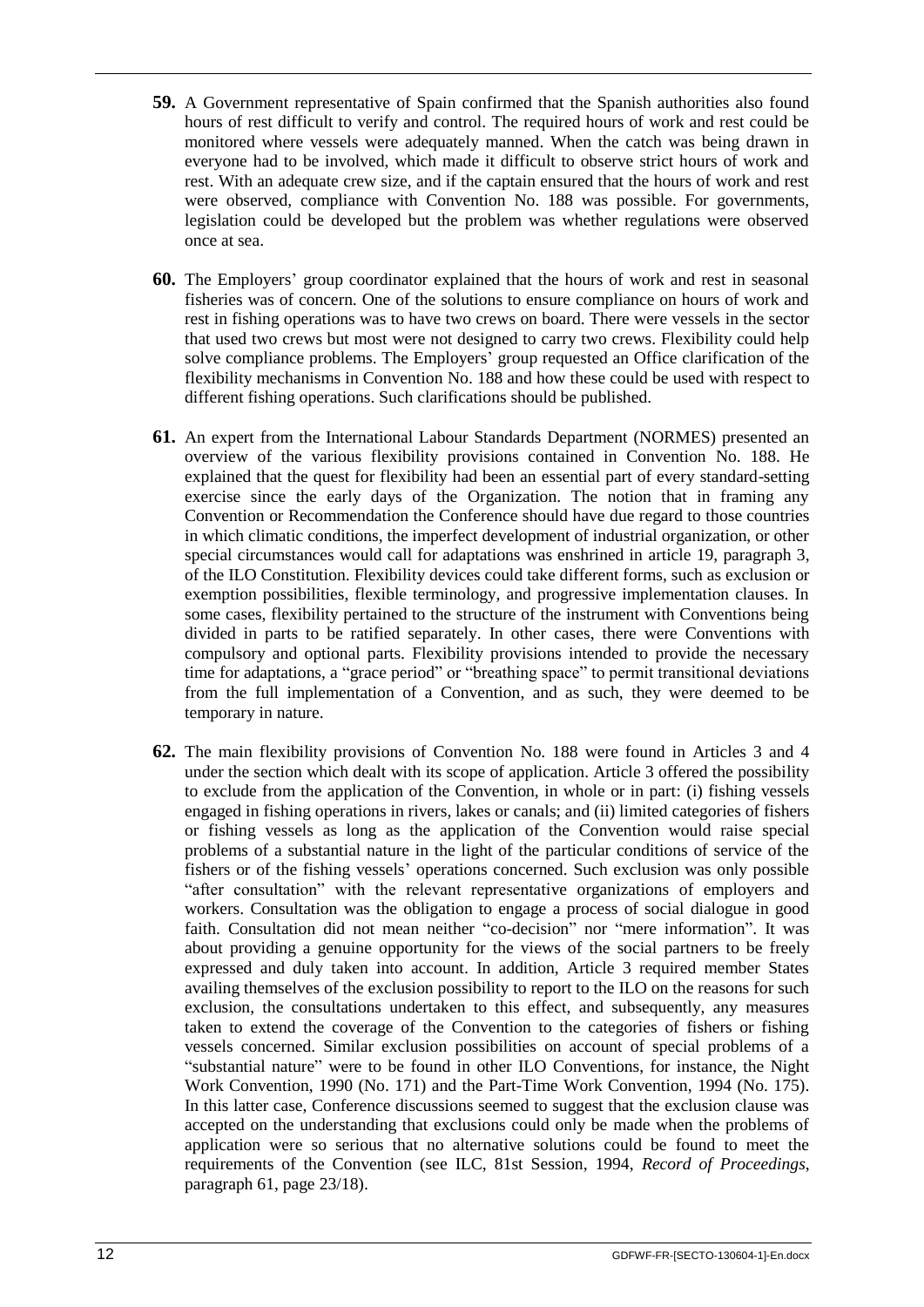- **63.** Article 4 provided an opportunity for a gradual or phased-in application of certain requirements of Convention No. 188 in case of special problems of a substantial nature due to insufficiently developed infrastructure or institutions. These requirements included medical certification of fishers, the obligation to carry a crew list, to provide a written fisher's work agreement, to conduct a risk evaluation and to ensure protection in case of work-related sickness, injury or death. The Convention required member States having recourse to progressive implementation to draw up a plan in consultation with the representative organizations of employers and workers concerned. It also required those member States to report to the ILO the provisions of the Convention to be progressively implemented, explaining the reasons and describing the relevant plan, and subsequently, to indicate any measures taken for its implementation. Progressive implementation did not apply, however, to fishing vessels which were 24 metres in length and over, vessels which remained at sea for more than seven days, or navigated at distance exceeding 200 nautical miles from the coastline of the flag State, or called in foreign ports and were therefore subject to port State control. The use of the flexibility devices provided for in Articles 3 and 4 of Convention No. 188 should, in principle, be limited to the period of time needed for the adaptation of national law and practice and the fully-fledged application of the Convention provisions.
- **64.** Another important flexibility device was the possibility of implementation through "substantial equivalence" that could be found in two specific parts of Convention No. 188, i.e. Article 14, paragraph 3, on hours of rest and Article 28, paragraph 2, on accommodation standards. The notion of implementing certain requirements of the Convention through substantially equivalent provisions in laws, regulations or other measures could also be found in the MLC, 2006, and the Merchant Shipping (Minimum Standards) Convention, 1976 (No. 147). According to the definition set out in Article VI, paragraph 4, of the MLC, 2006, any law, regulation, collective agreement or other implementing measure might be considered to be substantially equivalent if the Member satisfied itself that: (i) it was conducive to the full achievement of the general object and purpose of the provision concerned; and (ii) it gave effect to that provision. The expression "satisfied itself" did not imply that member States enjoyed total autonomy in this respect since they should carry out the relevant procedure in good faith and subject to any comments made by the ILO supervisory bodies. In the specific case of alternative requirements regarding hours of rest, Article 14 additionally required that any such alternative requirements did not jeopardize the safety and health of fishers in view of the evident link between fatigue and accidents. As for the flexible implementation of accommodation standards set out in Annex III of Convention No. 188, the Convention also made provision for: (i) "variations" for fishing vessels normally remaining at sea for less than 24 hours; (ii) "alternative requirements" to be decided after consultation with representative employers' and workers' organizations with respect to standards such as the minimum headroom, and floor area per person of sleeping rooms; (iii) "exceptions" when prescribed standards were unreasonable or impracticable in view of the size, type or intended service of the vessel; and (iv) "derogations" to take into account, without discrimination, the interests of fishers having differing and distinctive religious and social practices.
- **65.** More detailed explanations on the flexibility provisions of Convention No. 188 were given in a number of Office publications, including the *Handbook for improving living and working conditions on board fishing vessels* (published in 2010), the *Guidelines for port State control officers carrying out inspections under Convention No. 188* (published in 2011), and the Office's guidelines for carrying out comparative analyses with respect to Convention No. 188, all of which were available online in the three official languages at the SECTOR website (www.ilo.org/fishing). Finally, responding to the requests of several participants for wider publicity to be given to Office interpretations of Convention provisions, the representative of the International Labour Standards Department recalled that the ILO Constitution did not confer upon the Office any mandate to authentically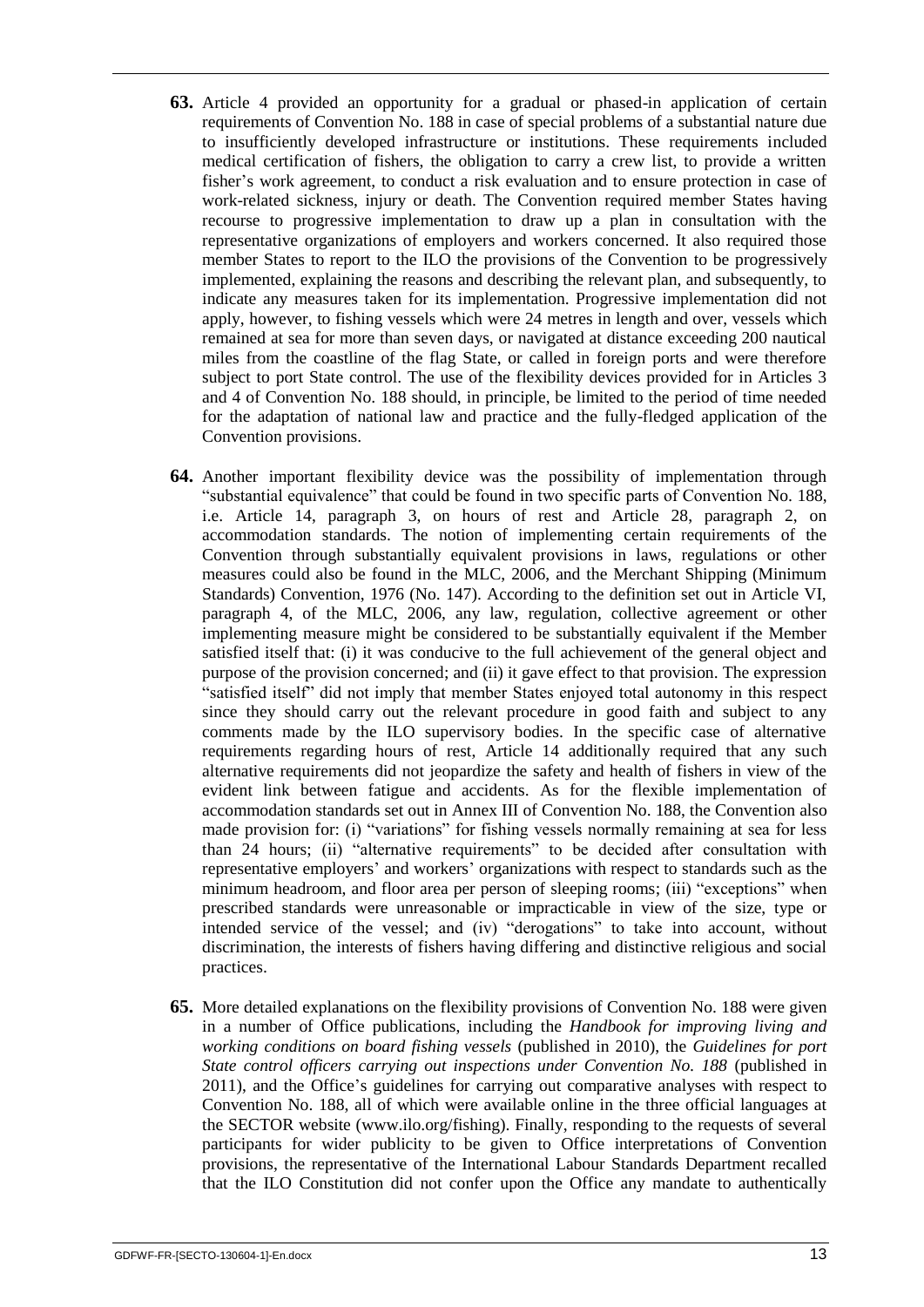interpret international labour Conventions. The Office had developed the practice, however, of preparing informal opinions on the scope and meaning of international labour instruments drawing principally on the preparatory work and the Conference discussions that led to their adoption. The Office procedure for the preparation of such informal opinions involved inputs from the Office of the Legal Adviser, the International Labour Standards Department and the relevant technical unit or units, which could sometimes be a lengthy process. By way of example, the 2012 revised edition of the *Frequently Asked Questions on the MLC, 2006* was based on the legal opinions given by the Office since 2006 in response to numerous requests received from ILO constituents.

**66.** The Executive Secretary drew the Forum's attention to the *Frequently Asked Questions: Work in Fishing Convention, 2007 (No. 188)*, which provided a brief explanation of the flexibility mechanisms in the Convention. The document was available on the SECTOR website (www.ilo.org/fishing) website in the three official languages. It was a living document that would be periodically updated.

## <span id="page-17-0"></span>**Point 3: Experiences and challenges faced in the implementation and ratification of Convention No. 188**

- **67.** The Government group coordinator presented a number of experiences that the governments wished to share with the social partners. Firstly, governments had been informed by the social partners that the implementation of Convention No. 188 would have an impact on labour management costs, especially with regard to small-scale fishing. That would create a situation where governments could be overwhelmed with requests for exemption. Different interpretations of the Convention could create confusion, so the governments appreciated the explanations provided by the Office. Governments would in particular face challenges regarding their internal jurisdictions because the Convention touched on a number of issues falling under various authorities. Therefore, measures to reach ratification would depend on how governments handled such internal issues.
- **68.** The Employers' group coordinator observed that the MLC, 2006 had also involved a number of national authorities, and he inquired how Convention No. 188 was different.
- **69.** A Government representative of the Republic of Korea explained that all seafarers were covered by the MLC, 2006, which was transposed into national legislation through the Seafarers' Act. However, in the case of the Work in Fishing Convention, 2007 (No. 188), the Seafarers' Act applied only to fishers and fishing vessels of 20 gt and above engaged in commercial operations. Fishing vessels of less than 20 gt came under the General Labour Standard Act, and fishers on such boats were considered to be shore workers. In order to ratify Convention No. 188 such issues needed to be resolved, requiring an agreement between the different relevant ministries. Those were the Ministry of Employment and Labour, and the Ministry of Oceans and Fisheries. One single minister should be made responsible for all fishers and fishing vessels. Another problem in the Republic of Korea was the lack of a fishing vessel inspection system.
- **70.** The Government representative of the United Kingdom said that work on the MLC, 2006, had provided good experience on working with other national authorities. In the United Kingdom, various ministries as well as the devolved administrations of Scotland, Wales and Northern Ireland had cooperated together. One of the most important lessons drawn from that experience had been the importance of keeping in contact with the departments involved, as they often had different priorities and needed to be made aware of work required before ratification. While working on the MLC, 2006, the involvement of the social partners had been particularly useful in maintaining contact with the stakeholders,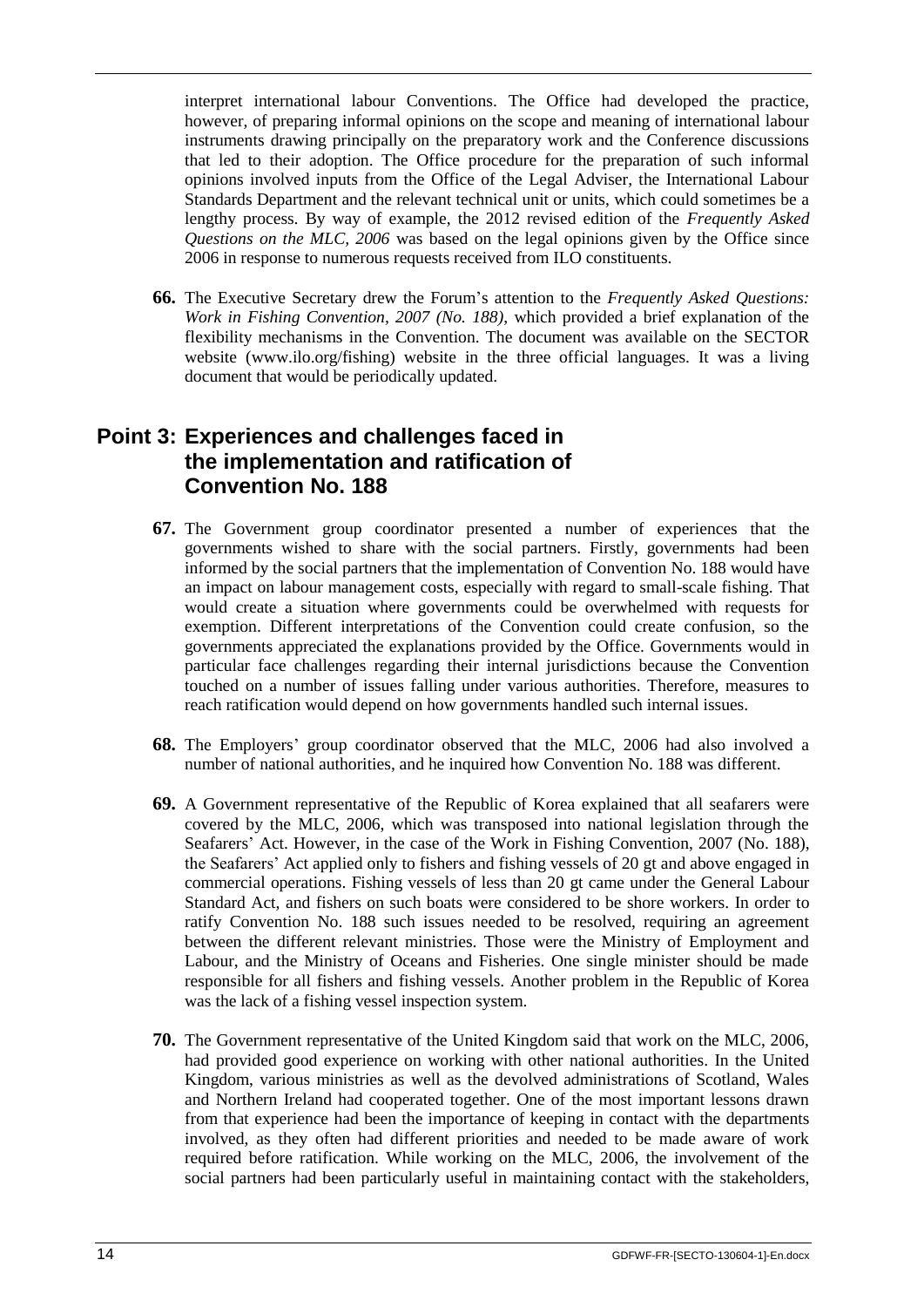which enabled social dialogue at all levels and had engaged the whole industry. In the United Kingdom, some outdated provisions of the Merchant Shipping Act would be addressed by the new Fishers' Agreement; however there were a number of other provisions that needed to be revised in order to be in line with Convention No. 188.

**71.** The Executive Secretary indicated that when the MLC, 2006, was adopted, in many countries it was simply a case of amending their seafarers' act, which generally covered all seafarers. However, the MLC, 2006, excluded fishers. In December 2012, the Committee of Experts on the Application of Conventions and Recommendations had encouraged governments to take Convention No. 188 into consideration when revising their maritime legislation for the purpose of implementing the provisions of the MLC, 2006. The general observation of the Committee, entitled "Getting ready for the entry into force of the Maritime Labour Convention, 2006" said the following:

> The Committee also understands that many countries are in the process of revising their maritime legislation for the purpose of implementing the provisions of the Maritime Labour Convention, 2006. In this connection, and bearing in mind that the MLC, 2006, does not apply to the fishing sector, the Committee considers it important to draw attention to the Work in Fishing Convention, 2007 (No. 188), and strongly encourages the governments concerned to consider the possibility of regulating the working and living conditions of fishers as part of the same revision exercise, as may be appropriate, with a view to avoiding the duplication of a lengthy and complex legislative process (CEACR report, 2013, page 802).

- **72.** A Government representative of Argentina said that in the ratification process of Convention No. 188, relevant legislation had been analysed and certain provisions had been found to exceed the minimum requirements of the Convention. Work had involved the Maritime Authority, the Ministry of Labour and the Department for Occupational Health and Safety. The provisions of the Convention on manning and hours of rest were problematic due to the specific requirements of work in fishing. That was indirectly linked to remuneration, where particular difficulties arose with regard to "share wage" systems, which depended on the duration of periods of work. Moreover, it was difficult to monitor hours of work at sea. Argentina was working on how to distribute different roles among the state supervisory bodies. In general, however, he was confident that the basic provisions were being applied under existing provisions.
- **73.** A Government representative of Morocco explained that the Moroccan fishing fleet was organized into three sectors: high-seas fisheries, with some 350 fishing vessels of 150 gt and over, operating under the same social security system as enterprises on shore; coastal fisheries, a sector with some 2,000 fishing vessels of above 25 gt and equal to or less than 149gt, operating under a social security system based on the wage-share system, in which fishers had always benefited from social and medical coverage; and small-scale fisheries, comprising 14,500 vessels not exceeding 2gt. In June 2011, social and medical coverage had been extended to fishers in the latter category at one fishing site on a pilot basis. Coverage had now been extended to all small-scale sea fishers at all fishing sites and ports of the Kingdom (which had a coastline of 3,500 kilometres). That achievement for smallscale sea fishers and their families would have a significant impact, firstly in terms of improving social conditions and secondly in terms of improving working conditions and income. It would not have been possible if the Department of Maritime Fisheries had not considered taking an integrated approach towards the restructuring of the small-scale fisheries sector. That integrated approach had, since the late 1990s, mainly involved the construction of fishing villages and improved landing sites along the Moroccan coast. It had also involved: the modification of legal texts concerning the social security of fishers under the wage-share system, to make them applicable to small-scale fishers; maritime vocational training; maritime education; functional literacy; support for the creation of fishing cooperatives; and capacity building for the creation of income-generating activities. The fishing villages and improved landing sites had made it possible to bring fishers, who had originally been scattered over several undeveloped fishing sites, together in one place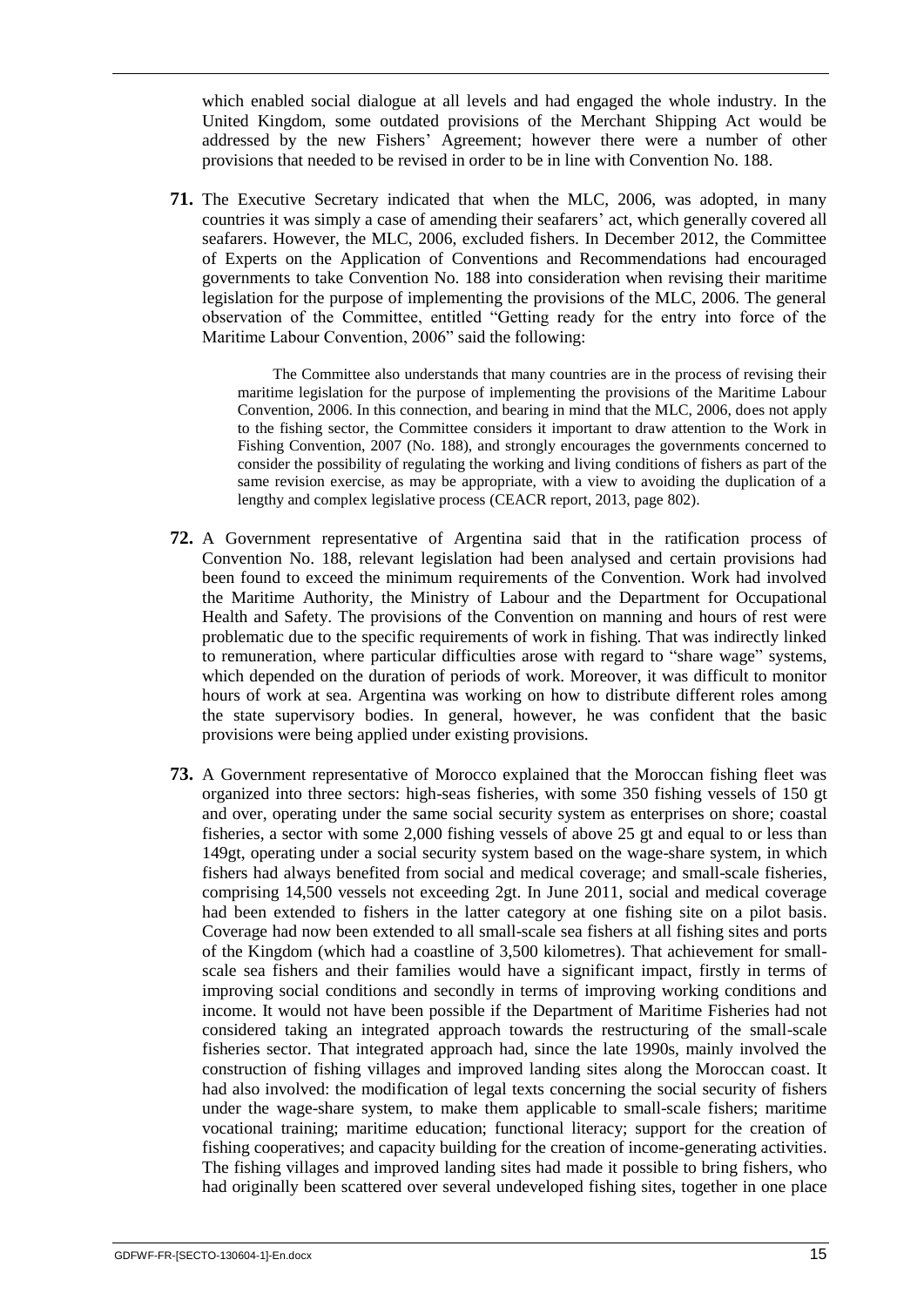with a wide range of infrastructure (protective seawall, slip-way, duty-free filling station, shops, ice plant, fish market, training areas, social areas and so on). Fishing cooperatives were responsible for running those facilities in conformity with a list of specifications established by the National Fisheries Office. As well as improving relations between the maritime fishing authority and small-scale fishers (with regard to maritime registration, crew lists, electronic dossiers on fishers and monitoring the health of fishers and their capacity to work), the fishing villages and improved landing sites had also allowed for the better organization of work, created the conditions of hygiene and quality required in order for small-scale fishers to land their catches, and provided the means to pay contributions to the National Social Security Fund. Deductions were made when the fish was sold at the market and provided for social security and medical coverage.

- **74.** A Government representative of Norway said that the ratification of Convention No. 188 was a question of political awareness. Government participants at the Forum were responsible for bringing the issue to the attention of politicians. In Norway, it had proved easier to put issues on the political agenda when pressure was exerted by the social partners, and especially by employers. Governments also needed to establish ratification plans through comparative analyses. Norway had just put forward a Seafarers' Act, which was expected to be adopted in June 2013. Fishers had been included under the same act and in most respects would have the same rights. However, some difficulties remained with regard to employment agreements. Fishing vessel owners found that contractual agreements were impracticable due to time constraints, and differences existed between the documents required by seafarers and fishers. However, the Seafarers' Act nevertheless required fishing vessel owners to provide employment agreements. Repatriation and remuneration were equally problematic and provisions had therefore been made more flexible.
- **75.** A Government representative of Spain indicated that the competent ministries in Spain were the Ministry of Development, which was responsible for equipment and crew formation, and the Ministry of Labour, which was responsible for general conditions of labour. Since 2002, newly built vessels were required to pass clearance checks, which examined both the vessels and the crews. Vessels were required to have all the necessary safety certificates, and meet the minimum crew numbers according to the fishing operations to be carried out. A royal decree established that fishers could not work over 70 hours a week and must rest six hours for every six hours of work. Clearance checks also ensured that vessels had social security coverage as a "labour unit" and crew underwent separate supervisory procedures to check that they were in possession of a seafarer's identity document and a medical certificate, and that they had received appropriate training. Since 2005, the ministries responsible had carried out campaigns to ensure the observance of health and safety conditions on board.
- **76.** A Government representative of Saudi Arabia indicated that the responsible ministry had established a programme for the protection of marine resources in accordance with the technical criteria of Convention No. 188. The approval of the competent ministry was required in order to ratify the Convention. Fishing vessels were checked by coastguards to ensure that security and safety criteria were respected. Fishers' cooperatives had been established in different regions of the Arabian Gulf and the Red Sea and efforts had been made to attract fishers to cooperatives, where they had access to subsidized petrol and other supplies. It was hoped that such measures would render the fishing sector more attractive to workers.
- **77.** The Government representative of Trinidad and Tobago indicated that her country was beginning the process of examining Convention No. 188 through a tripartite committee. One of the main challenges was identifying the competent authority and coordination mechanisms. Fishers had been invited to focus sessions to help the Government understand the reality on the ground. As a result, the Government recognized that there was still much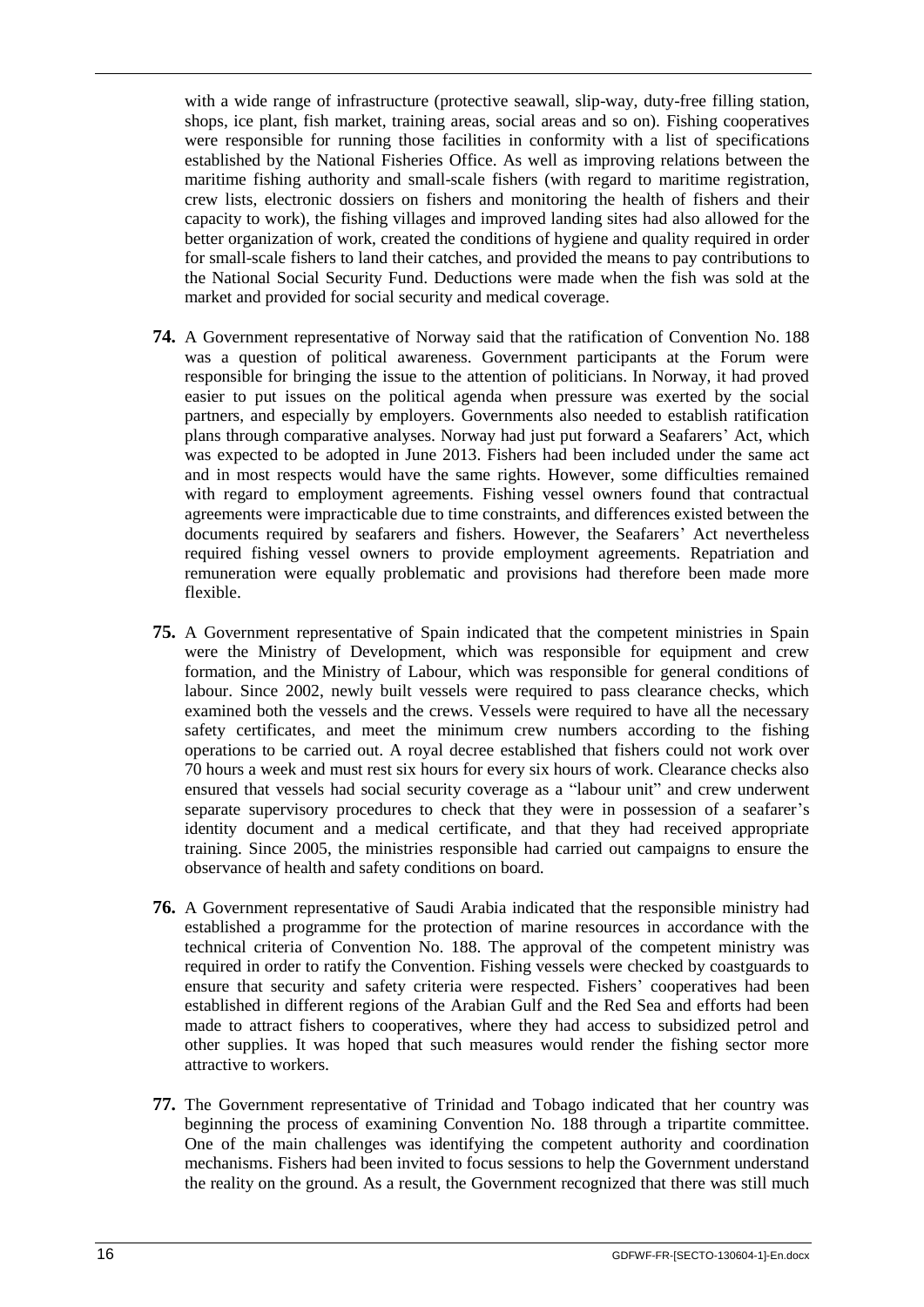work to be done. Most fishing vessels were less than 24 metres long so the challenge was to determine how the Convention applied to them and how certain minimum criteria could be met. Trinidad and Tobago was also looking into the use of cooperatives in order to promote understanding of Convention No. 188. The Promotion of Cooperatives Recommendation, 2002 (No. 193) was being examined in that regard.

- **78.** A Government representative of the Philippines said that his country was faced with similar challenges to Morocco with regard to different categories of vessels. He agreed that there was a need to put issues on the political radar and to carry out comparative analyses. It was important that stakeholders were made aware of the Convention. To that end, consultations had been carried out in two of the country's main fishing regions and the Office had provided information on the Convention for stakeholders via a videoconference.
- **79.** A Government representative of France said that in the ratification of Convention No. 188 it would be important to mirror the MLC, 2006, ratification procedure. He reported that the French National Assembly was wrapping up the process to transpose the provisions of the MLC, 2006, into French law. French legislation gave all seafarers, including merchant seafarers and fishers, the same status, whereby the provisions of the MLC, 2006, would also benefit fishers. France was in the process of ratifying Convention No. 188. It had already started the process of aligning internal legislation as part of the work on the MLC, 2006. He could not give any assurances as to a timeline but hoped that ratification would be possible by the end of 2013.
- **80.** A Government representative of Kiribati said that in small island countries, the challenges of the Convention would have important consequences in terms of resources. He requested Office support with carrying out a comparative analysis as it had done for the MLC, 2006. He concurred with the need to raise political awareness of the Convention. Overlapping jurisdictions meant that a number of ministries were involved in the ratification process in Kiribati, requiring better coordination within Government.
- **81.** The Employers' group coordinator welcomed the encouraging news from a number of countries but noted that little was being said of the problems encountered with respect to ratification of Convention No. 188. The main problem seemed to be one of political awareness, and the social partners were partly responsible for making parliaments and governments aware of their support for ratification. The ILO also had an important role to play in that regard. The Office should seek to increase diplomatic pressure through its contact with governments at the highest level. In other words, the ratification of Convention No. 188 should be on the Director-General's agenda in all meetings with political leaders. The speaker had personally been involved in both national and European processes towards ratification. With regard to the agreement concluded between the EU social partners, he was hopeful that the EU Commission would transpose it into a European Union directive. Any such directive would enter into force with the Convention but would provide an incentive for ratification among EU Member States. The social partners in the Netherlands had worked well together and had notified their Government of their wish for the Netherlands to ratify Convention No. 188. Moreover, when it came into force, many of the provisions of the MLC, 2006, would also apply to fishers. The experience had indicated that social dialogue led to the participation of the social partners in the Convention ratification and implementation process.
- **82.** The Workers' group coordinator observed that although a number of countries appeared to be on the right track for ratification, the Convention had not received sufficient publicity in some regions and countries. Accordingly, the ratification of the MLC, 2006, had not promoted the ratification of the Convention, which suggested poor visibility of the importance of fishing for employment and the food chain. He applauded the efforts made by the Government of France and the inclusion of fishers under seafarer status. Given the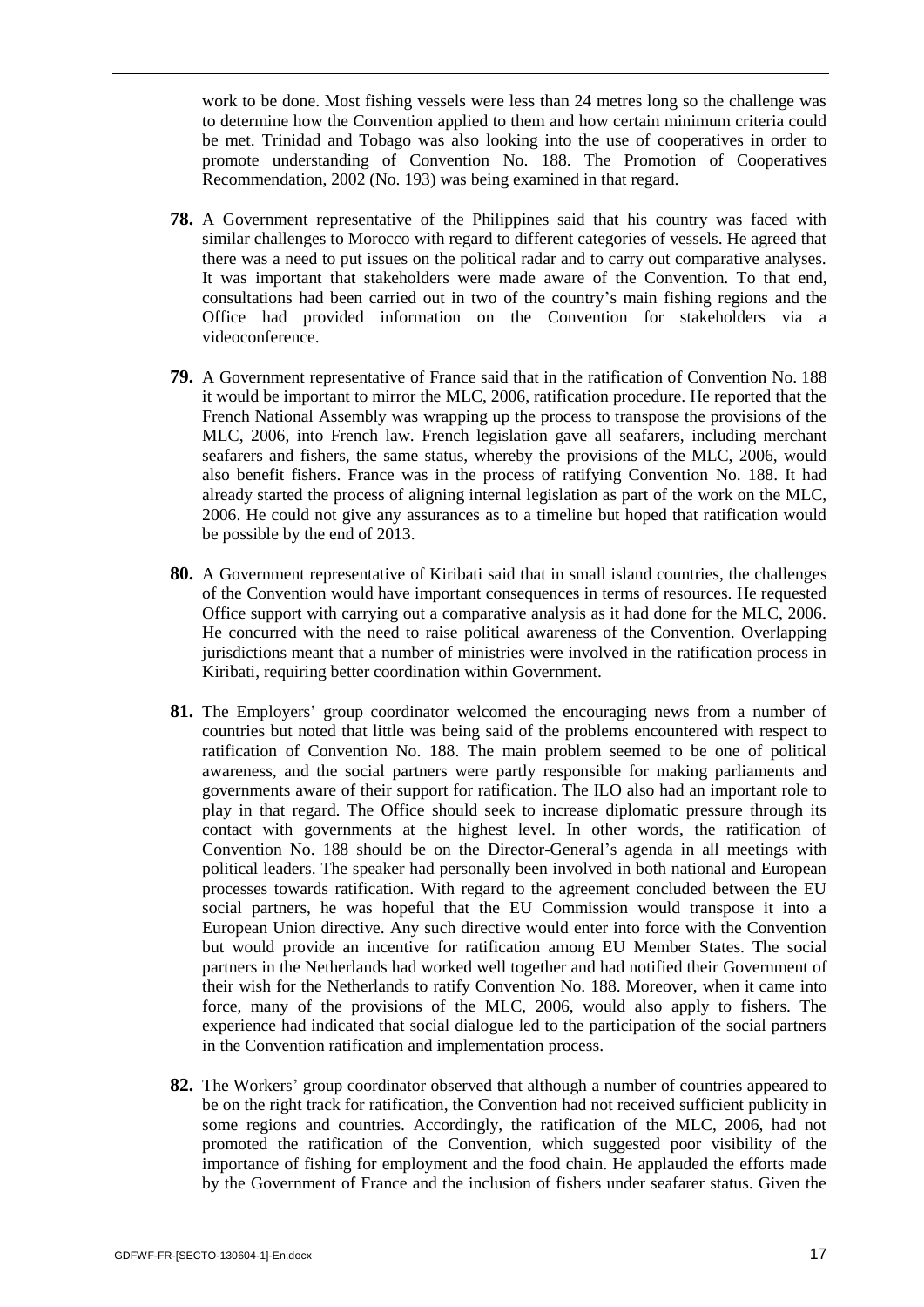ministerial coordination difficulties encountered in a number of countries and the close links between the MLC, 2006, and Convention No. 188, France's experience could be taken as an example to facilitate ratification. With regard to the fisheries access agreements negotiated by the EU, the legal interpretation of the social clauses remained problematic, in particular in relation to the remuneration of fishers.

- **83.** The Employers' group coordinator wished to receive further information from the countries that had identified problematic areas in the questionnaire sent out by the Office prior to the Forum.
- **84.** A Government representative of the United Kingdom said that health and safety as well as working hours had been identified as problematic areas in the United Kingdom. That was partly due to existing legislation on health and safety and on working hours on fishing vessels. However, neither of those applied to self-employed workers, while Convention No. 188 applied to all those working on fishing vessels. The challenge was to extend the scope of application of existing legislation. The Government had less contact with selfemployed fishers, who constituted a large proportion of the sector but did not belong to associations or unions. That hampered communication on the Convention.
- **85.** A Government representative of South Africa said that maritime occupational safety regulations in South Africa applied to different categories of vessels and workers, with a separate chapter on fishing vessels that introduced safety standards. That was how South Africa was able to comply with the provisions on occupational safety and health. On the other hand, only 30 per cent of the industry was covered by the collective bargaining system.
- **86.** A Government representative of France identified a number of practical problems created by the diversity of the fishing fleet. Regulations were general and they were sometimes difficult to apply to particular cases. The comprehensive status of seafarers in France meant that regulations did not make a distinction between merchant and fishing seafarers and many acquired social rights were shared. Fishers were covered whether they were independent, employed, receiving a "share-wage", etc. On the other hand, OSH regulations had to be constantly developed in line with developments for land work. Work was carried out with the Ministry of Labour to ensure that seafarers benefited from such developments. Consultations with social partners were equally important, as governments did not necessarily have the required level of specialization. In France, forums had been set up to identify existing problems to developing regulations that were as practical as possible. Furthermore, the social partners also needed to engage in collective bargaining to provide some of the answers to their own questions. The sum of those different mechanisms would lead to developments and progress in the sector enabling fishers to exercise their rights.
- **87.** A Government representative of Japan said that small-scale fisheries in Japan constituted 25 per cent of total marine fisheries. Small fishing vessels supported fishing villages and the local economy. It was difficult for such fisheries to adopt the legislation promoted by Convention No. 188 as crews were small and cabin space was limited. Therefore in order to make the ratification of Convention No. 188, small-scale fisheries needed to be exempted.
- **88.** A Worker participant from Denmark remarked that help on the issue of self-employed workers was available. A parallel situation could be found in EU Directive 2002/15/EC on the organization of the working time of persons performing mobile road transport activities, which also applied to self-employed drivers. He, therefore, suggested that work could be done through transport regulations.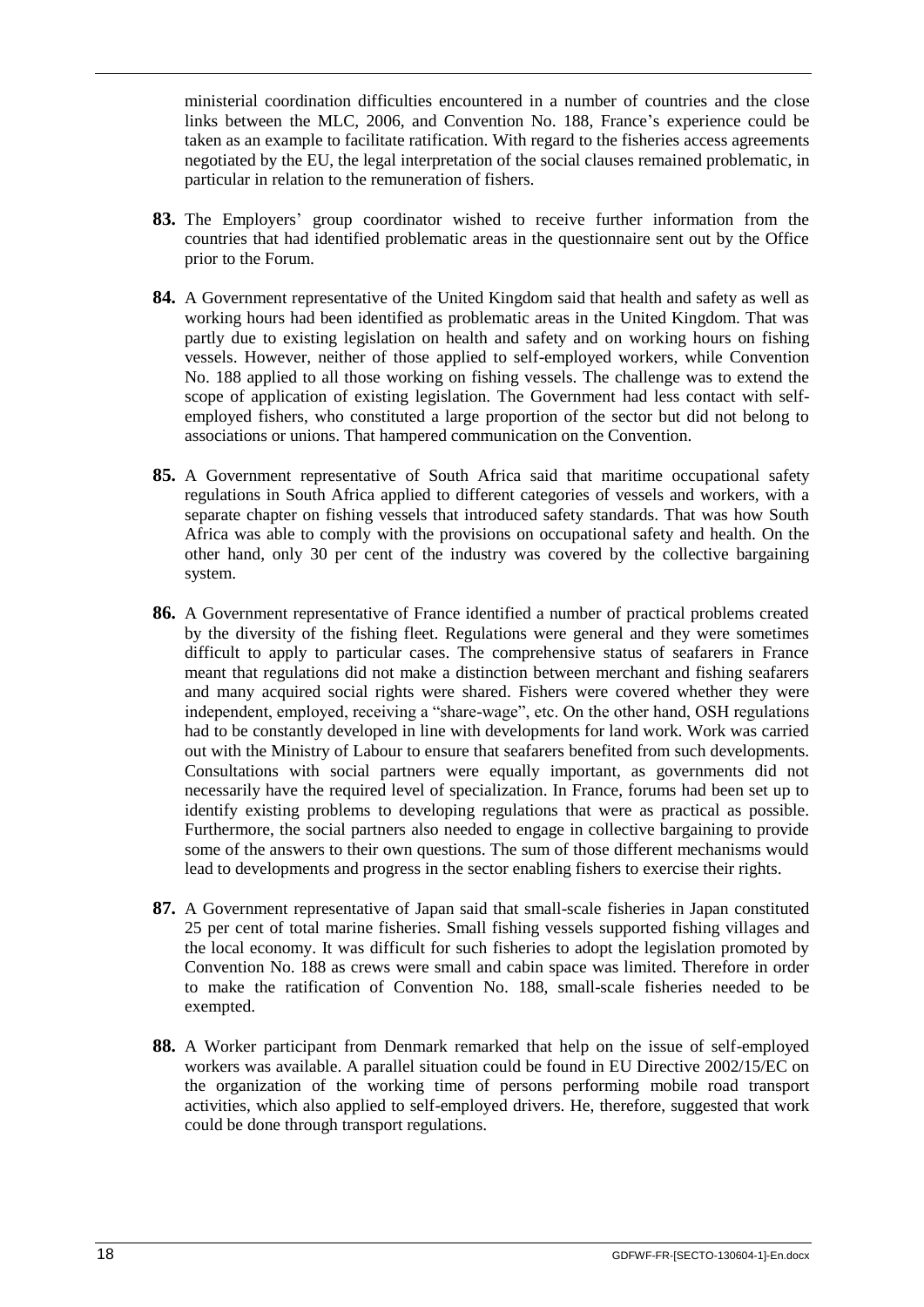- **89.** The Employers' group coordinator observed that although the social partners were able to come up with agreements on a number of issues, they did not have the authority to make such agreements concerning self-employed persons.
- **90.** A Government representative of Spain indicated that in Spain seafarers benefited from a privileged social security regime governed by the Maritime Social Institute enabling selfemployed fishers to receive social security coverage, which was not the case for land workers.
- **91.** A Worker participant from the United Kingdom said that the promotion of Convention No. 188 should be given due consideration in technical cooperation programmes. Capacity building in representative organizations of employers and workers in the fishing sector could be instrumental in strengthening social dialogue in the sector.
- **92.** The Executive Secretary noted that in many cases where countries had seafarers' acts, regulations were very close to the Convention provisions and it was only a matter of minor changes to legislation. However, that was not the case across the board. In one country, a comparative analysis had shown that the gaps were so wide, that the possibility of developing a specific act on fishers had been considered due to their unique conditions of work. That case was indicative of situations where fishers sometimes fell between the cracks of legal protection, the situation that Convention No. 188 sought to address.

## <span id="page-22-0"></span>**Point 4: Recommendations for future actions by the International Labour Organization and its Members**

- **93.** The Secretary-General of the Forum explained that, in its October 2011 and March 2012 sessions, the Governing Body had provided guidance on how global dialogue forums were to be conducted. A discussion of recommendations for future actions by the ILO and its Members would provide an opportunity to identify important future actions for the promotion of Convention No. 188. She also noted that, in March 2013, the Governing Body of the ILO, when considering proposals for the Sectoral Activities Programme for the 2014–15 biennium, had approved the convening of a meeting of experts to adopt guidelines for flag State inspections under the Convention as well as other recurring work concerning the fishing sector.
- **94.** The Employers' group coordinator explained that they had some proposals for recommendations for future actions that needed to be prioritized. Firstly, high-level efforts by the Office, including the Director-General, to raise awareness of Convention No. 188 in the global political arena and in appropriate government ministries. Secondly, the publication of a document setting out the challenges and difficulties faced by ILO member States in the implementation and ratification of Convention No. 188. That could be developed through the use of tripartite correspondence groups. Thirdly, a tripartite working group could be assembled to provide technical assistance to member States that request it. A number of countries had expressed interest in receiving such assistance. Finally, the Employers' group had discussed the issue of gender and felt that it should be dealt with by the Office in a cross-sectoral manner through the Conditions of Work and Equality Department (WORKQUALITY). With regards to the future actions of the Office, it was understood that a meeting to adopt flag State guidelines was confirmed but that there could still be some flexibility with regard to the recurrent work items.
- **95.** A representative of the International Organisation of Employers (IOE) acknowledged that the development of flag State guidelines had already been agreed but did not regard some of the recurrent work items of the Office as priorities. The promotion of joint publications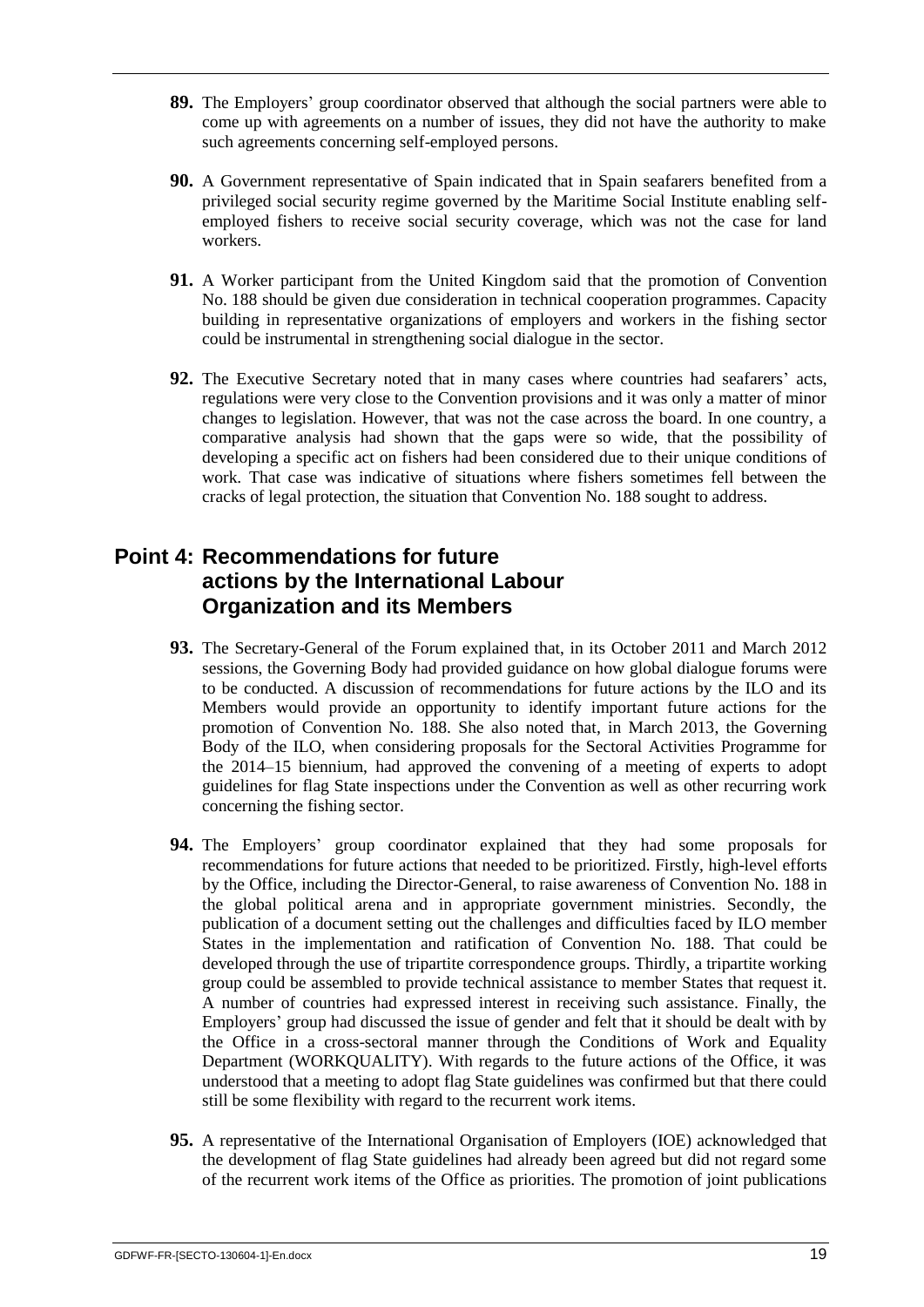with the FAO and IMO was useful but not a priority. The priorities identified by the Employers were the high-level promotion of the Convention and the preparation of a document that set out the challenges and difficulties faced by ILO member States in the implementation and ratification of Convention No. 188. The ITC–ILO had a role to play, but not necessarily on training related to labour inspection since other capacities and obstacles needed to be addressed first. The representative organizations of employers, particularly fishing vessel owners, could be involved in activities at the ITC–ILO.

- **96.** A Worker participant from the United Kingdom informed the Forum that the International Transport Workers' Federation (ITF) had produced a guidance document on Convention No. 188 directed at fishers' unions and fishers, which was available on the ITF website in several languages. A toolkit on the Convention had also been produced for fishers' unions alongside a model collective bargaining agreement for fishing vessel crews. A module on the inspection of fishing vessels had been developed for ITF inspectors and the joint "Catcher to Counter" programme with the International Union of Food, Agricultural, Hotel, Restaurant, Catering, Tobacco and Allied Workers' Associations (IUF) was ongoing. Convention No. 188 was central to those approaches. Other ITF actions included capacity building on collective bargaining and social dialogue. A problem with ITC–ILO activities was that the courses were only in English, as exemplified by those held as part of the Maritime Labour Academy. For both linguistic and political reasons, it was a fundamental problem that ITC–ILO activities were only held in English. Future activities at the ITC–ILO needed to be provided in the three official languages of the ILO and further languages in the future if possible.
- **97.** The Workers' group coordinator explained that the implementation and ratification of Convention No. 188 required the involvement of all the social partners. Employers, together with IOE and ACT/EMP, should work to organize activities that raised awareness of the Convention. Further dialogue was needed between employers and workers, in view of the lack of collective bargaining agreements, to improve the management of the sector. ACTRAV was involved in the promotion of the Convention through courses organized at the ITC–ILO and in the regions where there was an ILO presence.
- **98.** To help governments make the entry into force of Convention No. 188 a reality, continuous tripartite consultations during the process of implementation and ratification were crucial. In many countries, several ministries and authorities were involved in the Convention ratification procedure, making coordination equally crucial. Article 36 of the Convention provided for bilateral and multilateral cooperation among member States so that concerted action could be taken. Fishers, and in particular migrant fishers, could benefit from such cooperation among member States.
- **99.** Seminars organized by the Office to share experiences had provided insufficient pressure towards ratification. The Workers' group considered that the Director-General and regional representatives of the Office should stress the urgency of implementing and ratifying Convention No. 188 at every opportunity. That involved the use of high-level tripartite missions to strategic or targeted countries. The Office should develop model national provisions for the Convention, and provide information on the barriers or obstacles that might be preventing some member States from ratifying. Promotional work of the Office needed a coordinator, and officials in the International Labour Standards Department (NORMES) were well-placed to fulfil the role.
- **100.** The Workers' group appealed to other UN agencies and other inter-governmental organizations to contribute to the promotion of Convention No. 188. The Office should work with the United Nations Office on Drugs and Crime (UNODC) and INTERPOL on matters of common interest. A working group and a plan of action with UNODC and INTERPOL on forced labour and human trafficking in the fishing sector would be effective and each organization could engage with its area of competence. The Office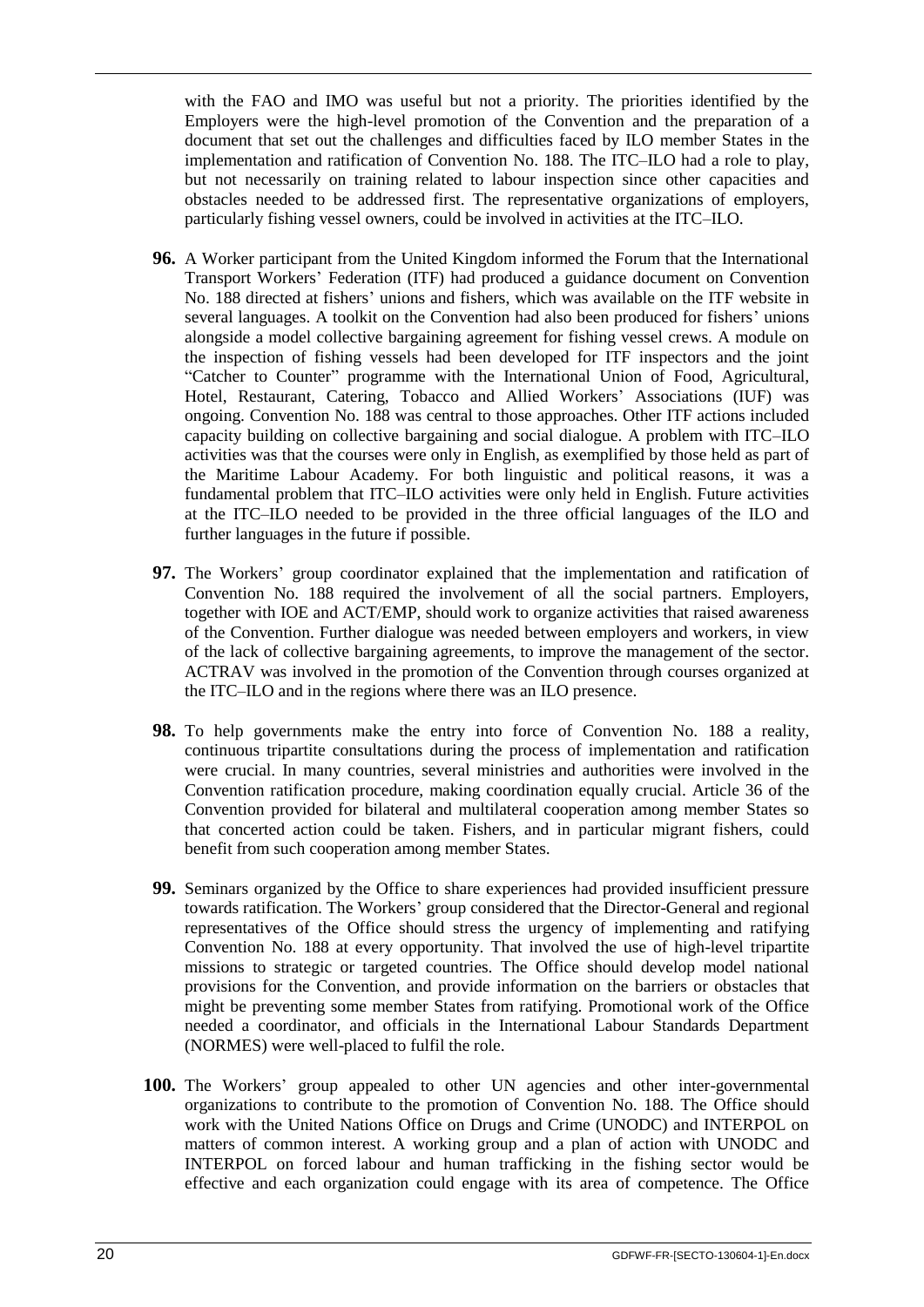could set up a sub-group to address forced labour and human trafficking in fisheries as part of INTERPOL's Project Scale. ILO Regional Offices, ACT/EMP and ACTRAV could be mobilized to promote and provide support for Convention No. 188. Continued experiencesharing by governments was to be encouraged, and efforts to share that information between regions should be promoted.

- **101.** A representative of the IOE noted that ACT/EMP did not have the same means as ACTRAV. The IOE and ACTEMP would nevertheless collaborate on activities to promote Convention No. 188.
- **102.** The Employers' group coordinator said that, while mindful that only a small minority of the sector engaged in criminal activities, the Office should cooperate with other UN agencies and inter-governmental organizations to address criminal activities in the fishing sector. The vast majority of operators in the fishing sector were well-organized and carried out their business in an above-board manner.
- **103.** The Government group coordinator said that future actions needed to involve strengthening coordination through comparative analyses so as to address the policy and legislative disconnect. Tripartite consultations that ensured a wider understanding of the benefits of Convention No. 188 were a matter of urgency. Member States would like to set up timelines towards the ratification of the Convention. Governments wanted to see more efforts to raise awareness and promote understanding among member States, which involved sharing and exchanging experiences. The Office should develop model national provisions, like those developed as part of the promotion of the MLC, 2006. Similarly, a high-level team from the Office should be set up to engage with governments. The Office should prepare a document containing possible solutions to the difficulties and challenges identified for ratification and implementation. Regional workshops should be organized to address regional specificities. It should continue to promote its publications on Convention No. 188. The development of an evaluation and monitoring mechanism would provide a basis for information sharing. The relevant UN agencies, such as the IMO and FAO, and inter-governmental organizations, needed to share information in order to achieve harmonization and policy coherence with regard to the fishing sector.
- **104.** A Government representative of the Republic of Korea suggested that the Office could propose strategies for the recruitment and retention of fishers through a technical cooperation programme.
- **105.** A Government representative of Zambia added that the Office could play a central role and promote collaboration in the monitoring and evaluation process. Member States could provide regular progress reports, which could then be made available to others. Information could be collected by the ILO field offices and published on the ILO website.
- **106.** A Government representative of Peru emphasized the importance of information sharing. The situation in Peru and in other Latin American countries was different from other regions. Future actions should put greater emphasis on capacity building so that all member States that wished to ratify were able to do so.
- **107.** A Government representative of Spain noted that Article 36 of Convention No. 188 referred to member States cooperating through bilateral or multilateral agreements. The Office had a role in coordinating the collaborative efforts by member States. A lot of experience on the living and working conditions of fishers had been collected, which the tools and materials discussed at the Forum clearly demonstrated. He referred to a recent video, entitled *Ensuring Decent Work for Fishers*, that the Office had prepared to promote Convention No. 188, and said that it should be widely disseminated. Spain wished to move ahead with the ratification of Convention No. 188.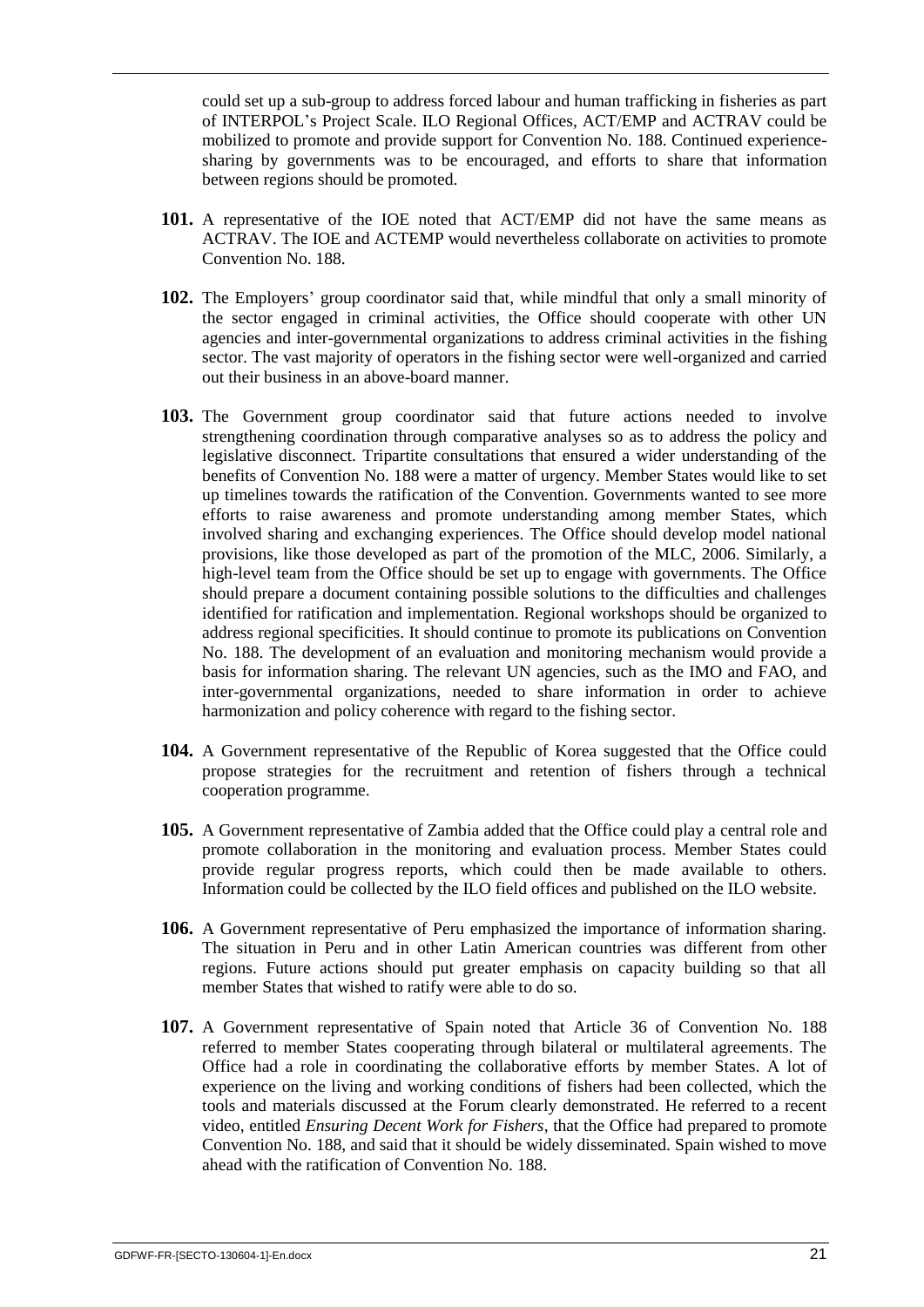- **108.** The Employers' group coordinator commended the call made by governments for policy coherence between the ILO, FAO and IMO. Fisheries policies often failed to include policies on safety at sea and occupational health and safety.
- **109.** A representative of the FAO informed the Forum that the FAO was developing *International Guidelines on Securing Sustainable Small-Scale Fisheries*, which could address some of the crimes committed in the fishing sector, including forced labour and debt bondage.
- **110.** A representative of the IOE asked the Office to prioritize the recommendations for future actions because the Forum required some guidance on what was feasible in the next biennium.
- **111.** A Worker participant from the United Kingdom stated that policy development should not be limited to the ILO, FAO and IMO, but should also involve other relevant United Nations agencies and inter-governmental organizations. Not all recommendations for future actions had to be funded by SECTOR, given the relevance of the Convention to other ILO departments. Greater coherence among the various departments within the Office was needed.
- **112.** The Secretary-General of the Forum said that the secretariat would endeavour to reflect the recommendations for future actions by the ILO and its Members. The points of consensus reached by the Forum would be submitted to the Governing Body in October 2013, where the Director-General would be asked to take the points of consensus into account during future work planning exercises.

## <span id="page-25-0"></span>**Discussion of the draft points of consensus**

- **113.** The Employers' group coordinator asserted that most of the fishing industry provided decent living and working conditions to fishers, however situations existed that required improvement. There was diversity of fishing fleets in vessel sizes and types, methods of fishing, duration of trips and areas of fishing grounds that had to be considered.
- **114.** A Government representative of Zambia agreed that there needed to be recognition of differences between small-scale fishing and larger commercial fishing operations.
- **115.** The Employers' group coordinator explained that the abandonment of fishers took place on both long and short fishing voyages, and that it was not only migrant fishers that were abandoned. However, migrant fishers may face a greater risk of abandonment when flag States did not live up to their responsibilities. Abandonment was an atrocity that should not happen. He also noted that exploitative labour conditions were exacerbated by IUU fishing, which could have a negative impact on share-wages and working conditions.
- **116.** A Worker participant from the United Kingdom stated that there was pressure on all wages, not only share-wages, and that all fishers were disadvantaged by IUU fishing.
- **117.** A Government representative of Zambia said that IUU fishing also undermined the conservation of fisheries.
- **118.** The Employers' group coordinator stated that, in some countries, there was a lack of clarity on terms of employment and a lack of a systematic approach to occupational safety and health. Convention No. 188 did not have any provisions on minimum wages making it complicated to discuss at the Forum.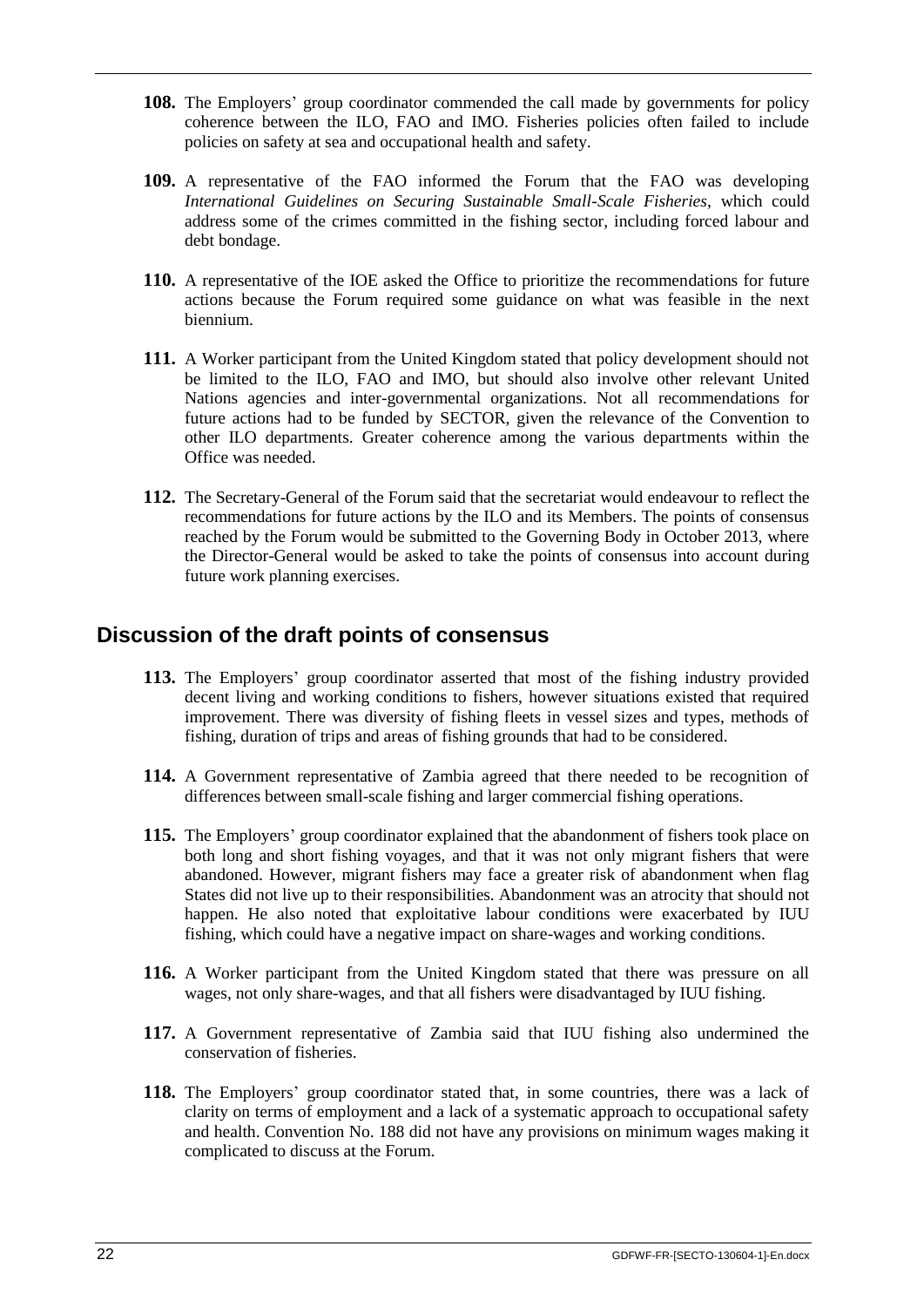- **119.** A Worker participant from the United Kingdom felt it necessary to recognize that there was a problem of fundamental rights not being respected.
- **120.** The Government group coordinator suggested that there was often a lack of clarity on minimum wages in national laws and collective agreement systems. Another problem was insufficient labour inspection of fishing vessels in many countries.
- **121.** The Employers' group coordinator asserted that, given the gender neutrality of Convention No. 188 and its equal application to male and female fishers, there was no need to identify gender equality as a matter for special consideration.
- **122.** A Worker participant from the United Kingdom said that there was a need to consider gender in the context of the recruitment and retention of fishers.
- **123.** The Employers' group coordinator emphasized that the financial crisis and high fuel prices had an impact on new building and the modification of fishing vessels and equipment to conform to the requirements of the Convention.
- **124.** A Worker participant from the United Kingdom explained that high fuel prices, as a result of the financial crisis, had a wider impact on the fishing sector, including on fish prices.
- **125.** The Employers' group coordinator stated that, given the diversity of the fishing sector, flexibility devices of the Convention allowed countries to adapt the Convention's provisions to the specificity of certain categories of fishing vessels or fisheries. There were situations and different types of fisheries that could be exempted from certain provisions of the Convention.
- **126.** The Government group coordinator stated that work on implementation and ratification should not lose sight of the fact that States were at different stages of development. The problems posed for ratification by member States with small-scale fisheries should also be taken into consideration.
- **127.** The Employers' group coordinator acknowledged that the ratification process varied from country to country. Member States should have a proper and well-prepared plan towards ratification.
- **128.** The Government group coordinator said that countries with small-scale fisheries faced unique challenges with respect to ratification and effective implementation of Convention No. 188.
- **129.** The Employers' group coordinator emphasized the importance of flexibility devices in Convention No. 188 which were designed to account for the diversity of the fishing sector. The flexibility devices of the Convention allowed countries to adapt the Convention's provisions to the specificities of certain categories of fishing vessels or fishers. Exemptions were possible under the Convention.
- **130.** A Government representative of Uganda confirmed that the use of flexibility devices in the Convention helped account for small-scale fisheries and fishers.
- **131.** A Government representative of France also concurred with the importance of the Convention's flexibility devices but felt that they should be strictly limited to the terms established in the Convention.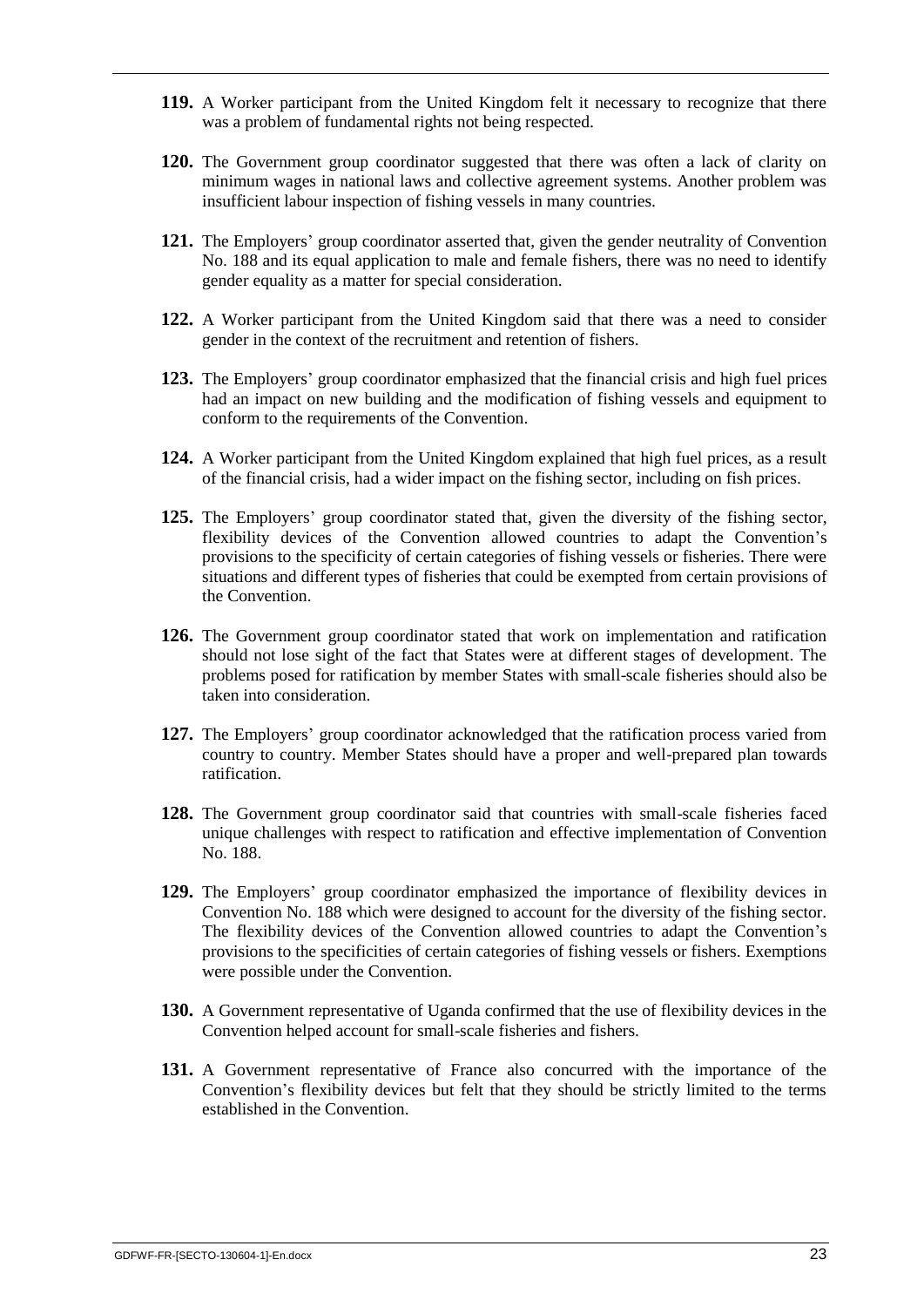- **132.** The Employers' group coordinator proposed that the flexibility devices of the Convention allowed countries to adapt the Convention's provisions to the specificities of certain categories of fishing vessels or fishers within the framework of the Convention.
- **133.** A Worker participant from the United Kingdom stated that governments were further invited to cooperate bilaterally to protect migrant fishers and for the implementation of Article 36 of Convention No. 188. Governments should also ensure active cooperation among all their relevant ministries.
- **134.** A Government representative of Zambia stressed the importance of bilateral and multilateral cooperation since multiple countries could be involved in cooperation regarding implementation of the Convention.
- **135.** The Workers' group coordinator proposed that employers' and workers' organizations could continue promoting the Convention, including through social dialogue, collective bargaining, and collaborating with the Office. This would facilitate implementation and ratification of the Convention. Collective bargaining should be emphasized and that it was a method that would help implement Convention provisions.
- **136.** The representative of the IOE noted that social dialogue included collective bargaining, information and consultation.
- **137.** A Worker participant from the United Kingdom insisted that collective bargaining be emphasized separately because social dialogue was part of the consultation process and collective bargaining was a method for implementing the provisions of the Convention.
- **138.** The Employers' group coordinator said that the purpose of the Forum was to focus on promotion of the Convention, and not on implementation. Governments had to decide on how to implement the provisions. Attention needed to be drawn to all the components of social dialogue and not just collective bargaining.
- **139.** A Worker participant from the United Kingdom stated that he could not accept that collective bargaining was put at the same level as the provision of information and consultation in the context of social dialogue.
- **140.** A Worker participant from the United Kingdom proposed that the Director-General should be invited, along with regional directors and national ILO representatives, to include the promotion of Convention No. 188 in meetings with governments, to send a number of high-level tripartite missions to strategic countries, to produce model national provisions to implement Convention No. 188, and to assign to a dedicated person in NORMES, and to prepare "gap" analyses.
- **141.** The representative of the IOE clarified that the participants of the Forum could not specify departments of the Office, but could propose assigning a dedicated person from the Office.
- **142.** A Worker participant from the United Kingdom agreed that the Office should be more active in the promotion of Convention No. 188.
- **143.** The Government group coordinator raised the issue of how countries could be identified as "strategic" for the promotion of the Convention.
- **144.** The Secretary-General explained that all ILO member States were considered to be strategic by the Office.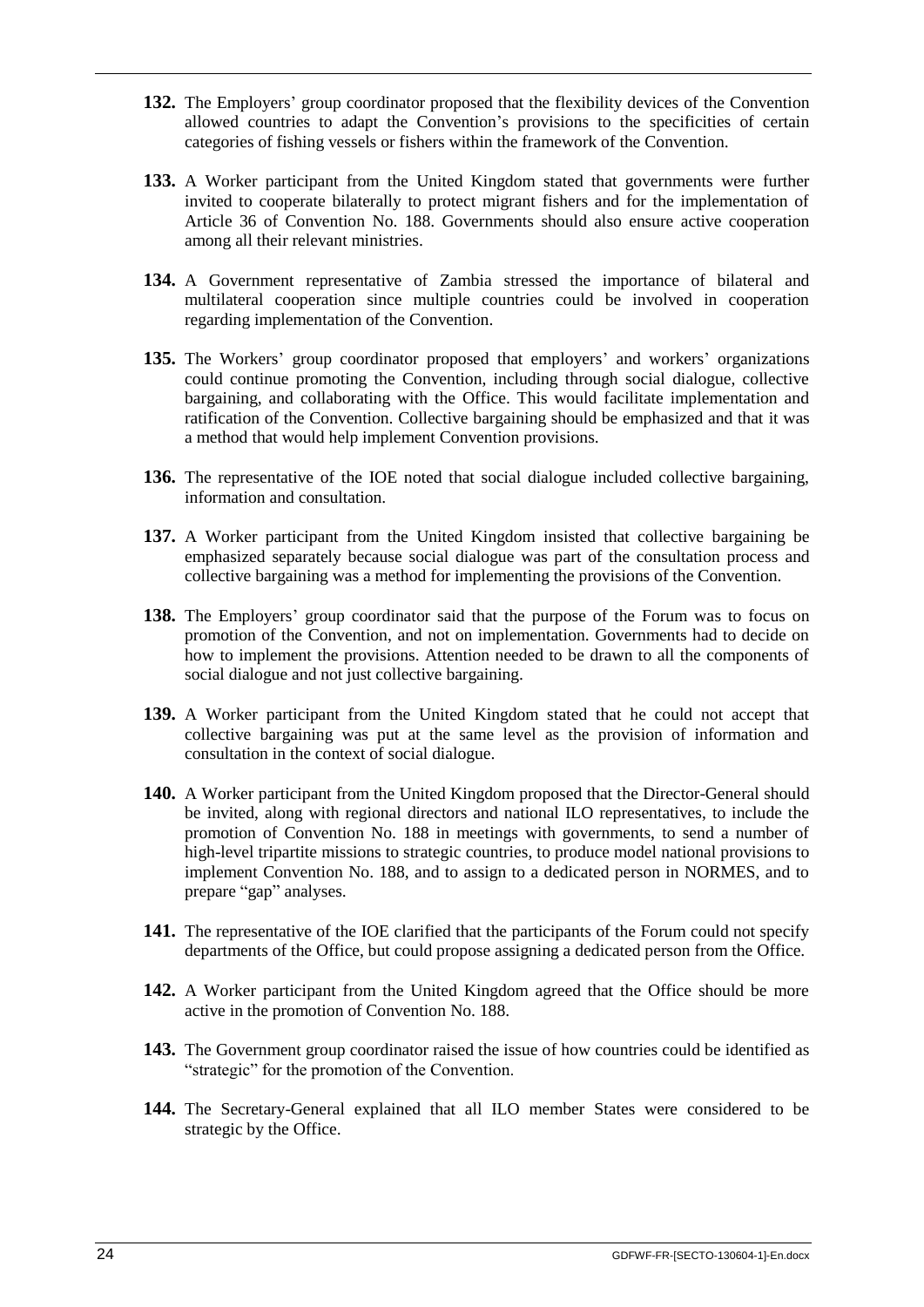- **145.** A Worker participant from the United Kingdom suggested that focus countries could be identified. This would replicate the process of the promotion of the MLC, 2006, which had been influential in obtaining the ratification by certain countries of the MLC, 2006.
- **146.** The Employers' group coordinator suggested that the ILO constituents could select the countries to be targeted for high-level tripartite missions.
- **147.** A Government representative of Peru, intervening on behalf of the Latin American region, expressed a desire that the organization of capacity-building activities be a result of the Forum. He noted that the Government of Spain had demonstrated its interest in undertaking this activity. Such activities were important and should be included as part of future actions.
- **148.** The representative of the IOE raised the matter of how participants and the compositions of high-level tripartite missions were selected by the ILO's Governing Body.
- **149.** A Government representative of Zambia noted that member States should not be singled out as priority countries for Office promotion of Convention No. 188 because promotional work should aim to achieve as many ratifications of the Convention as possible.
- **150.** The Government group coordinator informed the Forum that the member States selected for high-level tripartite missions were decided in a special way for the MLC, 2006.
- **151.** The Employers' group coordinator stressed the salient point that Convention No. 188 was given the same treatment as the MLC, 2006, by the Office. He further proposed the development and circulation of an ILO document that described how the Convention provided flexibility with respect to implementation of the Convention requirements. This document would include illustrations of how exemptions and substantial equivalence provisions could be used to address concerns about practical issues, for example, hours of rest in coastal seasonal fisheries. This document could be developed through an appropriate tripartite process.
- **152.** A Worker participant from the United Kingdom was concerned that the request of an ILO document on the flexibility mechanisms of Convention No. 188 would require revisiting budget issues and that the exercise was already provided for through the preparation of issues papers. Seasonal fisheries were not referred to in the Convention.
- **153.** The Employers' group coordinator explained that an ILO document would be helpful in dealing with some of the most important issues experienced by member States regarding Convention No. 188. Countries were being deprived of guidance on how to implement the Convention in a flexible way. Due to the lengthy discussions at the Forum on the topic of flexibility and the difficulties faced by governments, it was important to have a document which could be developed over time and that would give explanations on how to use the flexibility mechanisms in the Convention.
- **154.** A Worker participant from the United Kingdom felt that the Forum had already agreed that the flexibility devices of the Convention allowed countries to adapt the Convention's provisions to the specificities of certain categories of fishing vessels or fishers within the framework of the Convention. The implementation of the Convention was at the discretion of governments.
- **155.** The Employers' group coordinator proposed that the Office should build and support the capacity of constituents to evaluate, ratify and implement the Convention, through information exchanges involving tripartite groups, "gap" analysis procedures, dissemination of relevant information and relevant labour inspections. He granted that an ILO document on the flexibility provisions of Convention No. 188 could be considered an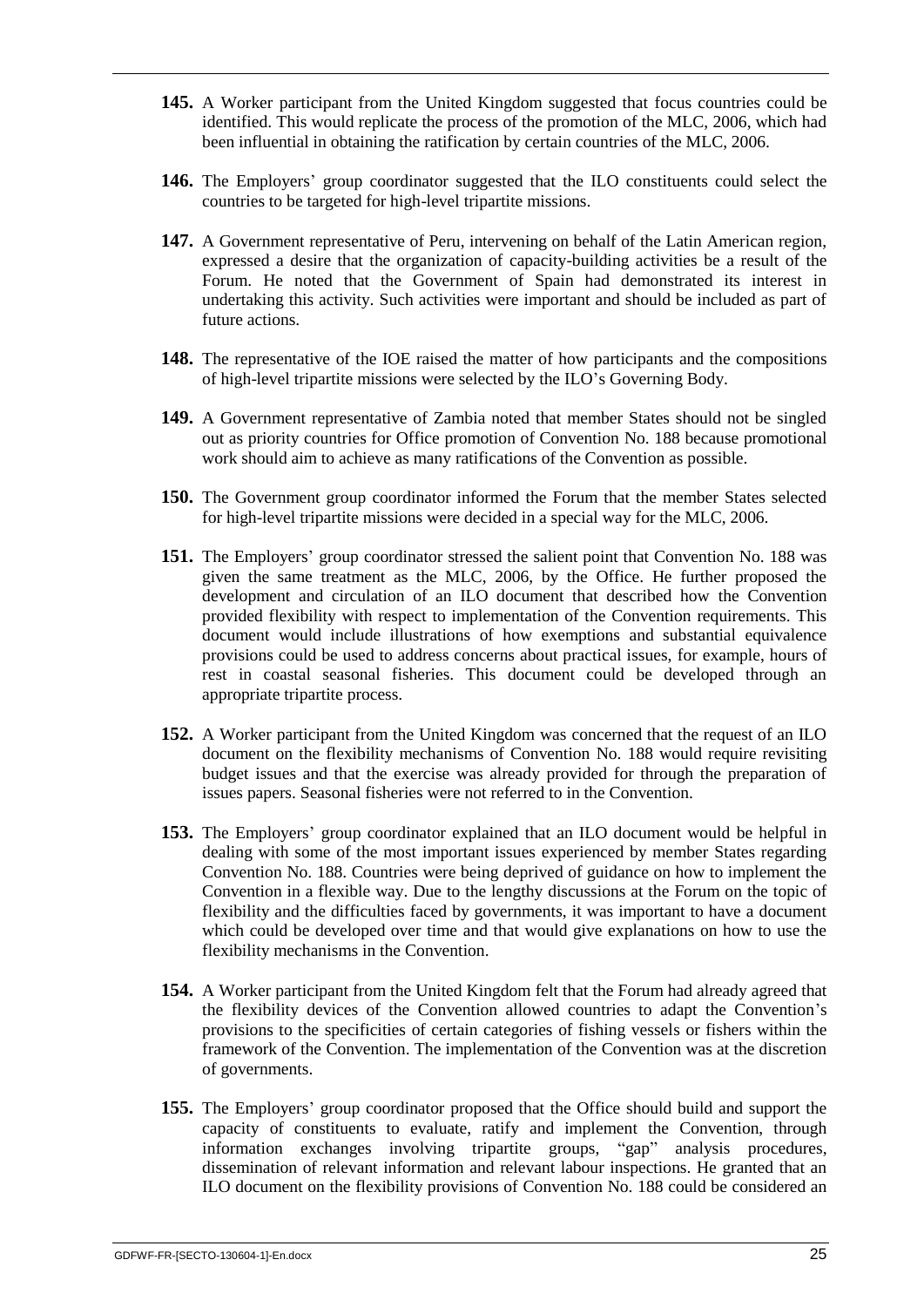example of an issues paper prepared by the Office to build the capacity of constituents to ratify and effectively implement the Convention. The Office also had a role in promoting governments to align policies on fisheries with policies on safety at sea, and health and safety on board fishing vessels.

- **156.** The Government group coordinator stressed that the development of model national legislation, as in the case of the promotion of the MLC, 2006, should be understood as being part of the future actions of the Office to build the capacity of constituents.
- **157.** The Forum adopted the points of consensus, which included amendments agreed during the closing session.

## <span id="page-29-0"></span>**Closing remarks**

- **158.** A Government representative of Zambia felt that the Forum had come at a key moment for the fishing industry.
- **159.** The Employers' group coordinator said that the Forum had provided three days of constructive discussions, raising a number of key details which had provided focus for the work of the social partners. He thanked everyone involved in the Forum for their valuable inputs. Government participation in the Forum was particularly important given their role in the ratification and effective implementation of the Convention.
- **160.** The Workers' group coordinator highlighted the need for consensus and observed that the objective of the work was in the common interest. A future meeting would allow efforts to be consolidated and continued for the ratification and effective implementation of the Convention. He called on member States to pursue ratification of Convention No. 188.
- **161.** The Government group coordinator commended the Office on the organization of the Forum and the social partners for their contributions to the discussions. It had been a privilege to coordinate the activities of the Government group.
- **162.** The Chairperson applauded the spirit of commitment and consensus of the Forum. Progress towards ratification in Europe and Latin America was commendable and reports from Africa were encouraging. Speaking on behalf of the Government of South Africa, he said that they would be happy to provide assistance if necessary. The Republic of Korea and China had both indicated that they were making progress on the Convention, which was important given the size of their fleets and numbers of fishers. The credibility of Convention No. 188 depended on "buy-in" from the Asian region.
- **163.** The Secretary-General congratulated the Forum on the adoption of clear points of consensus. She thanked all the participants for their contributions to the discussions. The Forum had provided an opportunity to promote the Convention and to inspire member States to work towards ratification. There was hope that Convention No. 188 would be ratified by the requisite ten member States in the near future.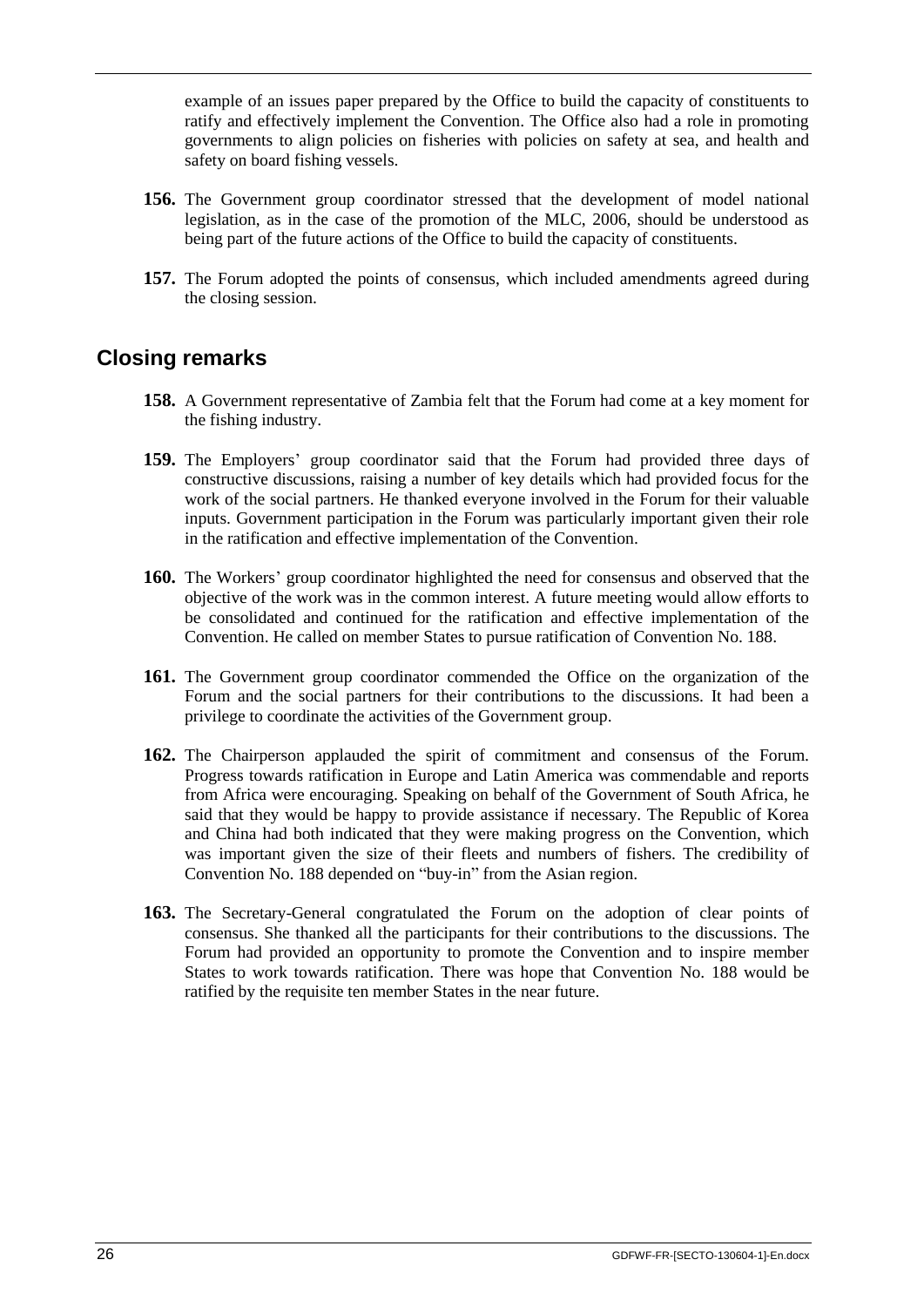## <span id="page-30-0"></span>**Points of consensus**

Most of the industry applies decent working and living conditions to fishers. There are, however, situations which require improvement. This document focuses on this.

#### **Point 1: Social and labour and related issues facing the fishing sector**

- **1.** In many countries the fishing sector is a major source of employment and household incomes. The sector plays an important role in ensuring food security and in the overall economy.
- **2.** Countries face different challenges with regard to the regulation of conditions of work and living in the sector. There is a diversity of the fleets in vessel sizes, types, methods of fishing, duration of trips, the areas of fishing grounds, etc. to be considered.
- **3.** Difficult working and living conditions are common in fishing. It is considered to be among the most hazardous occupations, involving long working hours, strenuous activity, and dangerous machinery.
- **4.** Fishers, particularly migrant fishers, may face greater risk of abandonment when flag States do not live up to their responsibilities towards abandoned fishers. In some cases, abusive conditions have led coastal states to expel foreign vessels from their exclusive economic zones.
- **5.** Illegal, unreported and unregulated (IUU) fishing evades regulations, undermines fisheries management and conservation, and endangers the world food supply. It exacerbates exploitative labour practices, which may have a negative impact on wages and working and living conditions of all fishers. IUU fishing may also involve forced labour and human trafficking, and child labour.
- **6.** In some countries there is a lack of clarity on terms of employment, fundamental rights are not being respected and there is a lack of a systematic approach to occupational safety and health. There is insufficient labour inspection of fishing vessels in many countries. This may in some countries be due to a lack of coordination among authorities and training of labour inspectors for the fishing sector or for fisheries/maritime safety inspectors on labour issues.
- **7.** The somewhat negative image of the fishing industry impacts recruitment and retention of fishers despite the industry's positive role in providing employment, household income and food. Gender equality should also be considered.
- **8.** The financial crisis and high fuel prices have had an impact on new building or modification of fishing vessels and equipment to conform to requirements of the Convention. They have also had a wider impact on the sector.
- **9.** Compounded by the globalization of the fishing industry, these challenges highlight the importance, and value of, the ratification and effective implementation of the ILO Work in Fishing Convention, 2007 (No. 188).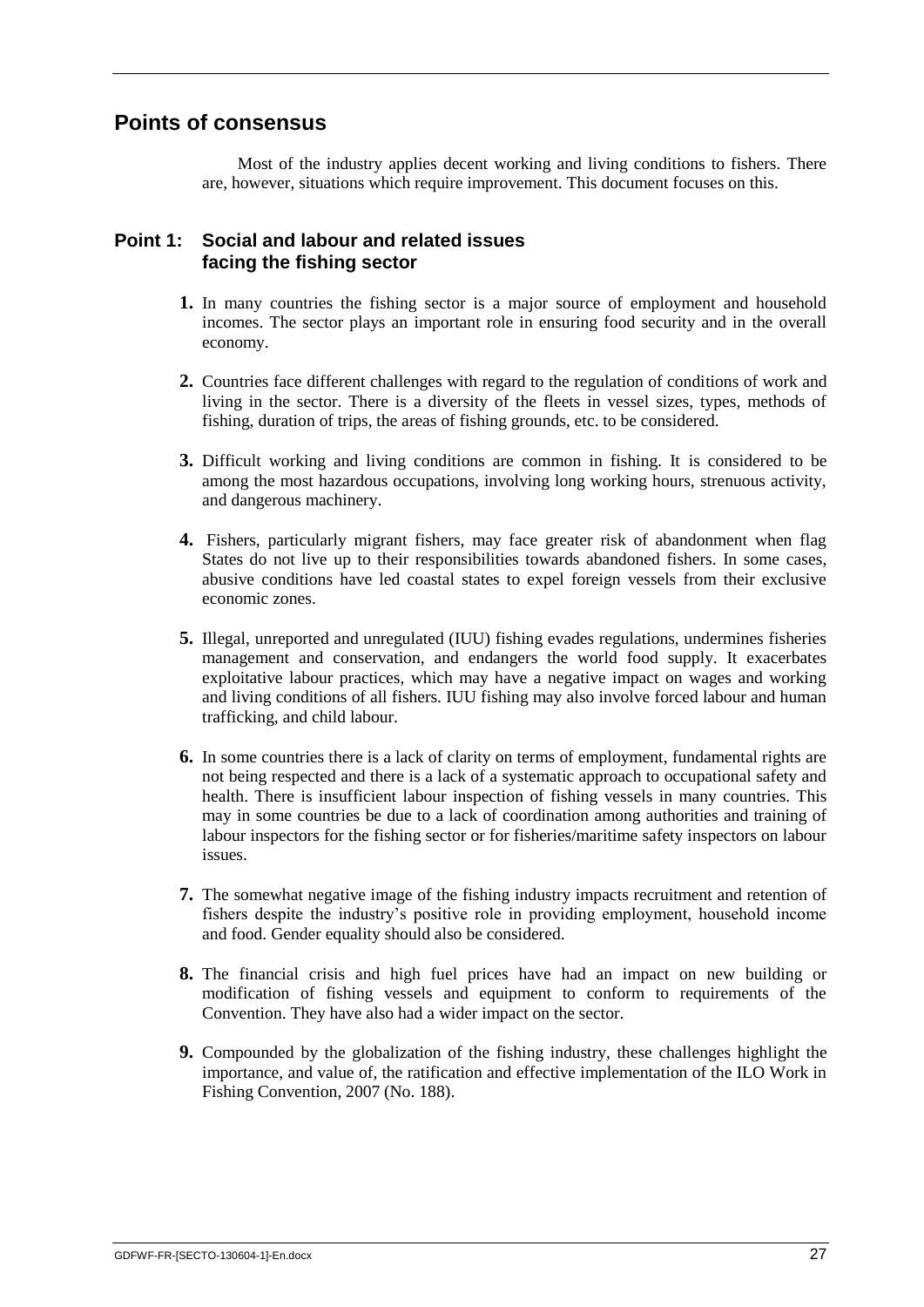#### **Point 2: How does Convention No. 188 contribute to addressing these social and labour and related issues?**

- **10.** Convention No. 188 establishes minimum working and living standards that fishers should expect and that fishing vessel owners should follow. Its implementation would establish a minimum level of standards for decent work in the fishing sector.
- **11.** The objective of Convention No. 188 is to ensure that fishers in all countries have decent conditions of work and living on board fishing vessels that meet minimum requirements with regard to work on board, conditions of service, accommodation and food, occupational safety and health protection, medical care, social security and consultation with those directly affected by the Convention. With respect to abandoned fishers, the Convention sets requirements for the repatriation of fishers at the fishing vessel owner's expense and, if the owner fails, the flag State is to take responsibility.
- **12.** The Convention requires consultation and the adoption of laws, regulations or other measures concerning the occupational safety and health of fishers, that will improve working and living conditions, reduce costs associated with accidents, and enhance the image of the industry. This includes requirements for appropriate risk assessment.
- **13.** The enforcement and monitoring procedures of the Convention have primarily a preventative role to play notably in addressing the issue of forced labour and human trafficking, and child labour.
- **14.** Convention No. 188 will put in place a system of flag and port State control inspection of working and living conditions on fishing vessels. This is an essential element of establishing decent working and living conditions for fishers, including migrant fishers, and will also contribute to addressing other issues such as IUU fishing, forced labour and human trafficking, and child labour.

#### **Point 3: Experiences and challenges faced in implementation and ratification of Convention No. 188**

- **15.** The experiences of States that are working towards ratification and effective implementation of Convention No. 188 are valuable to other States. Lessons learned from the process of ratification of the Maritime Labour Convention, 2006 (MLC, 2006), could also pave the way towards accelerating ratification and effective implementation of Convention No. 188. Some countries have combined the two processes. Comparative analyses of national laws and regulations relevant to the fishing sector could stimulate the broader discussions at national level. Some States are at different levels of development and face challenges with respect to small-scale fisheries.
- **16.** Effective coordination among national authorities with responsibilities relevant to the provisions of Convention No. 188 can resolve the issue of overlapping jurisdiction. Social partners' active engagement facilitates the process of coordination among the national authorities, and thereby accelerates ratification and effective implementation. The ratification process varies from country to country which may delay the ratification. So, member States should have a proper and well-prepared plan towards ratification.
- **17.** Social dialogue among those most directly affected by the Convention is an essential element to provide decent work in the fishing sector, and may contribute to greater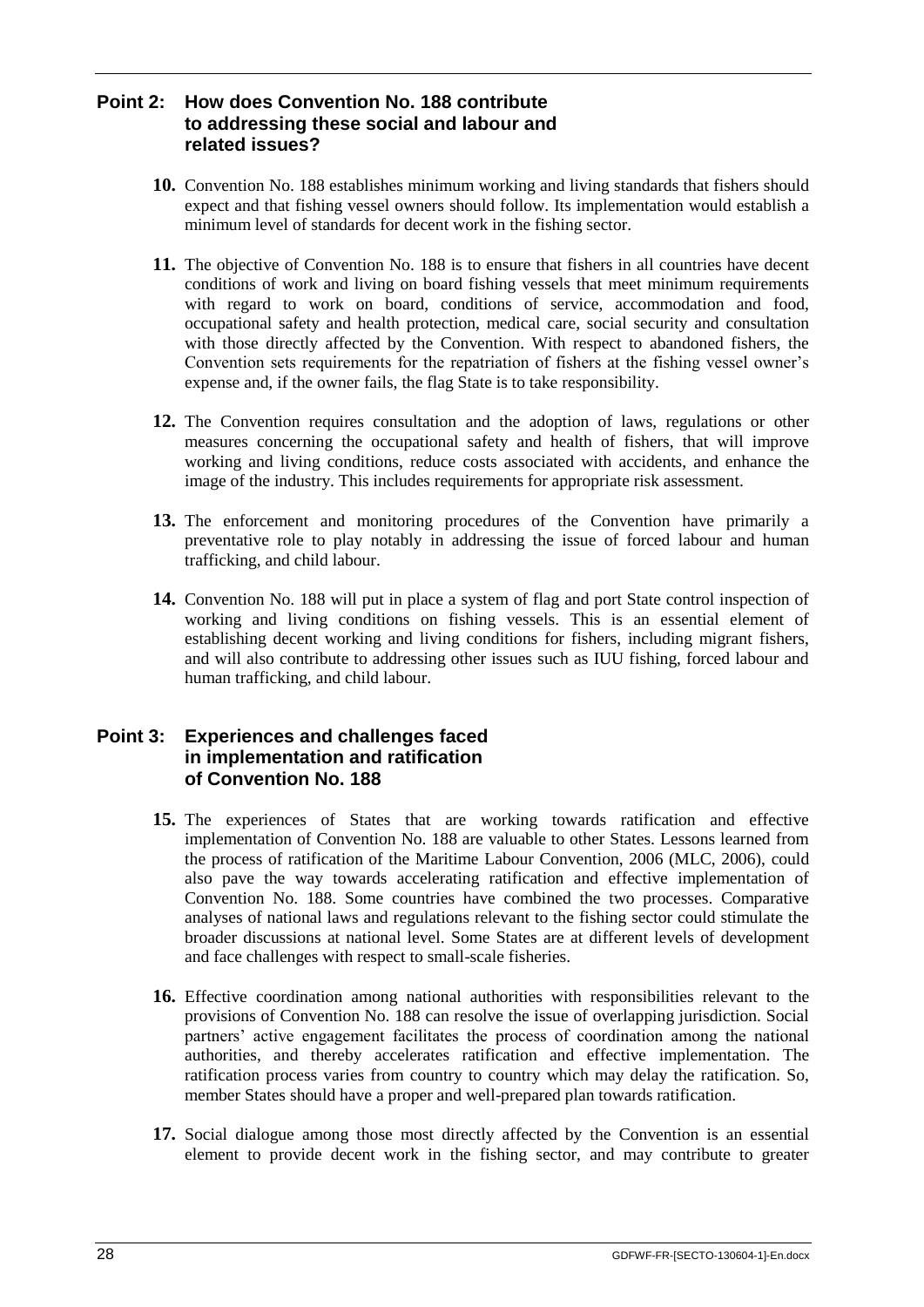inclusiveness and stability. It will also provide better tailored solutions to the challenges facing this sector.

- **18.** Countries with small-scale fisheries face unique challenges with respect to ratification and effective implementation of Convention No. 188. The extension of social protection coverage to small-scale fishers through cooperatives is an example of how some countries may apply one of the requirements of Convention No. 188.
- **19.** Given the diversity of the fishing sector, flexibility devices of the Convention allow countries to adapt the Convention's provisions to the specificities of certain categories of fishing vessels or fishers within the framework of the Convention.

#### **Point 4: Recommendations for future actions by the International Labour Organization and its Members**

- **20.** In view of the discussion at the Global Dialogue Forum for the Promotion of the Work in Fishing Convention, 2007 (No. 188), the following future actions were recommended:
	- (a) **Governments** are invited to accelerate efforts to ratify and effectively implement Convention No. 188 through tripartite consultation, including through comparative analyses of national laws and regulations and to set timelines for completion of the process. They should provide information and share experiences and best practices amongst themselves. Governments are equally invited to support technical cooperation, for example on the recruitment and the retention of fishers and capacity building for labour inspection. Governments are further invited to cooperate bilaterally and multilaterally to protect migrant fishers and for the implementation of Article 36 of the Convention. Governments should also ensure active cooperation among all the relevant national authorities.
	- (b) **Employers' and workers' organizations** are invited to continue promoting the ratification and effective implementation of Convention No. 188, including in collaboration with the Office, and to explore ways of engaging with national authorities with responsibilities related to the Convention.
	- (c) **The Director-General of the ILO** is invited:
		- (i) Along with regional directors and national ILO representatives, to include the promotion of Convention No. 188 in their meetings with governments and to send a number of high-level tripartite missions to selected countries, to produce model national provisions to implement Convention No. 188, to prepare gap analysis and to promote the Convention with the same vigour as the MLC, 2006.
		- (ii) To promote among ILO constituents ratification and effective implementation of Convention No. 188 and to build capacity of constituents nationally to ratify and effectively implement the Convention, which may include the preparation of issues papers, for example on the flexibility provisions in the Convention, setting up of correspondence groups, establishing tripartite working groups and regional workshops and the dissemination of relevant information.
		- (iii) To build and support the capacity of constituents to ratify, effectively implement and evaluate the Convention, through information exchanges involving tripartite groups and labour inspections systems.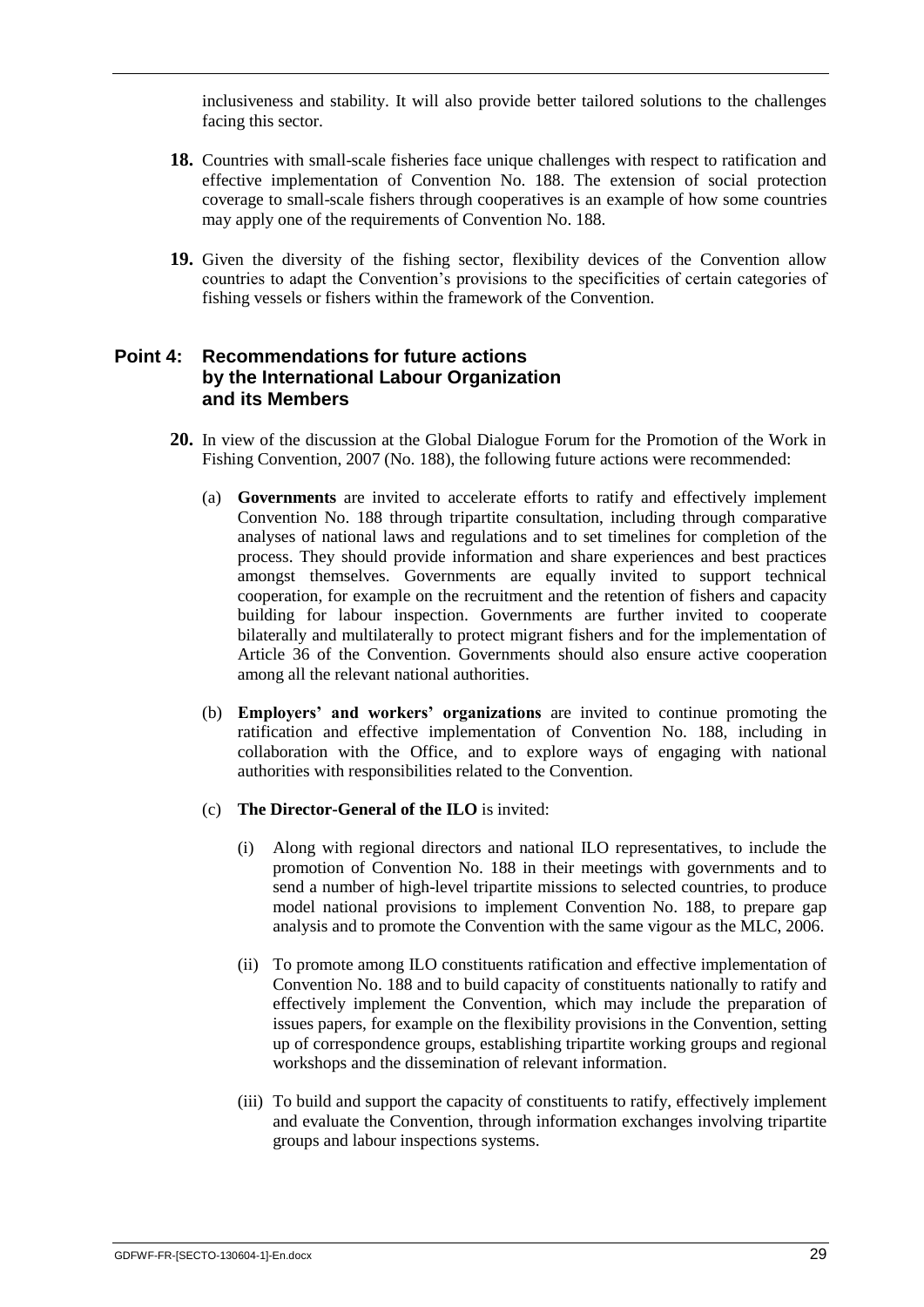- (iv) To discuss with INTERPOL the establishment of a subgroup on forced labour and human trafficking in the fishing sector within its Fisheries Crime Working Group and to discuss ways to jointly promote the ratification and effective implementation of Convention No. 188.
- (v) To discuss with UNODC and INTERPOL the holding of an interagency meeting on forced labour and human trafficking in the fishing sector.
- (vi) To continue to expand strategic partnerships with other UN agencies and international organizations to foster policy and programme coherence in the fishing sector to promote the ratification and effective implementation of Convention No. 188.
- (vii) To promote the need for governments to align fisheries policies with policies on safety at sea and health and safety on board fishing vessels.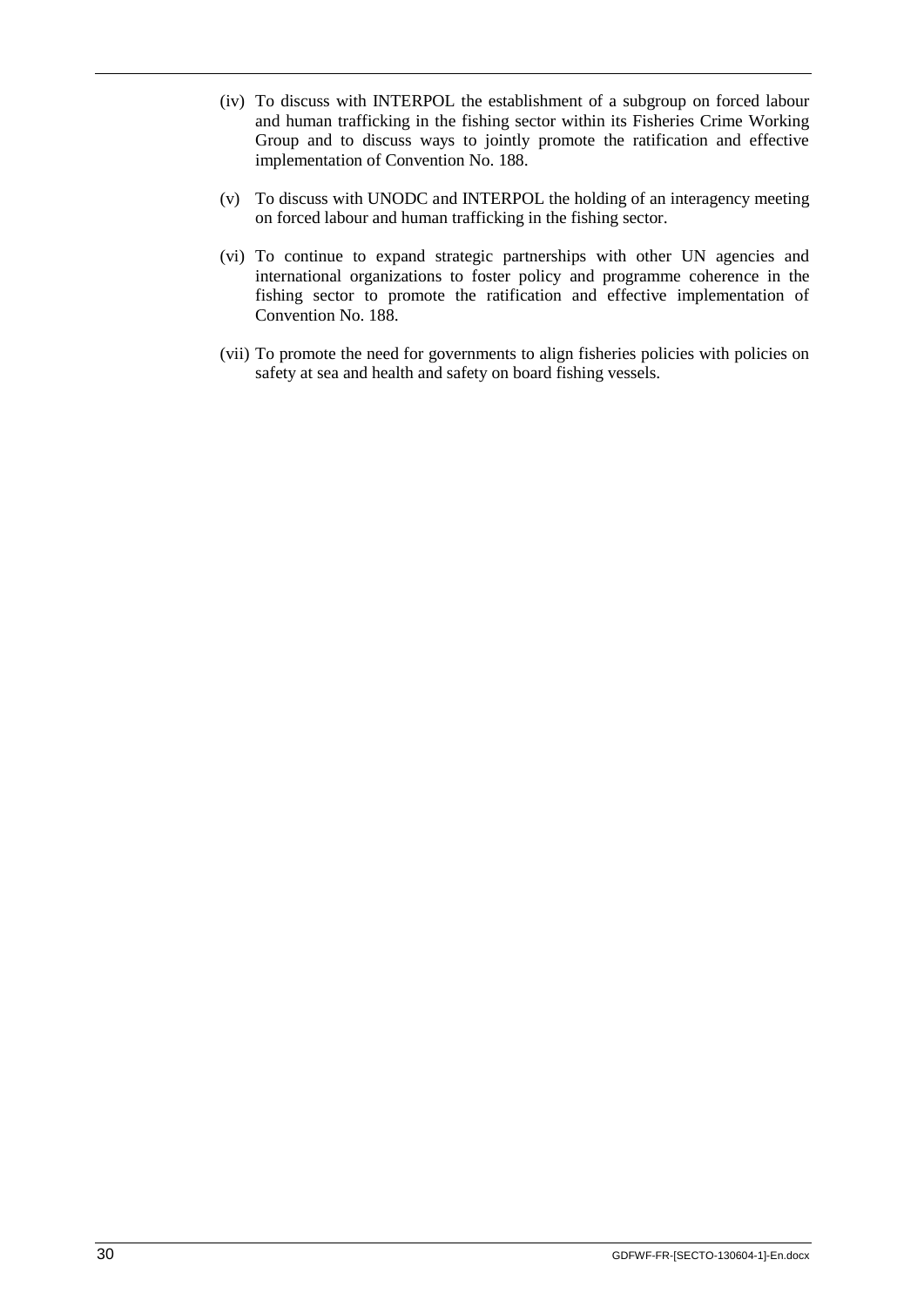## **Appendix**

The Governing Body, at its 317th Session in March 2013, adopted the following programme of sectoral work for 2014–15:

- (a) Preparation of guidelines for flag State inspections under the Work in Fishing Convention, 2007 (No. 188), for review and adoption by a meeting of experts.
- (b) The strengthening of the capacity of tripartite constituents for the implementation and the ratification of Convention No. 188, in accordance with the Action Plan (2011–16), using sectoral tools and in collaboration with other units, the FAO and other international organizations.
- (c) The promotion of FAO–ILO–IMO publications.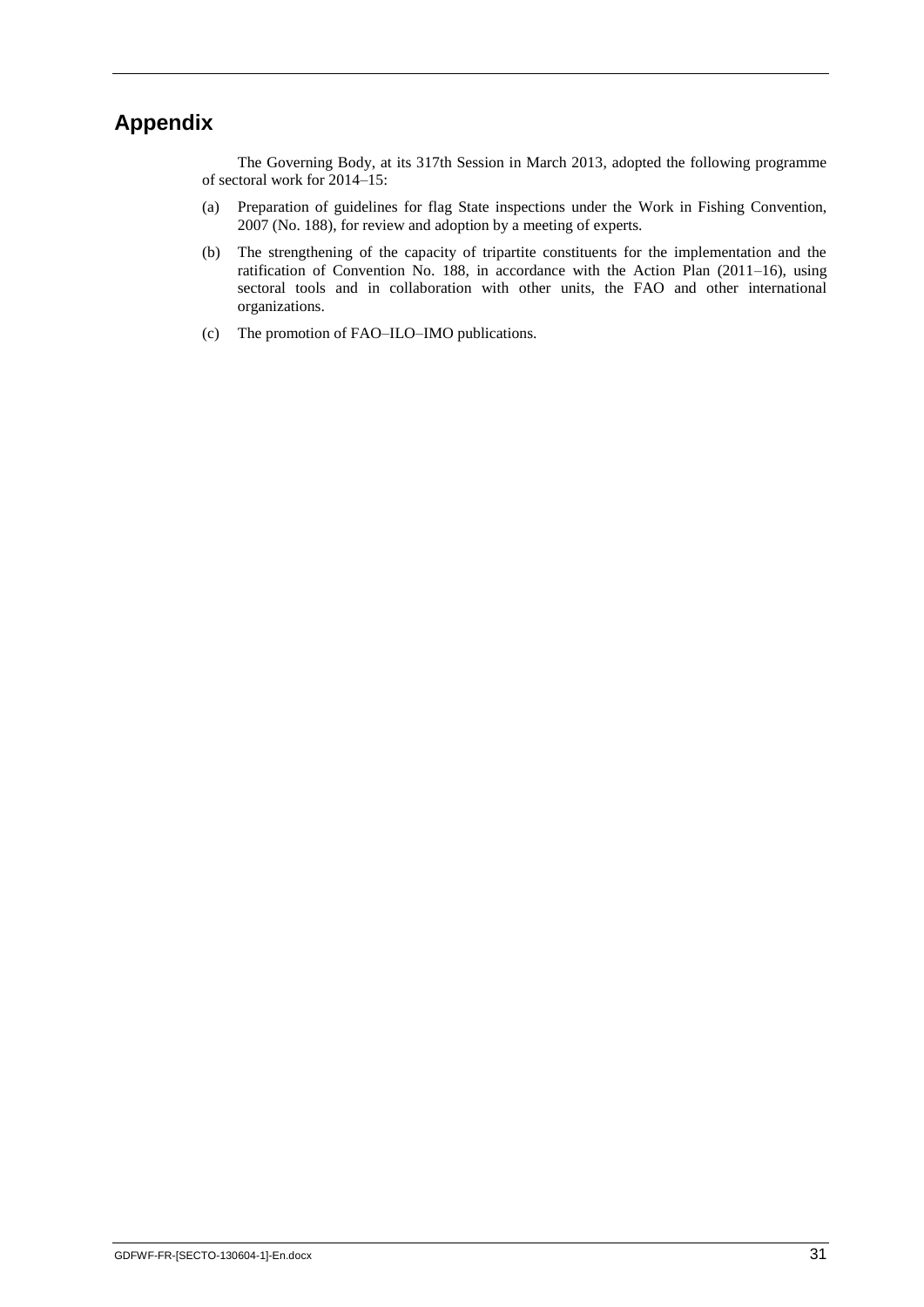<span id="page-35-0"></span>**List of participants Liste des participants Lista de participantes**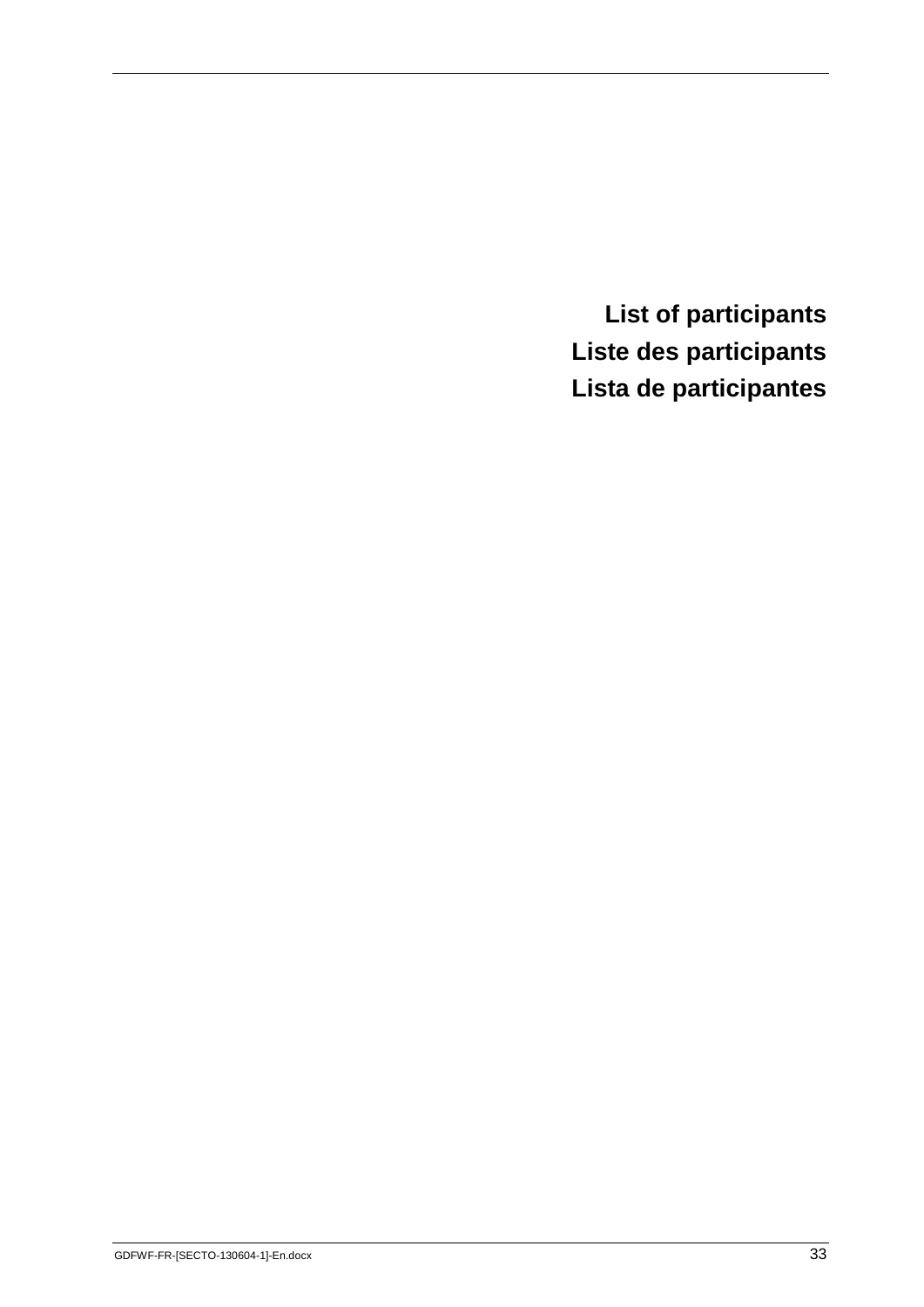#### **Chairperson**

#### Président

#### Presidente

Captain Nigel T. CAMPBELL, Acting Executive Head, Centre for Shipping Services, South African Maritime Safety Authority, Port Elizabeth, South Africa.

Members representing Governments

Membres représentant les gouvernements

Miembros representantes de los gobiernos

#### **ALGERIA ALGÉRIE ARGELIA**

M. Mustapha LAGHA, Secrétaire général, ministère de la Pêche et des Ressources halieutiques, Alger.

*Advisers/Conseillers techniques/Consejeros Técnicos*

- M. Rachid SELLIDJ, Chargé d'études et de synthèse, ministère de la Pêche et des Ressources halieutiques, Alger.
- M. Mohamed Yazid GHANEM, Administrateur, Bistra.

#### **ARGENTINA ARGENTINE**

Sr. Andrés JOHANSEN, Asesor, Secretaría de Trabajo, Ministerio de Trabajo, Empleo y Seguridad Social, Ciudad Autónoma de Buenos Aires.

#### **BELARUS BÉLARUS BELARÚS**

Mr Andrei ANDREEV, Counsellor, Permanent Mission of the Republic of Belarus in Geneva, Switzerland.

#### **BENIN BÉNIN**

M. Pascal H. TOSSOU, Directeur de la marine marchande, Cotonou.

*Adviser/Conseiller technique/Consejero Técnico*

M. Guy Basilide AGUEHOUNDE, Cadre à la direction de la marine marchande, Cotonou.

#### **BRAZIL BRÉSIL BRASIL**

Mr André COSTA MISI, First Secretary, Permanent Mission of Brazil in Geneva, Switzerland.

#### **CAMEROON CAMEROUN CAMERÚN**

M<sup>me</sup> Eva Madeleine OBOUNOU, Chargée d'études assistant n° 2, Cellule des normes internationales du travail, ministère du Travail et de la Sécurité sociale, Yaoundé.

#### **CHINA CHINE**

Ms Baoying ZHU, Deputy Director of Division, Bureau of Fisheries, Ministry of Agriculture, Beijing.

*Adviser/Conseiller technique/Consejero Técnico*

Mr Jinlong TANG, Director of Division, Register of Fishing Vessel, Ministry of Agriculture, Beijing.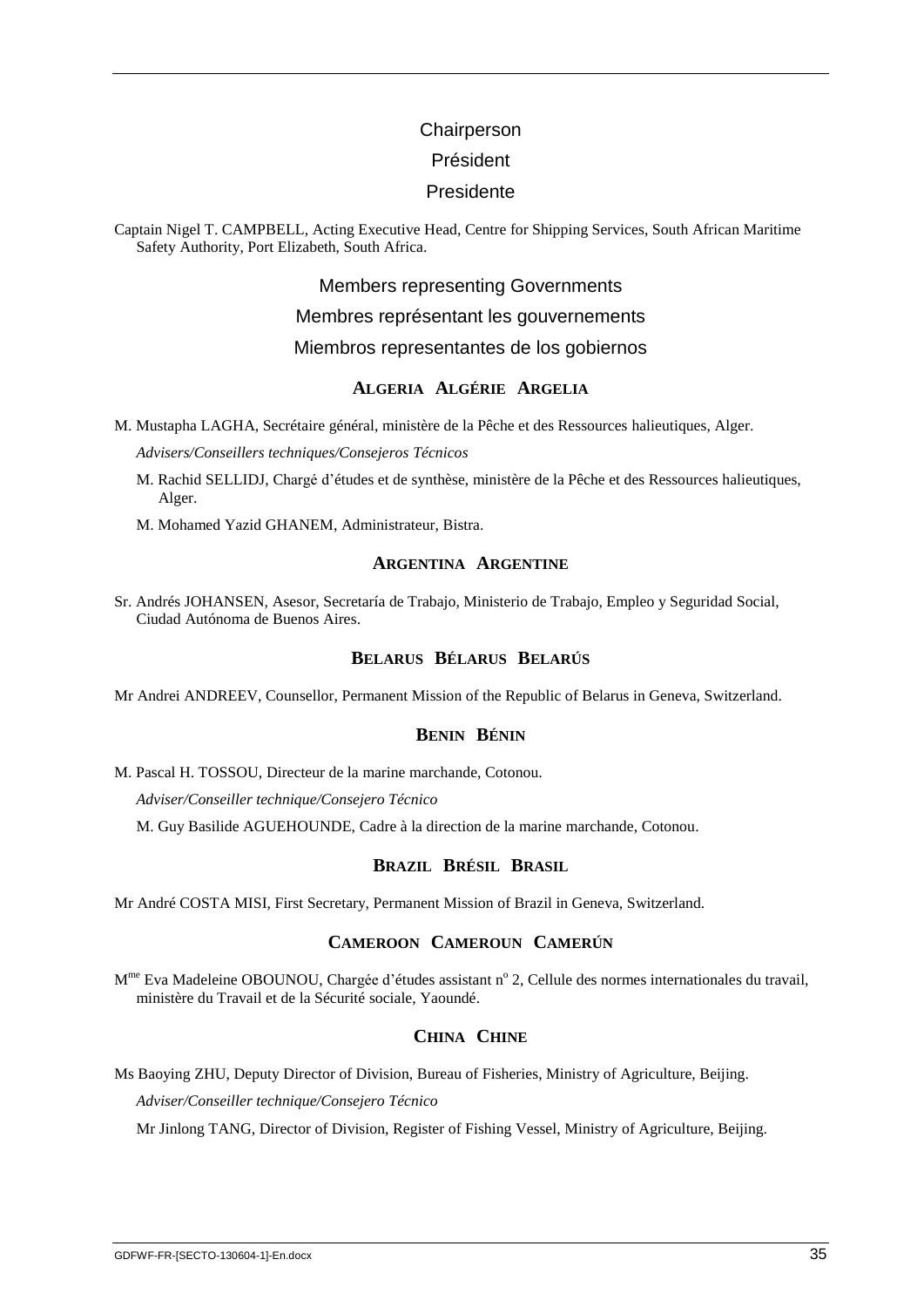#### **FRANCE FRANCIA**

M. Yann BECOUARN, Sous-directeur des gens de mer et de l'enseignement maritime, Direction des affaires maritimes, Direction générale des infrastructures, des transports et de la mer, ministère de l'Ecologie, du Développement durable et de l'Energie, La Défense.

#### **GEORGIA GÉORGIE**

*Adviser/Conseiller technique/Consejero Técnico*

Ms Rusudan KIPIANI, Head of Legal Department, LEPL Batumi State Maritime Academy, Rustaveli.

#### **INDONESIA INDONÉSIE**

Mr Arsi Dwinugra FIRDAUSY, First Secretary, Permanent Mission of Indonesia in Geneva, Switzerland.

#### **IRAQ**

Mr Namuq ABDULBAQI, Ministry of Transportation, Baghdad.

*Advisers/Conseillers techniques/Consejeros Técnicos*

Mr Ali Abdalhussen AL-KHALAF, General Company of Iraqi Ports, Baghdad.

Ms Maesoon NOORI, Ministry of Transportation, General Company of Iraqi Ports, Baghdad.

Mr Musaab BARZO, Minister of Transportation, Baghdad.

Mr Qusay MAHAL, Attaché, Permanent Mission of the Republic of Iraq in Geneva, Switzerland.

#### **JAPAN JAPON JAPÓN**

*Adviser/Conseiller technique/Consejero Técnico*

Mr Ikuo TAKEDA, Assistant Director, Fisheries Agency, Policy Planning Division, Fisheries Policy Planning Department, Ministry of Agriculture, Forestry and Fisheries, Tokyo.

#### **KIRIBATI**

Hon. Mr Boutu BATERIKI, Ministry of Labour, Human Resource Development, Tarawa.

*Advisers/Conseillers techniques/Consejeros Técnicos*

Mr Ioataake TIMEON, Secretary, Ministry of Labour, Tarawa.

Mr Rui NATAKE, Principal for Fisheries Training Centre, Ministry of Labour, Human Resource Development, Tarawa.

#### **REPUBLIC OF KOREA RÉPUBLIQUE DE CORÉE REPÚBLICA DE COREA**

Mr Sangun CHOI, Labour Attaché, Permanent Mission of the Republic of Korea in Geneva, Switzerland.

*Advisers/Conseillers techniques/Consejeros Técnicos*

Mr Yeong-Woo JEON, Director of Education and Research Unit, Korea Institute of Maritime and Fisheries Technology, Busan.

Mr Keedong SO, Manager, Korea Overseas Fisheries Association, Seoul.

#### **LITHUANIA LITUANIE LITUANIA**

Ms Karolina Anda JUODPUSYTE, Social Security and Labour Attaché, Permanent Mission of Lithuania in Geneva, Switzerland.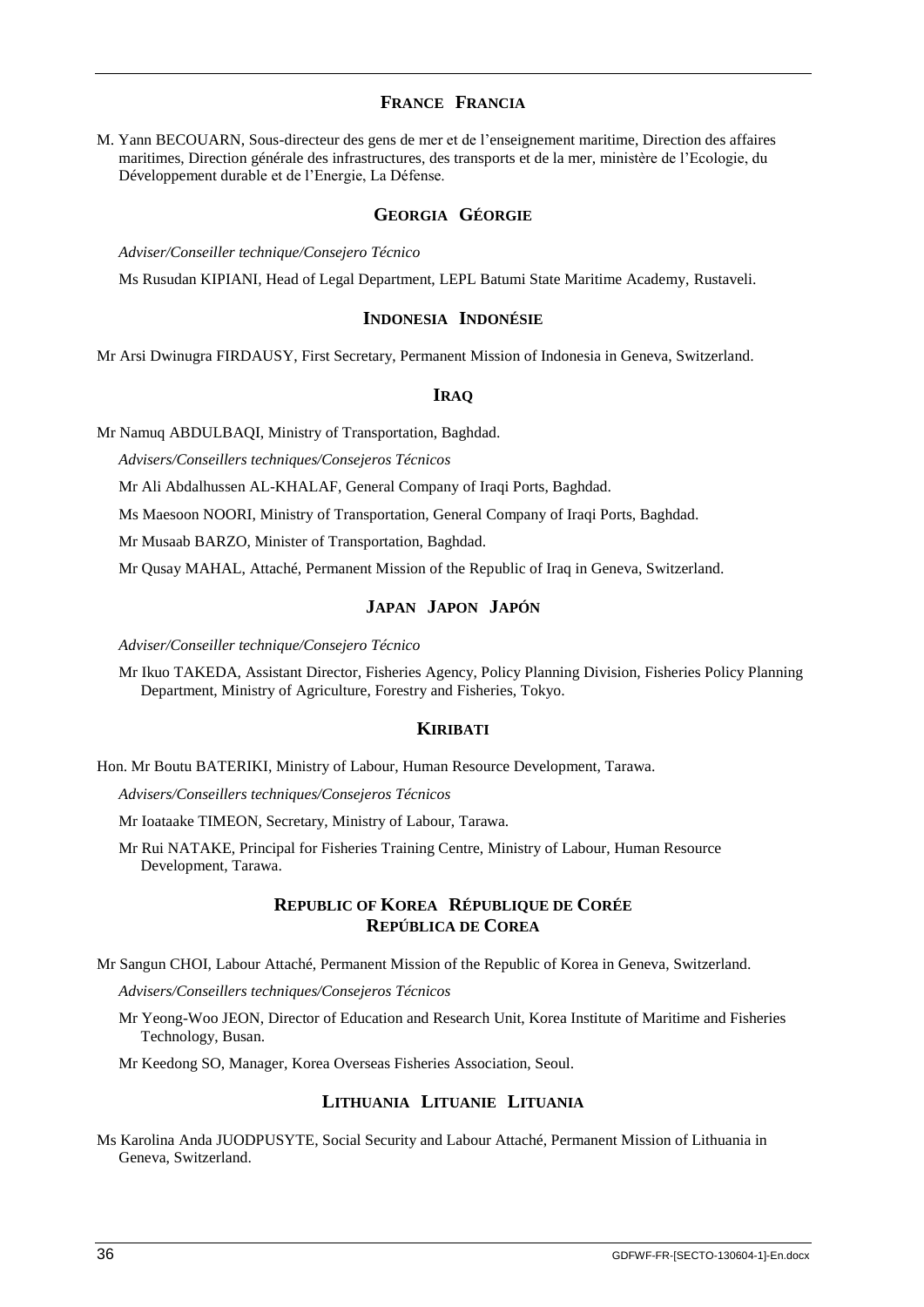#### **MALAYSIA MALAISIE MALASIA**

Mr Roslan BIN BAHARI, Labour Attaché, Permanent Mission of Malaysia in Geneva, Switzerland.

#### **MAURITIUS MAURICE MAURICIO**

Mr Abdool Cader MOOSUDDEE, Permanent Secretary, Ministry of Fisheries, Port Louis.

#### **MEXICO MEXIQUE MÉXICO**

Sr. Luis Rodrigo MORALES VÉLEZ, Ministro, Asuntos Laborales, Misión Permanente de México en Ginebra.

#### **MOROCCO MAROC MARRUECOS**

*Advisers/Conseillers techniques/Consejeros Técnicos*

- M. Abdessamad LAMRANI, Directeur, formation maritime et de la promotion socioprofessionnelle, ministère de l'Agriculture et de la Pêche maritime, Département de la pêche maritime, Rabat.
- M. Azzeddine BELRHAZI, Chef de service, suivi des projets de coopération et des échanges interinstitutionnels, ministère de l'Agriculture et de la Pêche maritime, Département de la pêche maritime, Rabat.

#### **NAMIBIA NAMIBIE**

Mr Bro-Matthew SHINGUADJA, Labour Commissioner, Office of the Labour Commissioner, Windhoek.

Mr George TSHATUMBU, Deputy Director, Legal and International Maritime Matters, Ministry of Works and Transport, Windhoek.

Mr Theofilus KAMBERUKA, Marine Superintendent, Ministry of Fisheries and Marine Resources,

Walvis Bay.

#### **NETHERLANDS PAYS-BAS PAÍSES BAJOS**

Ms Mireille VROUENRAETS, Senior Legal Adviser, Ministry of Social Affairs and Employment, Directorate for International Affairs, The Hague.

#### **NORWAY NORVÈGE NORUEGA**

Mr Terje Hernes PETTERSEN, Deputy Director-General, Ministry of Trade and Industry, Oslo.

*Adviser/Conseiller technique/Consejero Técnico*

Ms Unn Caroline LEM, Senior Legal Adviser, Norwegian Maritime Authority, Haugesund.

#### **OMAN OMÁN**

Mr Salim AL-MASHIKI, Director-General, General Directorate of Employment, Ministry of Manpower, Muscat.

*Adviser/Conseiller technique/Consejero Técnico*

Mr Saif AL-BALUSHI, Deputy Director, International Organizations and External Relations, Ministry of Manpower, Muscat.

#### **PANAMA PANAMÁ**

Sr. José Rogelio HERNÁNDEZ, Director General de la Gente de Mar, Autoridad Marítima de Panamá (AMP), Panamá.

*Adviser/Conseiller technique/Consejero Técnico*

Sr. Luis Carlos RANGEL, Inspector, Departamento de Asuntos Laborales Marítimos, Gente de Mar, Autoridad Marítima de Panamá (AMP), Panamá.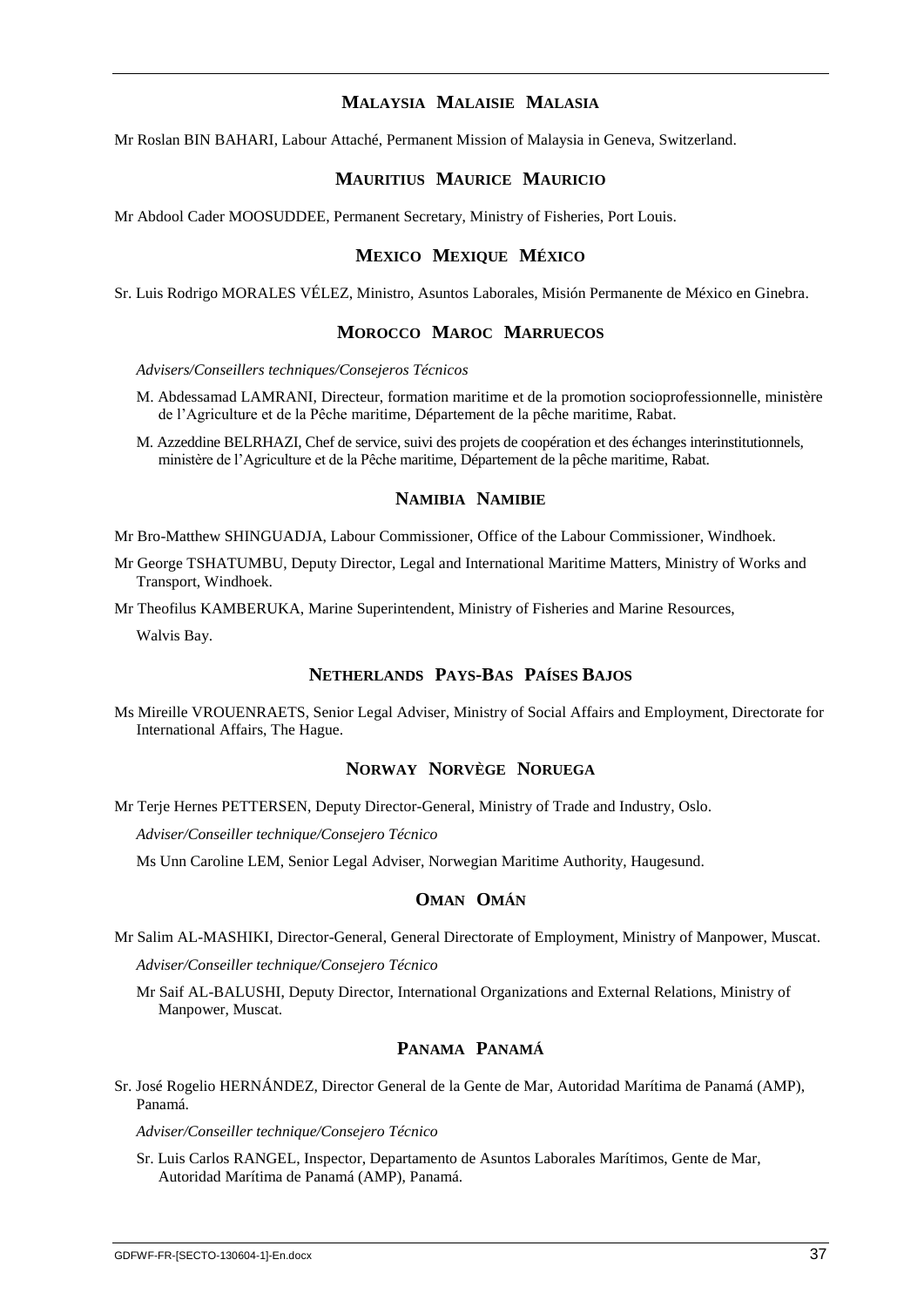#### **PERU PÉROU PERÚ**

Dr. Jorge Alberto LARREA de ROSSI, Asesor del Despacho Ministerial, Gabinete de Asesores, Ministerio del Trabajo y Promoción del Empleo, Lima.

#### **PHILIPPINES FILIPINAS**

Mr Salvador S. SALACUP, Assistant Secretary, Agribusiness, Marketing and Fisheries, Department of Agriculture, Quezon City.

*Advisers/Conseillers techniques/Consejeros Técnicos*

Ms Celeste M. VALDERRAMA, Attaché, Permanent Mission of Philippines in Geneva, Switzerland.

Ms Maria Araceli E. ALBARECE, Senior Agricultural Attaché, Philippines Mission to the WTO in Geneva, Switzerland.

Dr. Jonathan O. DICKSON, Chief, Capture Fisheries Division, National Coordinator for the Philippines, Bureau of Fisheries and Aquatic Resources (BFAR), Quezon City.

#### **PORTUGAL**

Ms Carlota LEITÃO CORREIA, Head of department of Seafarer's, Direcção-Geral de Recursos Naturais, Segurança e Serviços Marítimos, Lisboa.

#### **RUSSIAN FEDERATION FÉDÉRATION DE RUSSIE FEDERACIÓN DE RUSIA**

*Advisers/Conseillers techniques/Consejeros Técnicos*

Mr Stepan KUZMENKOV, Counsellor, Permanent Mission of Russian Federation in Geneva, Switzerland.

- Mr Damir BEKYASHEV, Leading Researcher, Russian Federal Research Institute of Fisheries and Oceanography, Moscow.
- Mr Stanislav STEPAKOV, Consultant, Department of Law and International Cooperation, Ministry of Labour and Social Protection, Moscow.

#### **SAUDI ARABIA ARABIE SAOUDITE ARABIA SAUDITA**

Mr Hussain bin Hajji AL NAZRI, Director, Studies and Information Division, Ministry of Agriculture, Deputy of Agriculture for Fisheries Affairs, Marine Fisheries Department, Riyadh.

*Advisers/Conseillers techniques/Consejeros Técnicos*

- Mr Yasser bin Abdulrahman ALGHAMDI, Department Chairperson of Fisheries Statistic, Ministry of Agriculture, Deputy Ministry for Fisheries, Fishery Resources Branch, Jeddah.
- Dr Norah AL-OTAIBI, Counsellor, Permanent Mission of the Kingdom of Saudi Arabia in Geneva, Switzerland.
- Ms Sarah ALSHOURA, Attaché, Permanent Mission of the Kingdom of Saudi Arabia in Geneva, Switzerland.

#### **SPAIN ESPAGNE ESPAÑA**

Sr. Francisco RAMOS CORONA, Subdirector General de Seguridad, Contaminación e Inspección Marítima, Dirección General de la Marina Mercante, Ministerio de Fomento, Madrid.

*Adviser/Conseiller technique/Consejero Técnico*

Sr. Rafael MARTÍNEZ MESAS, Subdirector General, Coordinación en Materia de Relaciones Laborales, Prevención de Riesgos Laborales y Medidas de Igualdad, Ministerio de Empleo y Seguridad Social, Dirección General de la Inspección de Trabajo y Seguridad Social, Madrid.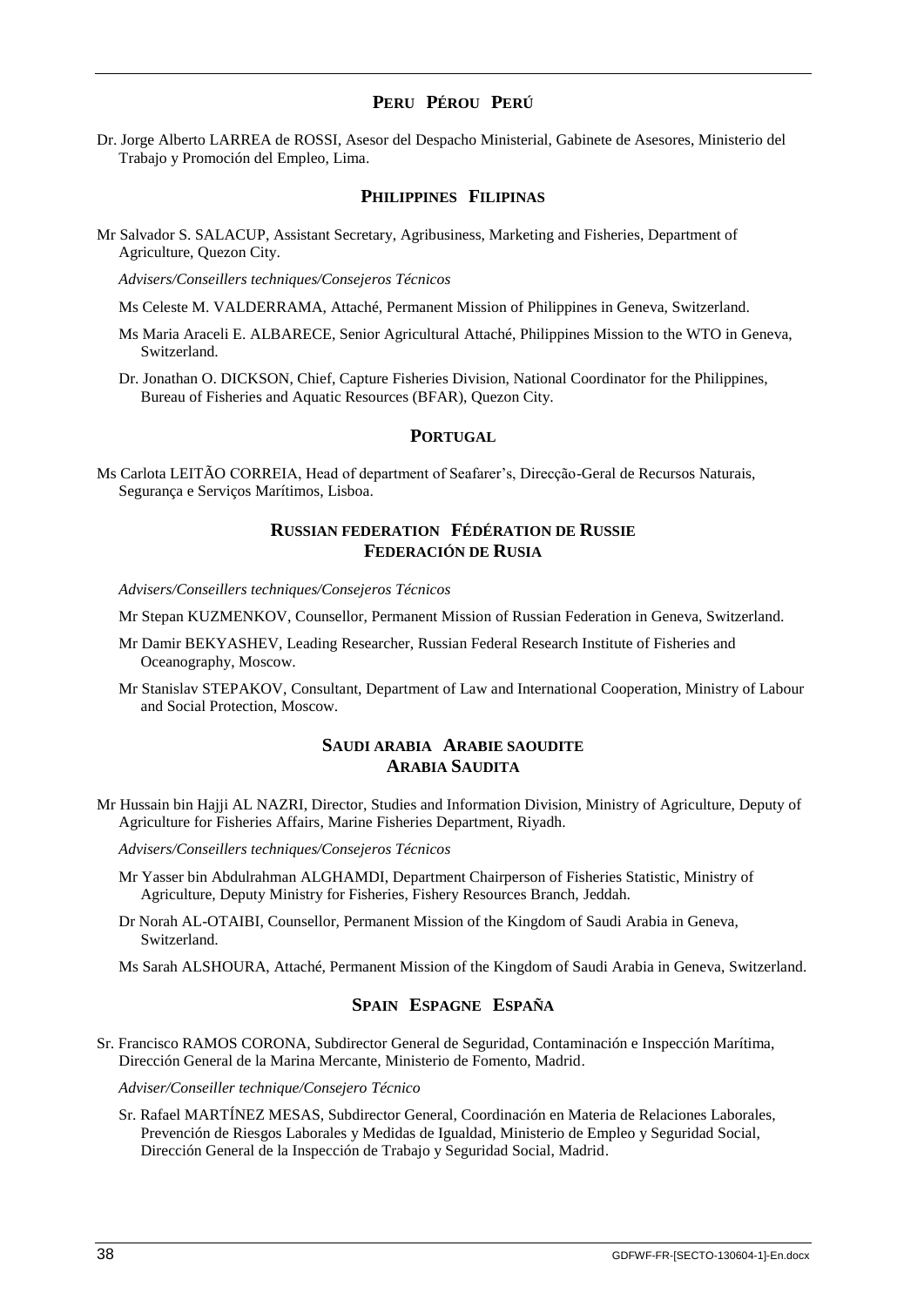#### **THAILAND THAÏLANDE TAILANDIA**

Ms Patana BHANDHUFALCK, Minister Counsellor (Labour), Permanent Mission of Thailand in Geneva, Switzerland.

*Adviser/Conseiller technique/Consejero Técnico*

Mr Pakorn AMORNCHEWIN, Director-General, Department of Labour Protection and Welfare, Ministry of Labour, Bangkok.

#### **TRINIDAD AND TOBAGO TRINITÉ-ET-TOBAGO TRINIDAD Y TABAGO**

Ms Simone G. YOUNG, Chargé d'Affaires a.i., Permanent Mission of Trinidad and Tobago in Geneva, Switzerland.

*Advisers/Conseillers techniques/Consejeros Técnicos*

Ms Omalisa BALDEO, Senior Planning Officer, Government Member of the ILO 144 Tripartite Committee, Research and Planning Unit, Ministry of Labour and Small Micro-Enterprise Development, Port-of-Spain.

Ms Nerissa LUCKY, Fisheries Officer, Fisheries Division, Ministry of Food Production, Port-of-Spain.

#### **UGANDA OUGANDA**

*Adviser/Conseiller technique/Consejero Técnico*

Ms Joyce IKWAPUT NYEKO, Principal Fisheries Officer, Ministry of Agriculture, Animal Industry and Fisheries, Entebbe.

#### **UNITED KINGDOM ROYAUME-UNI REINO UNIDO**

Ms Julie CARLTON, Seafarer Safety and Health Manager, Maritime and Coastguard Agency Spring Place, Southampton.

#### **ZAMBIA ZAMBIE**

Hon Rayford MBULU, Deputy Minister, Ministry of Labour and Social Security, Lusaka.

#### Members representing the Employers

#### Membres représentant les employeurs

#### Miembros representantes de los empleadores

- Sr. Patricio BARBER SOLER, Asesor Legal, Cámara de Armadores de Pesqueros y Congeladores de la Argentina (CAPECA), Buenos Aires, Argentina.
- Mr Bruce CHAPMAN, Director, Fisheries Council of Canada, Executive Director, Canadian Association of Prawn Producers, Manotick, Canada.

Ms Tammy FRENCH, Vice-President of Human Resources, American Seafoods Group, Seattle, United States.

M. Fréderic KADER, Directeur général, DAUPHIN Sarl, Mareyage et exportation de produits de la mer, Conakry, Guinée.

Mr Germano MUSILI, Manager, Human Capital, Hangana Seafood (Pty) Ltd, Walvis Bay, Namibia.

Mr Ment van der ZWAN, Senior Policy Adviser, Pelagic Freezer-Trawler Association (PFA), Dk Ijmuiden, Netherlands.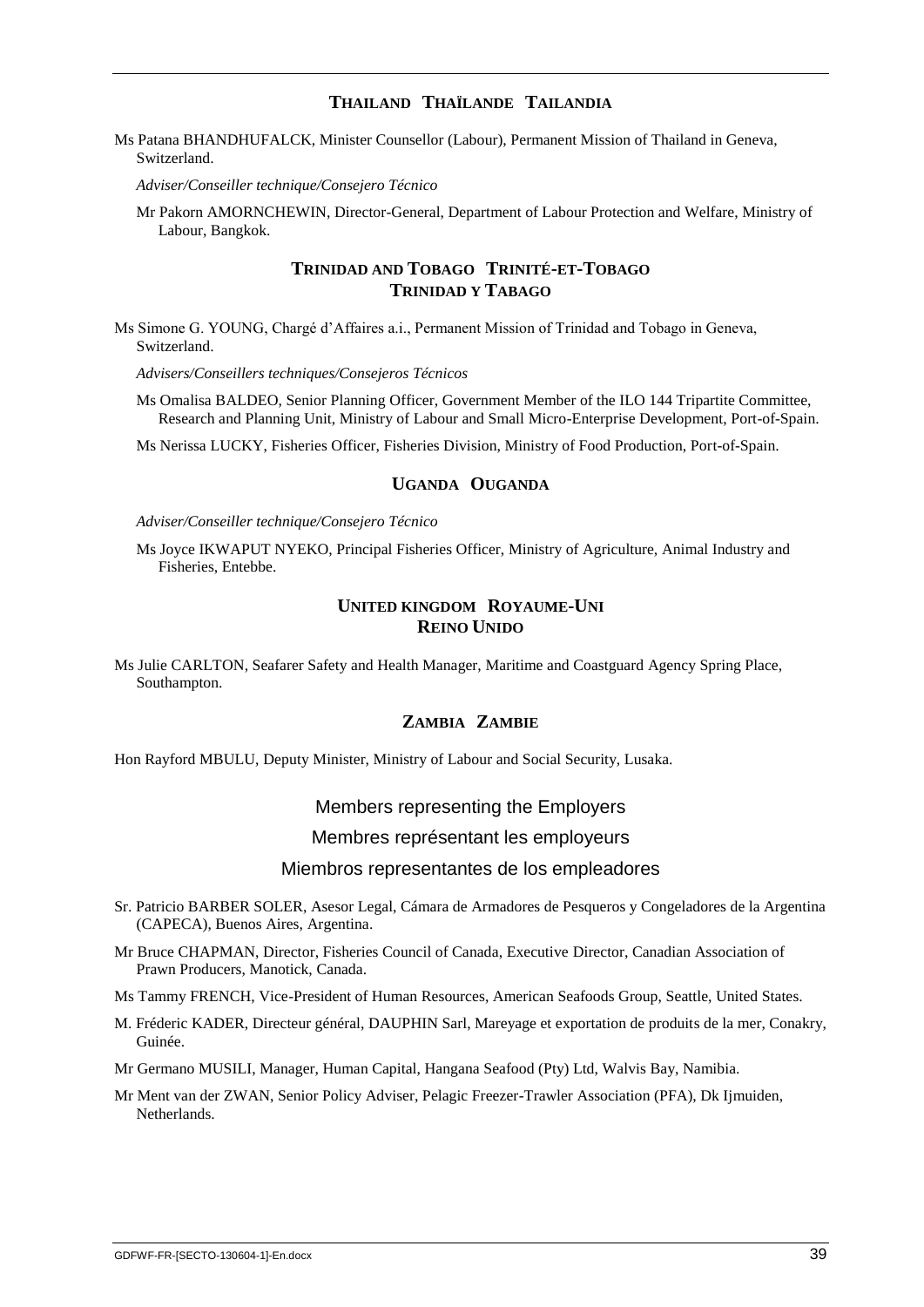#### Additional members representing the Employers

Membres additionnels représentant les employeurs

#### Miembros adicionales representantes de los empleadores

Sra. Giuliana Angelica CAVASSA CASTAÑEDA, Directora, Sociedad Nacional de Pesquería, Lima, Perú.

- Ms Rosanna Bernadette CONTRERAS, SOCSKSARGEN Federation of Fishing and Allied Industries, General Santos City, Philippines.
- Mr Fridrik FRIDRIKSSON, Lawyer, Federation of Icelandic Fishing Vessel Owners (LIU), Reykjavik, Iceland.
- Ms Naphatr SAPRASERT, Manager, National Fisheries Association of Thailand (NFAT), Bangkok, Thailand.

Mr Wicharn SIRICHAI-EKAWAT, Honorary Adviser, National Fisheries Association of Thailand (NFAT), Bangkok, Thailand.

## Members representing the Workers

#### Membres représentant les travailleurs

#### Miembros representantes de los trabajadores

- M. Harinony Lucien RAZAFINDRAIBE, Secrétaire général, Syndicat général maritime de Madagascar (Sygmma), Antananarivo, Madagascar.
- Mr Flemming SMIDT, Economist, 3F, Copenhagen, Denmark.
- Sr. Enrique Omar SUÁREZ, General Secretary, SOMU, Buenos Aires, Argentina.
- Mr Kenji TAKAHASHI, International Secretary, All Japan Seamen's Union (JSU), Tokyo, Japan.
- Ms Benül TOPUZOGLU, International Relations Expert, ÖZ-ORMAN IŞ Trade Union Trade Union of Forestry and Agriculture, Balgat Ankara, Turkey.
- Sr. Juan Manuel TRUJILLO, International Secretary, CCOO, Madrid, España.

#### Additional members representing the Workers

#### Membres additionnels représentant les travailleurs

#### Miembros adicionales representantes de los trabajadores

- Mr Settar ASLAN, President, ÖZ-ORMAN IŞ Trade Union Trade Union of Forestry and Agriculture, Balgat Ankara, Turkey.
- Ms Liz BLACKSHAW, ITF/IUF, Fisheries Programme Leader, London, United Kingdom.
- Mr Charles BOYLE, Director of Legal Services, Nautilus International, London, United Kingdom.
- Mr Masayuki TAKAHASHI, General Director, All Japan Seamen's Union (JSU), Fisheries Affairs Bureau, Tokyo, Japan.
- Mr Yoshihiro TOYOMITSU, Deputy Director, ITF Policy Section, All Japan Seamen's Union (JSU), Tokyo, Japan.
- Mr Jon WHITLOW, Section Secretary, International Transport Workers' Federation (ITF), London, United Kingdom.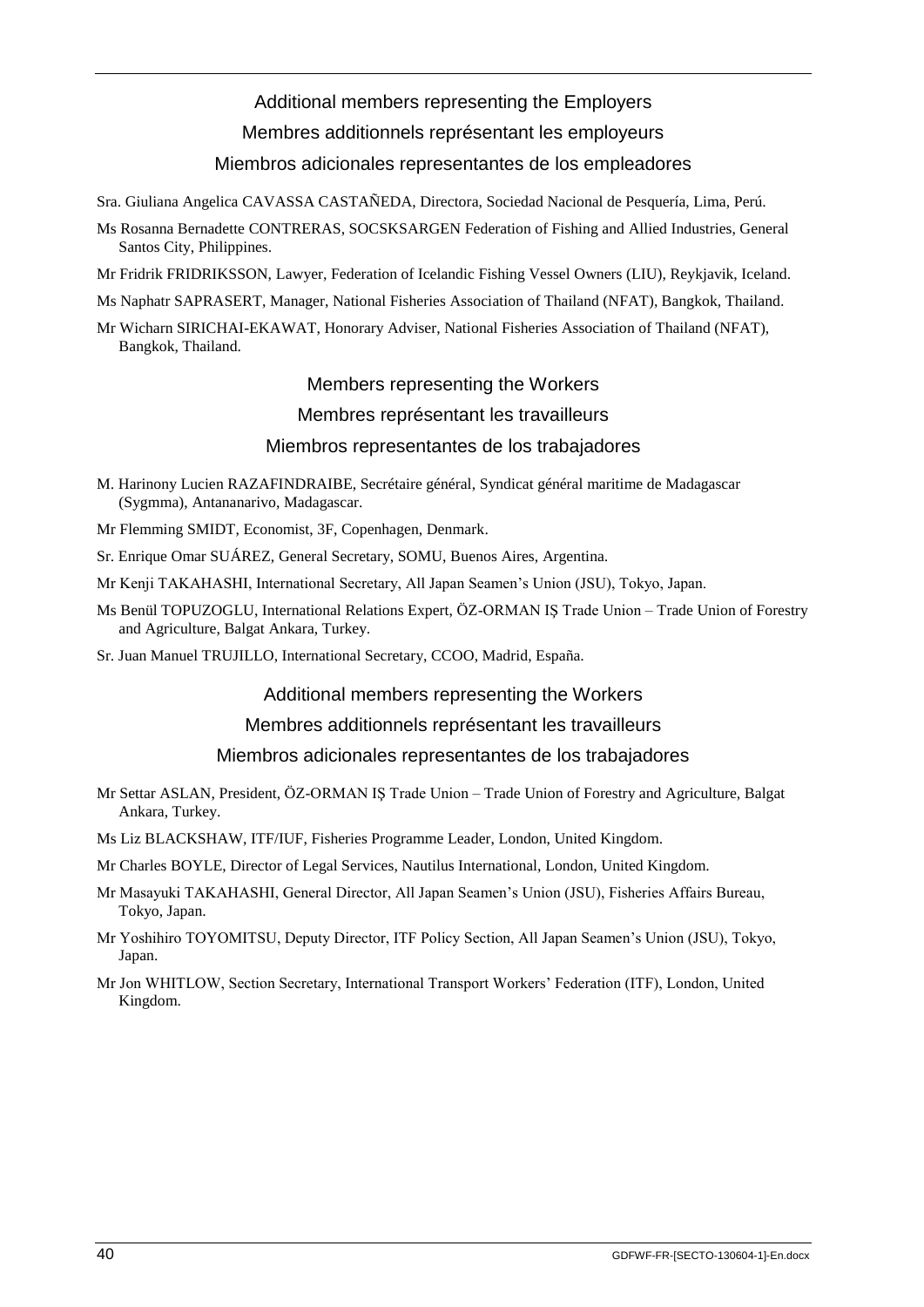Representatives of the United Nations, specialized agencies and other official international organizations

Représentants des Nations Unies, des institutions spécialisées et d'autres organisations internationales officielles

Representantes de las Naciones Unidas, de los organismos especializados y de otras organizaciones internacionales oficiales

#### **European Union**

#### **Union européenne**

#### **Unión Europea**

Mr Marco FERRI, First Counsellor – Social affairs, Geneva, Switzerland.

Mr Giorgio GALLIZIOLI, Adviser Social Matter, DG, Maritime Affairs and Fisheries, European Commission, Brussels, Belgium.

Mr Stefano MORITSCH, Intern, Geneva, Switzerland.

## **Food and Agriculture Organization (FAO) Organisation pour l'alimentation et l'agriculture**

#### **Organización para la Alimentación y la Agricultura**

Mr Ari GUDMUNDSSON, Fishery Industry Officer, Fishing Operations and Technology, Fisheries and Aquaculture Department, Rome, Italy.

Representatives of non-governmental international organizations

Représentants d'organisations internationales non gouvernementales

Representantes de organizaciones internacionales no gubernamentales

## **International Christian Maritime Association (ICMA) Association maritime chrétienne internationale Asociación Marítima Cristiana Internacional**

Sr. Domingo GONZALES JOYANES, Madrid, España.

**International Collective in Support of Fishworkers (ICSF) Collectif international d'appui à la pêche artisanale Colectivo Internacional de Apoyo a los Pescadores Artesanales**

Mr Sebastian MATHEW, Programme Adviser, Chennai, India.

## **International Organisation of Employers (IOE) Organisation internationale des employeurs Organización Internacional de Empleadores**

M. Jean DEJARDIN, conseiller, Genève, Suisse.